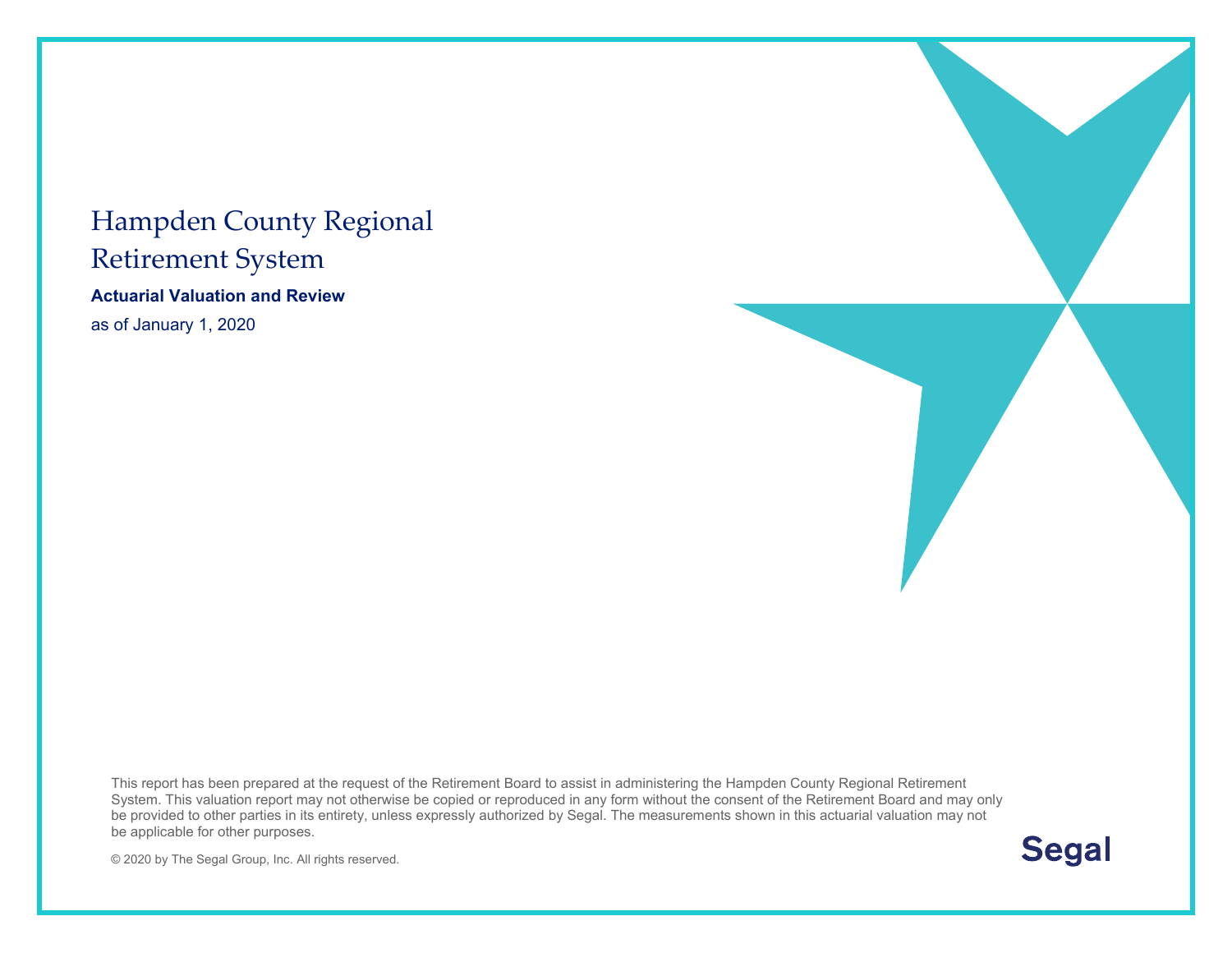

116 Huntington Ave., 8th Floor Boston, MA 02116-5744 segalco.com T 617.424.7300

December 28, 2020

Board of Trustees Hampden County Regional Retirement System 67 Hunt Street, Suite 106 Agawam, MA 01001

We are pleased to submit this Actuarial Valuation and Review as of January 1, 2020. It summarizes the actuarial data used in the valuation, analyzes the preceding two years' experience, and establishes the funding requirements for fiscal 2021 and later years.

This report was prepared in accordance with generally accepted actuarial principles and practices at the request of the Board to assist in administering the Retirement System. The census information and financial information on which our calculations were based was prepared by the staff of the Hampden County Regional Retirement System. That assistance is gratefully acknowledged.

The actuarial calculations were directed under the supervision of Kathleen A. Riley, FSA, MAAA, EA. She is a member of the American Academy of Actuaries and meets the Qualification Standards of the American Academy of Actuaries to render the actuarial opinion herein. To the best of her knowledge, the information supplied in this actuarial valuation is complete and accurate. Further, in her opinion, the assumptions as approved by the Board are reasonably related to the experience of and the expectations for the Hampden County Regional Retirement System.

We look forward to reviewing this report with you and to answering any questions.

Sincerely, **Segal** 

Kathleen A. Riley, FSA, MAAA, EA

Senior Vice President and Actuary Vice President and Consulting Actuary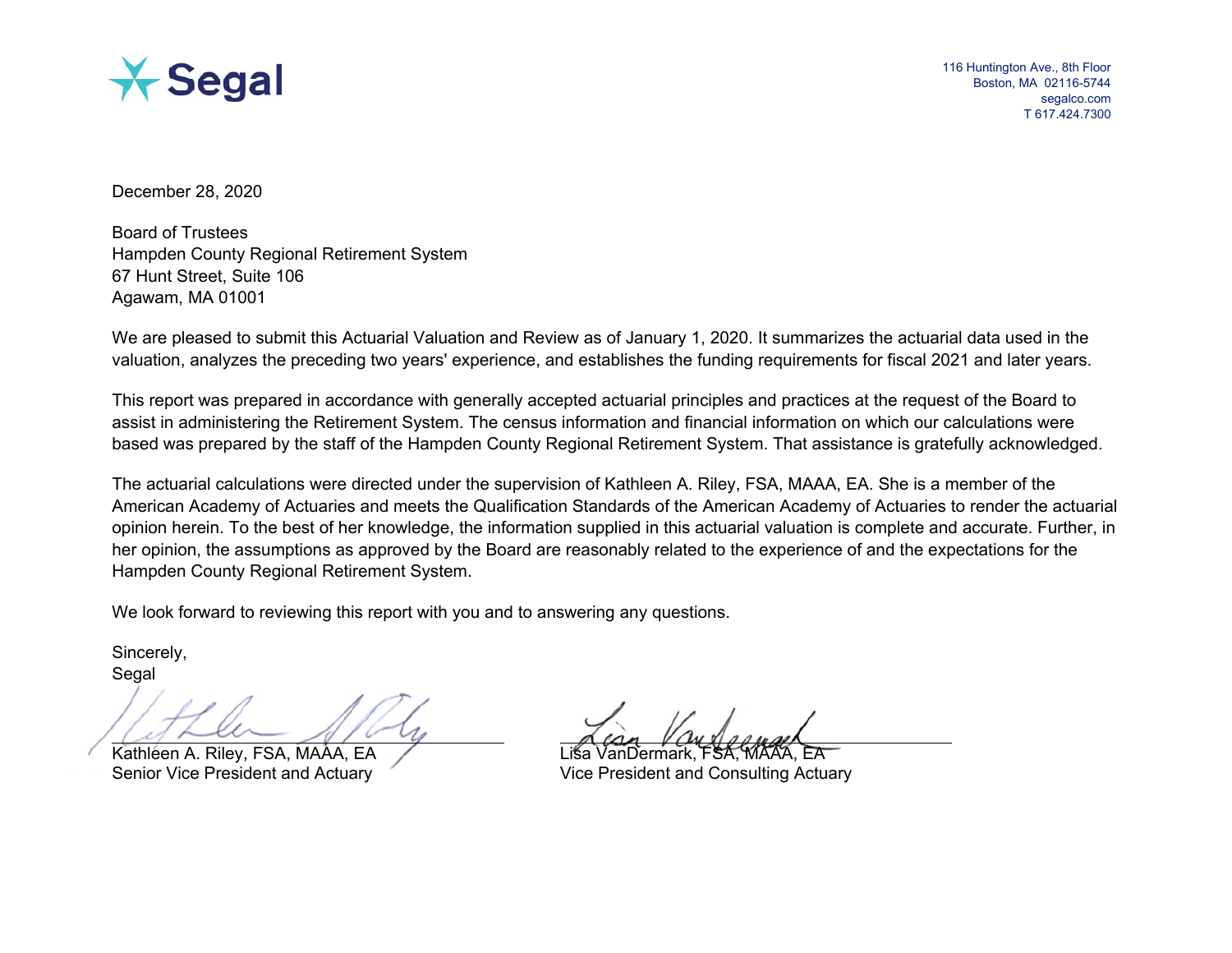## **Table of Contents**

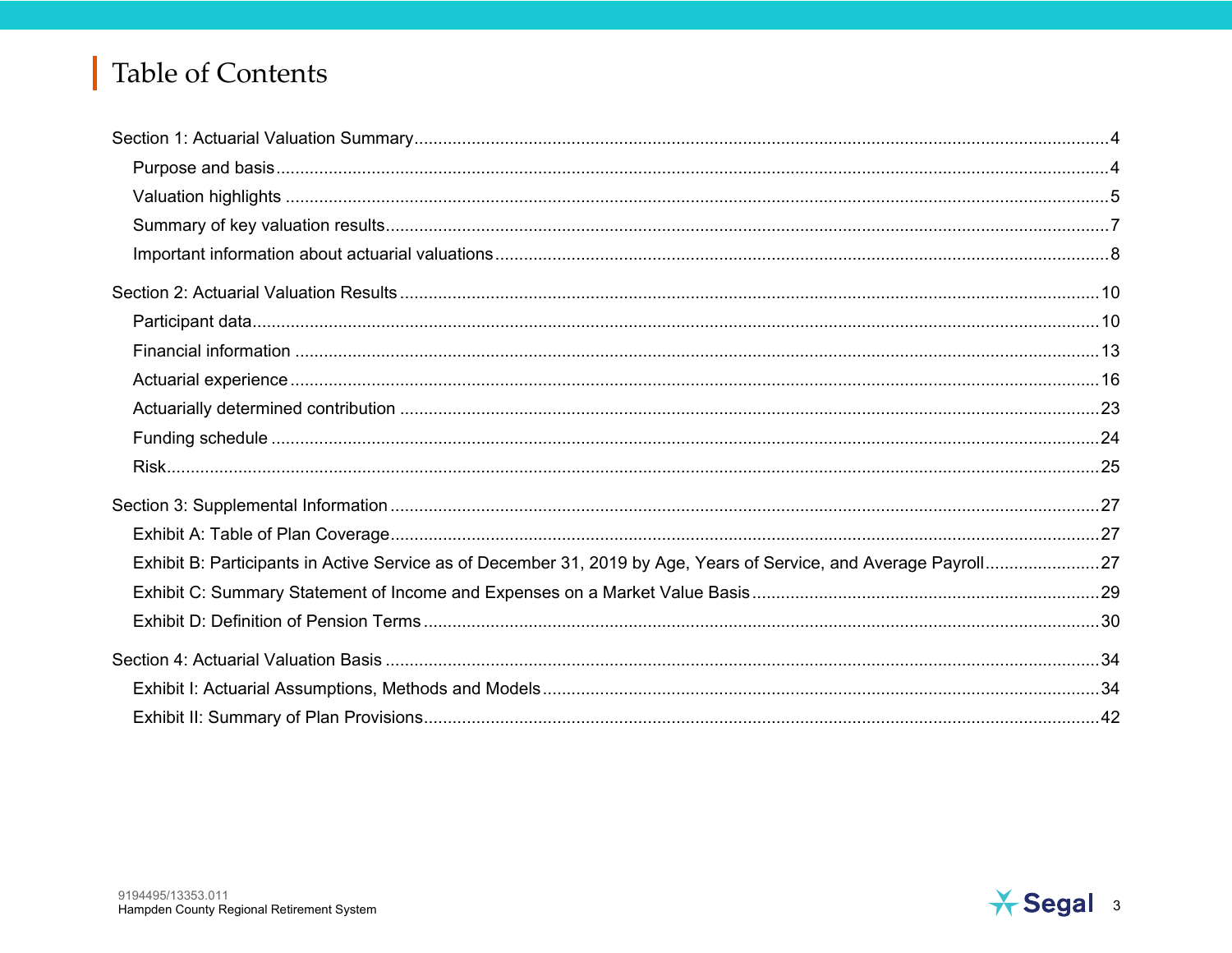#### **Purpose and basis**

This report was prepared by Segal to present a valuation of the System as of January 1, 2020. The valuation was performed to determine whether the assets and contributions are sufficient to provide the prescribed benefits. The measurements shown in this actuarial valuation may not be applicable for other purposes. In particular, the measures herein are not necessarily appropriate for assessing the sufficiency of System assets to cover the estimated cost of settling the System's benefit obligations. Future actuarial measurements may differ significantly from the current measurements presented in this report due to such factors as the following: plan experience differing from that anticipated by the economic or demographic assumptions; changes in economic or demographic assumptions; increases or decreases expected as part of the natural operation of the methodology used for these measurements; and changes in plan provisions or applicable law.

The contribution requirements presented in this report are based on:

- •The benefit provisions of Massachusetts General Law Chapter 32;
- • The characteristics of covered active participants, inactive participants, and retired participants and beneficiaries as of December 31, 2019, provided by the staff of the Retirement System;
- •The assets of the System as of December 31, 2019, provided by the staff of the Retirement System;
- •Economic assumptions regarding future salary increases and investment earnings; and
- •Other actuarial assumptions regarding employee terminations, retirement, death, etc.

Certain disclosure information required by GASB Statements No. 67 and 68 as of December 31, 2019 for the Retirement System is provided in a separate report.

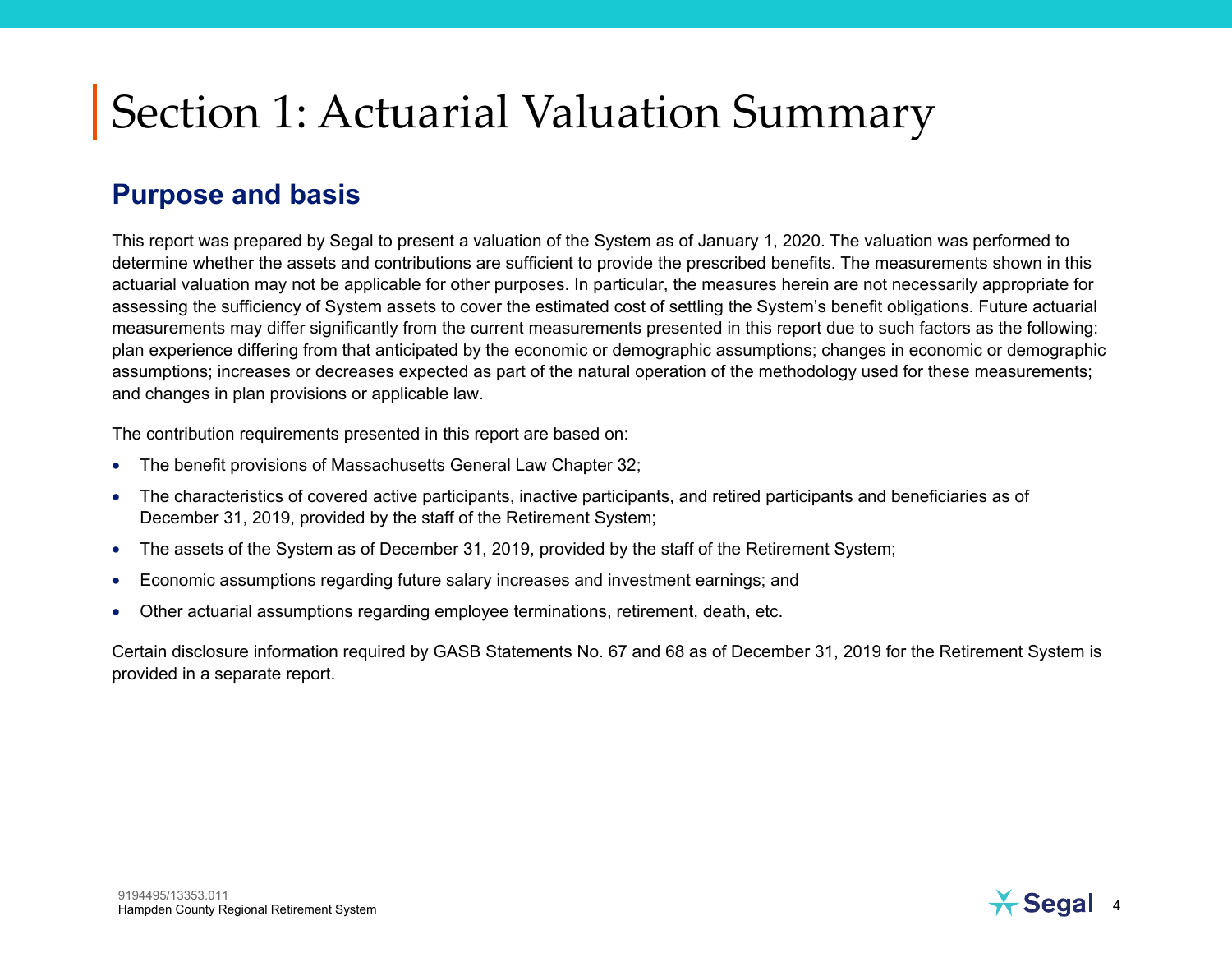#### **Valuation highlights**

- 1. It is important to note that this actuarial valuation is based on plan assets as of December 31, 2019. Due to the COVID-19 pandemic, market conditions have changed significantly since the valuation date. The System's actuarial status does not reflect short-term fluctuations of the market, but rather is based on the market values on the last day of the Plan Year. While it is impossible to determine how the market will perform over the next several months, and how that will affect the results of next year's valuation, Segal is available to prepare projections of potential outcomes upon request.
- 2. Segal strongly recommends an actuarial funding method that targets 100% funding of the actuarial accrued liability. Generally, this implies payments that are ultimately at least enough to cover normal cost, interest on the unfunded actuarial accrued liability and the principal balance. The funding policy adopted by the Hampden County Regional Retirement System meets this standard and funds the unfunded actuarial accrued liability by June 30, 2036.
- 3. The funded ratio (the ratio of the actuarial value of assets to actuarial accrued liability) is 48.73%, compared to the prior valuation funded ratio of 49.06%. This ratio is one measure of funding status, and its history is a measure of funding progress. Using the market value of assets, the funded ratio is 50.23%, compared to 50.82% as of the prior valuation date. These measurements are not necessarily appropriate for assessing the sufficiency of System assets to cover the estimated cost of settling the System's benefit obligation or the need for or the amount of future contributions.
- 4. During the plan years ending December 31, 2019 and December 31, 2018, the rate of return on the market value of assets was 15.61% and -2.33%, respectively. The rate of return on the actuarial value of assets (which gradually recognizes market fluctuations) for the plan years ending December 31, 2019 and December 31, 2018 was 7.06% and 5.99%, respectively. This resulted in an actuarial loss when measured against the assumed rate of return of 7.50%.
- 5. The actuarial value of assets of as of December 31, 2019 was \$398.2 million, or 97.02% of the market value of assets of \$410.4 million. As of December 31, 2017, the actuarial value of assets was \$356.9 million, or 96.54% of the market value of assets of \$369.7 million.
- 6. The investment experience in the past years has only been partially recognized in the actuarial value of assets. As the deferred net gain of \$12.2 million is recognized in future years, the cost of the System is likely to decrease unless the net gain is offset by future experience. This implies that earning the assumed rate of investment return (net of expenses) on a market value basis will result in investment gains on the actuarial value of assets in the next few years. The deferred investment gains are not recognized in the projection of the unfunded actuarial accrued liability in the funding schedule shown in *Section 2*.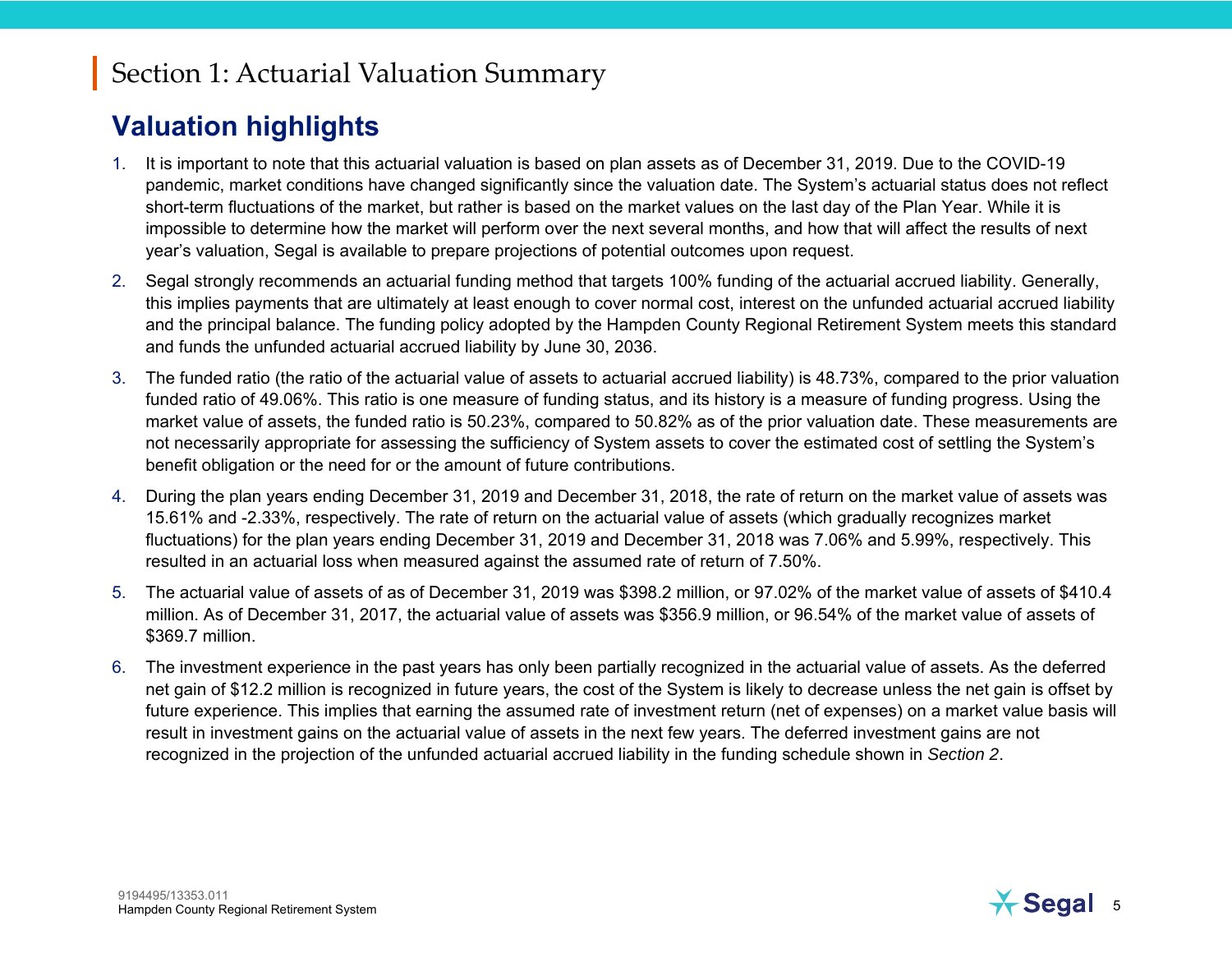- 7. The following actuarial assumptions were changed with this valuation:
	- The investment return assumption was lowered from 7.50% to 7.15%.
	- The administrative expense assumption was reset to \$950,000 for calendar year 2020 increasing 3.25% per year, based on information on expenses provided by the staff of the Retirement System.

These changes increased the actuarial accrued liability by approximately \$29.2 million and increased the normal cost by approximately \$1.4 million.

- 8. The unfunded liability was expected to increase by \$8.9 million from \$370.6 million as of January 1, 2018 to \$379.5 million as of January 1, 2020. The actual unfunded liability as of January 1, 2020 is \$418.9 million, \$39.4 million higher than expected. The increase is primarily due to the assumption changes noted above and the net impact of other gains and losses as discussed in *Section 2*.
- 9. In the funding schedule included in this report, the fiscal 2021 appropriation has been set equal to the previously budgeted amount of \$33,917,428. The funding schedule is projected to fully fund the System by June 30, 2036 with appropriations that increase 8.00% per year through fiscal 2030 and 3.75% per year thereafter, if all assumptions are met and there are no changes in the plan of benefits or actuarial assumptions. The funding schedule approved with the prior valuation fully funded the System by June 30, 2036 with appropriations that increased 8.00% per year through fiscal 2025 and amortization payments that increased 4.00% per year thereafter.
- 10. Since the actuarial valuation results are dependent on a given set of assumptions, there is a risk that emerging results may differ significantly as actual experience proves to be different from the assumptions. We have not been engaged to perform a detailed analysis of the potential range of the impact of risk relative to the System's future financial condition, but have included a brief discussion of some risks that may affect System in *Section 2*. A more detailed assessment would provide the Board with a better understanding of the inherent risks.

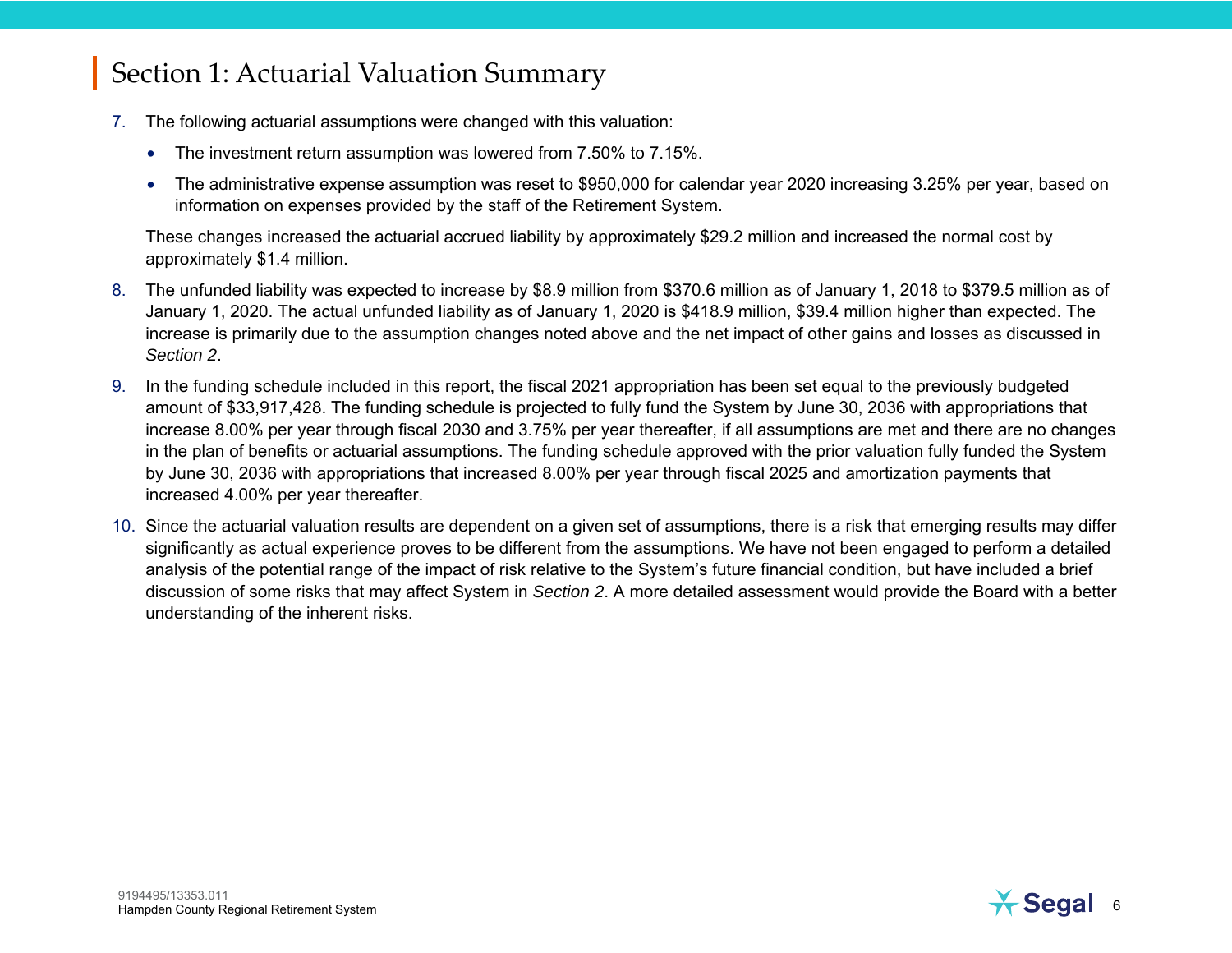#### **Summary of key valuation results**

|                          |                                                                                              | 2020          | 2018          |
|--------------------------|----------------------------------------------------------------------------------------------|---------------|---------------|
| <b>Contributions for</b> | • Actuarially Determined Contribution for fiscal year 2021 and 2019                          | \$33,917,428  | \$29,078,728  |
| fiscal year:             | • Actuarially Determined Contribution for fiscal year 2022 and 2020                          | 36,630,822    | 31,405,026    |
|                          | • Actuarially Determined Contribution for fiscal year 2023 and 2021                          | 39,561,288    | 33,917,428    |
| <b>Actuarial accrued</b> | • Retired participants and beneficiaries                                                     | \$467,844,484 | \$398,242,053 |
| liability for plan year  | • Inactive vested participants                                                               | 8,491,106     | 8,473,690     |
| beginning January 1:     | • Inactive participants due a refund of employee contributions                               | 2,880,848     | 2,220,481     |
|                          | • Active participants                                                                        | 337,901,573   | 318,513,122   |
|                          | • Total                                                                                      | 817,118,011   | 727,449,346   |
|                          | Normal cost including administrative expense assumption for plan year<br>beginning January 1 | 20,100,797    | 17,275,189    |
| Assets for plan year     | • Market value of assets (MVA)                                                               | \$410,440,077 | \$369,673,512 |
| beginning January 1:     | • Actuarial value of assets (AVA)                                                            | 398,205,608   | 356,865,958   |
|                          | • Actuarial value of assets as a percentage of market value of assets                        | 97.02%        | 96.54%        |
| <b>Funded status for</b> | • Unfunded actuarial accrued liability on market value of assets                             | \$406,677,934 | \$357,775,834 |
| plan year beginning      | • Funded percentage on MVA basis                                                             | 50.23%        | 50.82%        |
| January 1:               | • Unfunded actuarial accrued liability on actuarial value of assets                          | \$418,912,403 | \$370,583,388 |
|                          | • Funded percentage on AVA basis                                                             | 48.73%        | 49.06%        |
| <b>Key assumptions:</b>  | • Net investment return                                                                      | 7.15%         | 7.50%         |
|                          | • Long-term wage inflation rate                                                              | 3.25%         | 3.25%         |
| Demographic data for     | • Number of retired participants and beneficiaries                                           | 1,794         | 1,711         |
| plan year beginning      | • Number of inactive vested participants                                                     | 76            | 77            |
| January 1:               | • Number of inactive participants due a refund of employee contributions                     | 495           | 422           |
|                          | • Number of active participants                                                              | 2,784         | 2,687         |
|                          | • Total payroll                                                                              | \$120,106,229 | \$109,713,930 |
|                          | • Average payroll                                                                            | 43,142        | 40,831        |

Note:

Payroll figures are for the prior calendar year and reflect annualized salaries for participants hired during the year.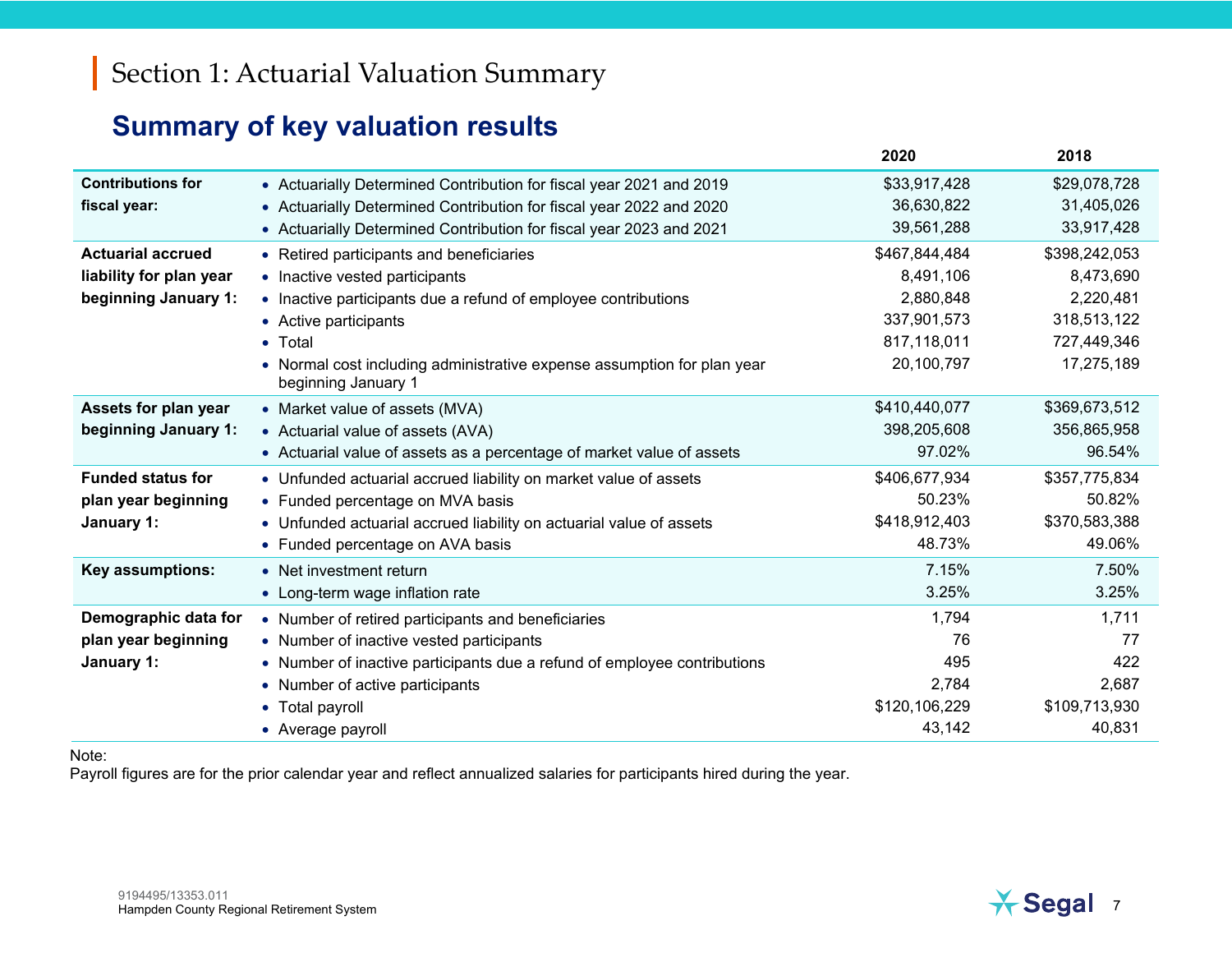#### **Important information about actuarial valuations**

An actuarial valuation is a budgeting tool with respect to the financing of future projected obligations of a pension plan. It is an estimated forecast – the actual long-term cost of the plan will be determined by the actual benefits and expenses paid and the actual investment experience of the plan.

In order to prepare a valuation, Segal relies on a number of input items. These include:

| <b>Plan of benefits</b>      | Plan provisions define the rules that will be used to determine benefit payments, and those rules, or the<br>interpretation of them, may change over time. Even where they appear precise, outside factors may change how<br>they operate. It is important to keep Segal informed with respect to plan provisions and administrative procedures,<br>and to review the plan summary included in our report to confirm that Segal has correctly interpreted the plan of<br>benefits.                                                                                                                                                                                                                                                                                                                                                                                                                                                                                                                                                                                                                                                                                                                                                             |
|------------------------------|------------------------------------------------------------------------------------------------------------------------------------------------------------------------------------------------------------------------------------------------------------------------------------------------------------------------------------------------------------------------------------------------------------------------------------------------------------------------------------------------------------------------------------------------------------------------------------------------------------------------------------------------------------------------------------------------------------------------------------------------------------------------------------------------------------------------------------------------------------------------------------------------------------------------------------------------------------------------------------------------------------------------------------------------------------------------------------------------------------------------------------------------------------------------------------------------------------------------------------------------|
| <b>Participant data</b>      | An actuarial valuation for a plan is based on data provided to the actuary by the Retirement System. Segal does<br>not audit such data for completeness or accuracy, other than reviewing it for obvious inconsistencies compared to<br>prior data and other information that appears unreasonable. It is important for Segal to receive the best possible<br>data and to be informed about any known incomplete or inaccurate data.                                                                                                                                                                                                                                                                                                                                                                                                                                                                                                                                                                                                                                                                                                                                                                                                           |
| <b>Assets</b>                | The valuation is based on the market value of assets as of the valuation date, as provided by the Retirement<br>System. The Retirement System uses an "actuarial value of assets" that differs from market value to gradually<br>reflect year-to-year changes in the market value of assets in determining the contribution requirements.                                                                                                                                                                                                                                                                                                                                                                                                                                                                                                                                                                                                                                                                                                                                                                                                                                                                                                      |
| <b>Actuarial assumptions</b> | In preparing an actuarial valuation, Segal projects the benefits to be paid to existing plan participants for the rest<br>of their lives and the lives of their beneficiaries. This projection requires actuarial assumptions as to the probability<br>of death, disability, withdrawal, and retirement of each participant for each year. In addition, the benefits projected<br>to be paid for each of those events in each future year reflect actuarial assumptions as to salary increases and<br>cost-of-living adjustments. The projected benefits are then discounted to a present value, based on the assumed<br>rate of return that is expected to be achieved on the plan's assets. There is a reasonable range for each<br>assumption used in the projection and the results may vary materially based on which assumptions are selected.<br>It is important for any user of an actuarial valuation to understand this concept. Actuarial assumptions are<br>periodically reviewed to ensure that future valuations reflect emerging plan experience. While future changes in<br>actuarial assumptions may have a significant impact on the reported results that does not mean that the previous<br>assumptions were unreasonable. |

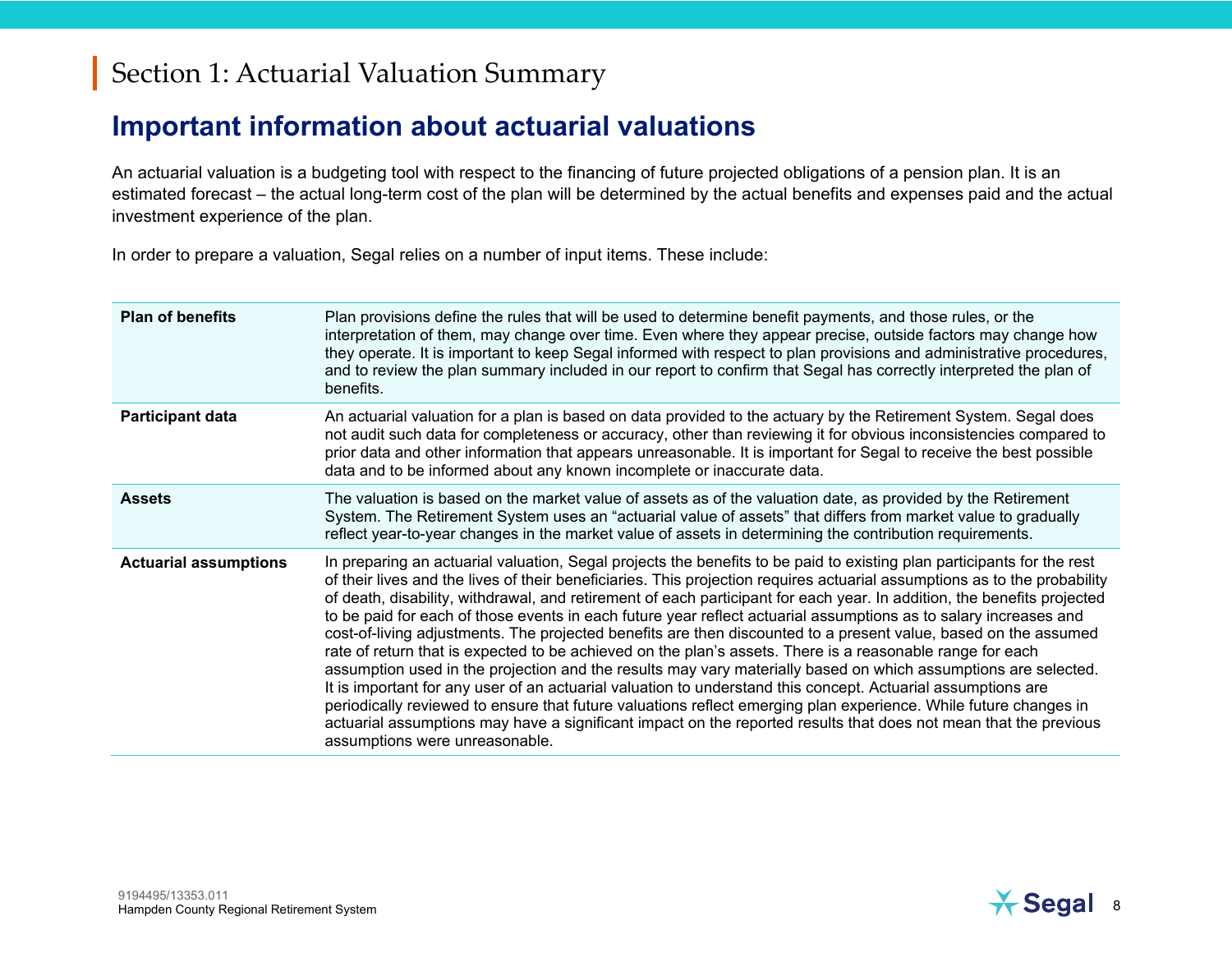The user of Segal's actuarial valuation (or other actuarial calculations) should keep the following in mind:

The actuarial valuation is prepared at the request of the Retirement Board. Segal is not responsible for the use or misuse of its report, particularly by any other party.

An actuarial valuation is a measurement of the plan's assets and liabilities at a specific date. Accordingly, except where otherwise noted, Segal did not perform an analysis of the potential range of future financial measures. The actual long-term cost of the plan will be determined by the actual benefits and expenses paid and the actual investment experience of the plan.

Actuarial results in this report are not rounded, but that does not imply precision.

If the Retirement Board is aware of any event or trend that was not considered in this valuation that may materially change the results of the valuation, Segal should be advised, so that we can evaluate it.

Segal does not provide investment, legal, accounting, or tax advice. Segal's valuation is based on our understanding of applicable guidance in these areas and of the plan's provisions, but they may be subject to alternative interpretations. The Retirement Board should look to their other advisors for expertise in these areas.

As Segal has no discretionary authority with respect to the management or assets of the System, it is not a fiduciary in its capacity as actuaries and consultants with respect to the System.

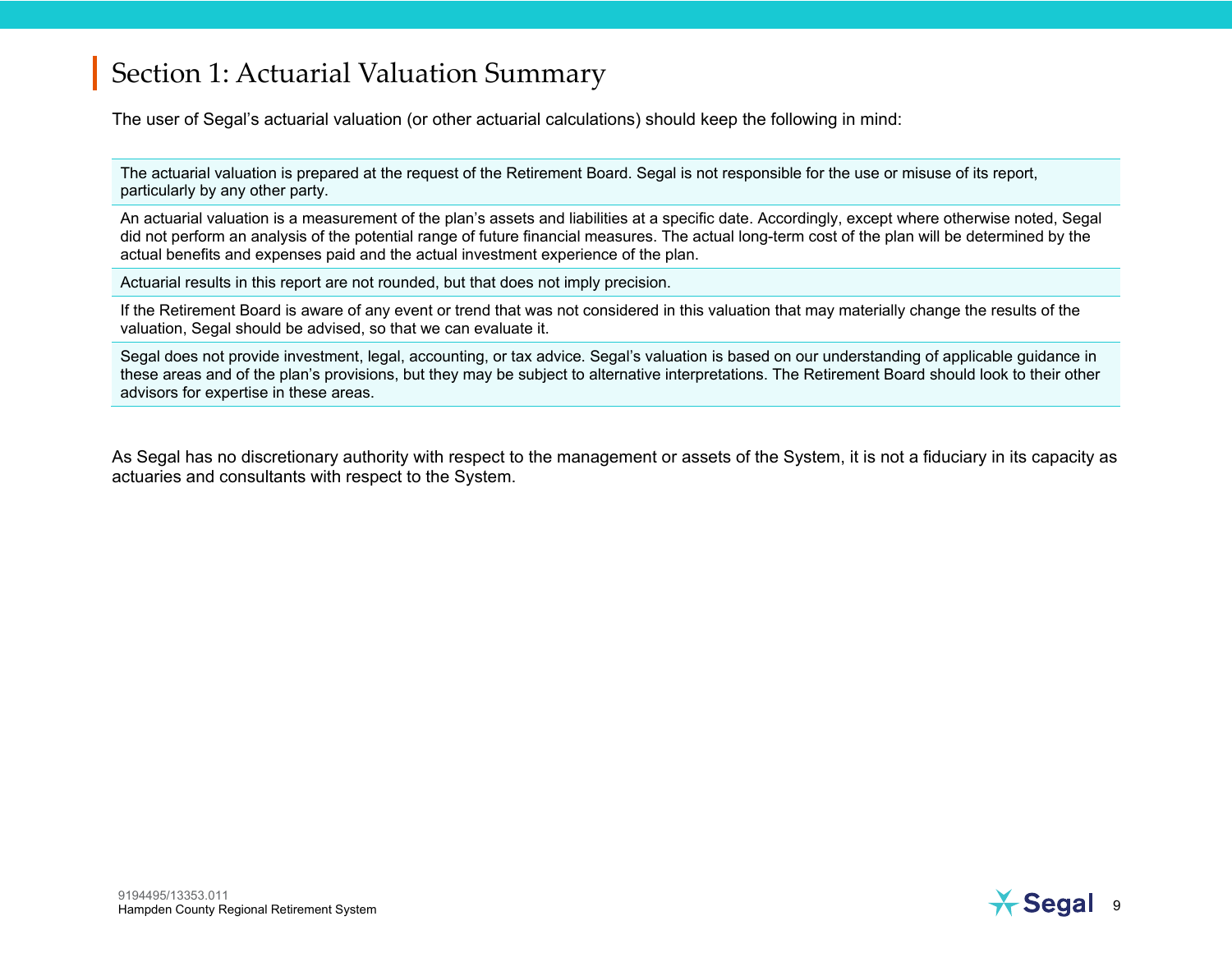#### **Participant data**

The Actuarial Valuation and Review considers the number and demographic characteristics of covered participants, including active participants, inactive participants, retired participants and beneficiaries.

This section presents a summary of significant statistical data on these participant groups.

More detailed information for this valuation year and the preceding valuation can be found in *Section 3, Exhibits A and B.*

| <b>Year Ended</b><br>December 31 | <b>Active</b><br><b>Participants</b> | <b>Inactive</b><br><b>Participants</b> | <b>Retired</b><br><b>Participants</b><br>and<br><b>Beneficiaries</b> | <b>Total Non-</b><br><b>Actives</b> | Ratio of<br><b>Non-Actives</b><br>to Actives |
|----------------------------------|--------------------------------------|----------------------------------------|----------------------------------------------------------------------|-------------------------------------|----------------------------------------------|
| 2006                             | 2,590                                | 509                                    | 1,467                                                                | 1,976                               | 0.76                                         |
| 2007                             | 2,681                                | 523                                    | 1,461                                                                | 1,984                               | 0.74                                         |
| 2009                             | 2,589                                | 524                                    | 1,494                                                                | 2,018                               | 0.78                                         |
| 2011                             | 2,568                                | 403                                    | 1,538                                                                | 1,941                               | 0.76                                         |
| 2013                             | 2,553                                | 413                                    | 1,581                                                                | 1,994                               | 0.78                                         |
| 2015                             | 2,582                                | 427                                    | 1,657                                                                | 2,084                               | 0.81                                         |
| 2017                             | 2,687                                | 499                                    | 1,711                                                                | 2,210                               | 0.82                                         |
| 2019                             | 2,784                                | 571                                    | 1,794                                                                | 2,365                               | 0.85                                         |

#### Participant Population: 2006 – 2019

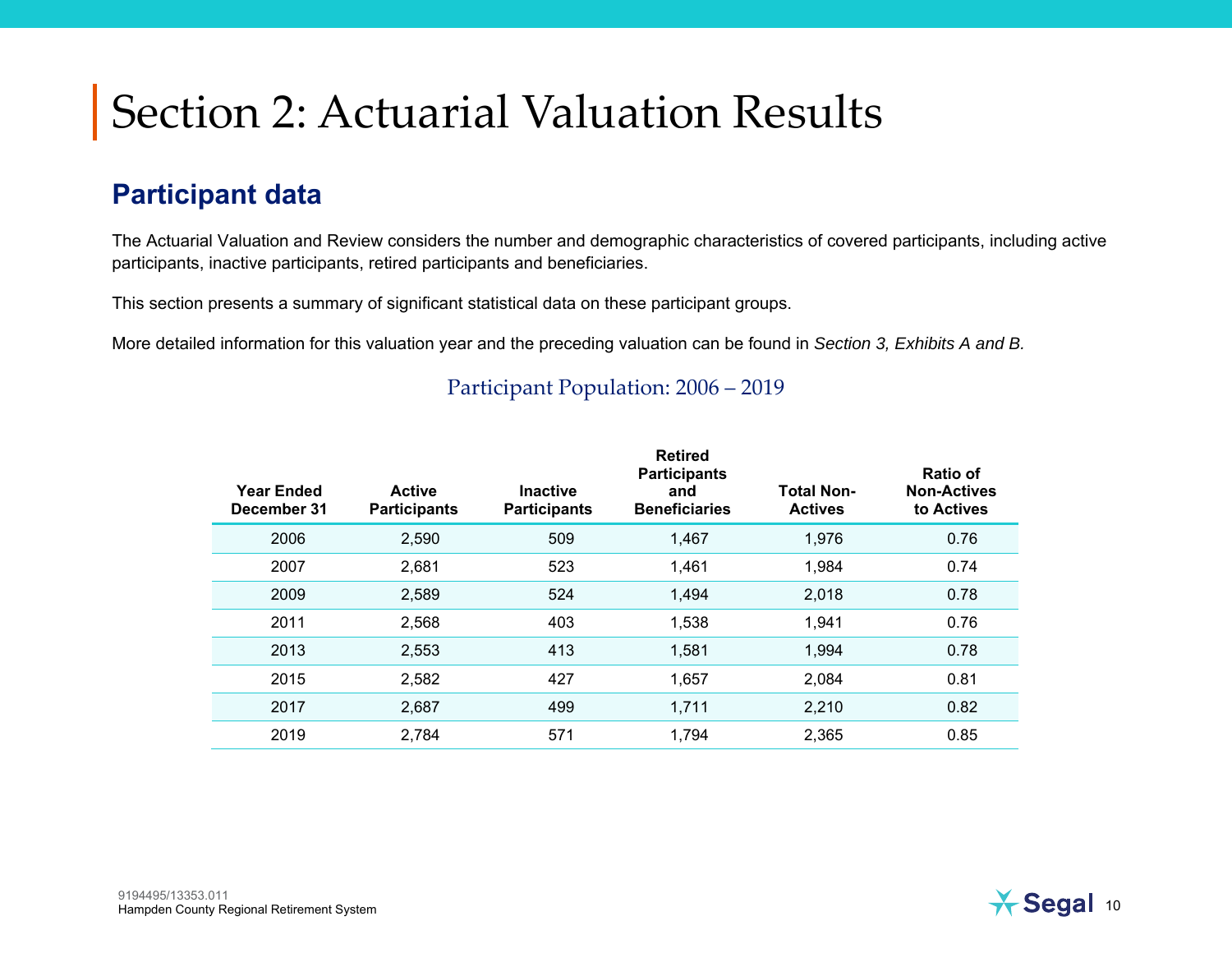#### **Active participants**

Plan costs are affected by the age, years of service and payroll of active participants. In this year's valuation, there were 2,784 active participants with an average age of 47.7, average years of service of 10.7 years and average payroll of \$43,142. The 2,687 active participants in the prior valuation had an average age of 48.4, average service of 11.5 years and average payroll of \$40,831.

Among the active participants, there were 36 participants with unknown age. The actuarial calculations were adjusted for the missing information by assuming that it was the same as information provided for other active participants with similar known characteristics.



Distribution of Active Participants as of December 31, 2019

#### **Inactive participants**

In this year's valuation, there were 76 participants with a vested right to a deferred or immediate vested benefit and 495 participants entitled to a return of their employee contributions.

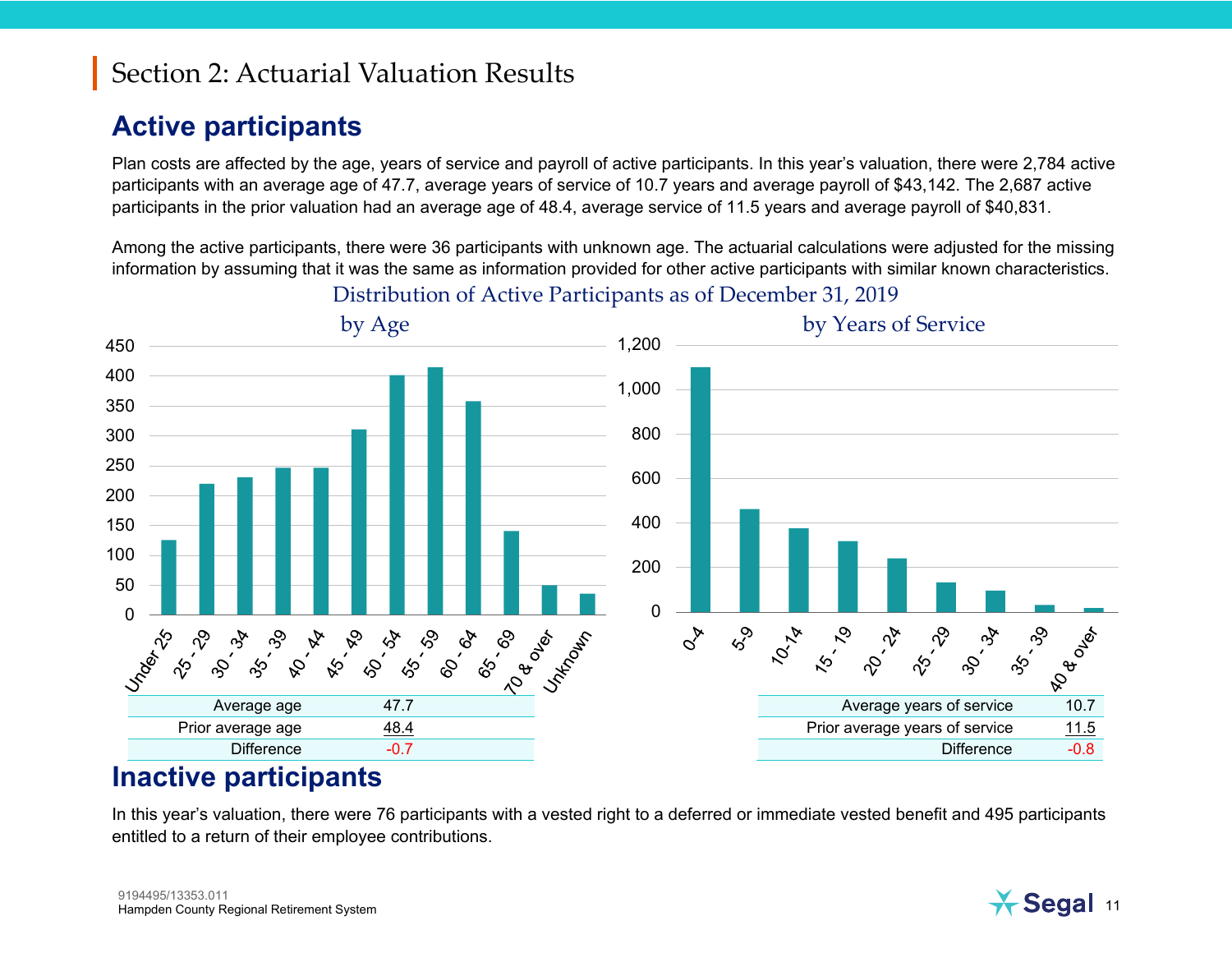### **Retired participants and beneficiaries**

As of December 31, 2019, 1,625 retired participants and 169 beneficiaries were receiving total monthly benefits of \$3,498,728, excluding COLAs reimbursed by the Commonwealth. For comparison, in the previous valuation, there were 1,526 retired participants and 185 beneficiaries receiving monthly benefits of \$3,100,752, excluding COLAs reimbursed by the Commonwealth.

As of December 31, 2019, the average monthly benefit for retired participants and beneficiaries is \$1,950, compared to \$1,812 in the previous valuation. The average age for retired participants and beneficiaries is 72.8 in the current valuation, compared with 73.0 in the prior valuation.

#### Distribution of Pensioners and Beneficiaries as of December 31, 2019







by Type

and Age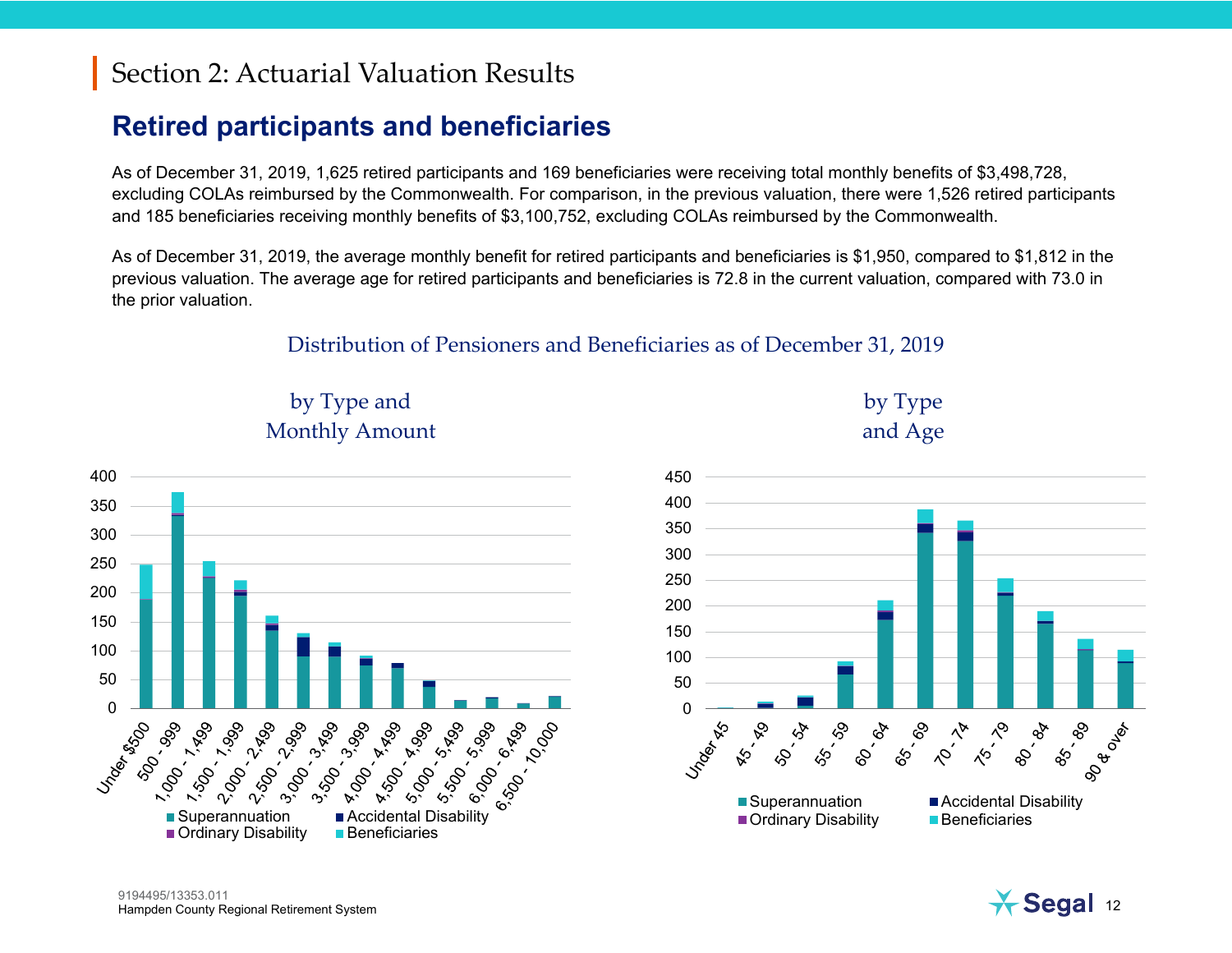#### **Financial information**

Retirement plan funding anticipates that, over the long term, both contributions (less administrative expenses) and investment earnings (less investment fees) will be needed to cover benefit payments. Retirement plan assets change as a result of the net impact of these income and expense components.

Additional financial information, including a summary of transactions for the valuation year, is presented in *Section 3, Exhibit C*.

Comparison of Contributions with Benefits and Expenses for Years Ended December 31, 2010 – 2019



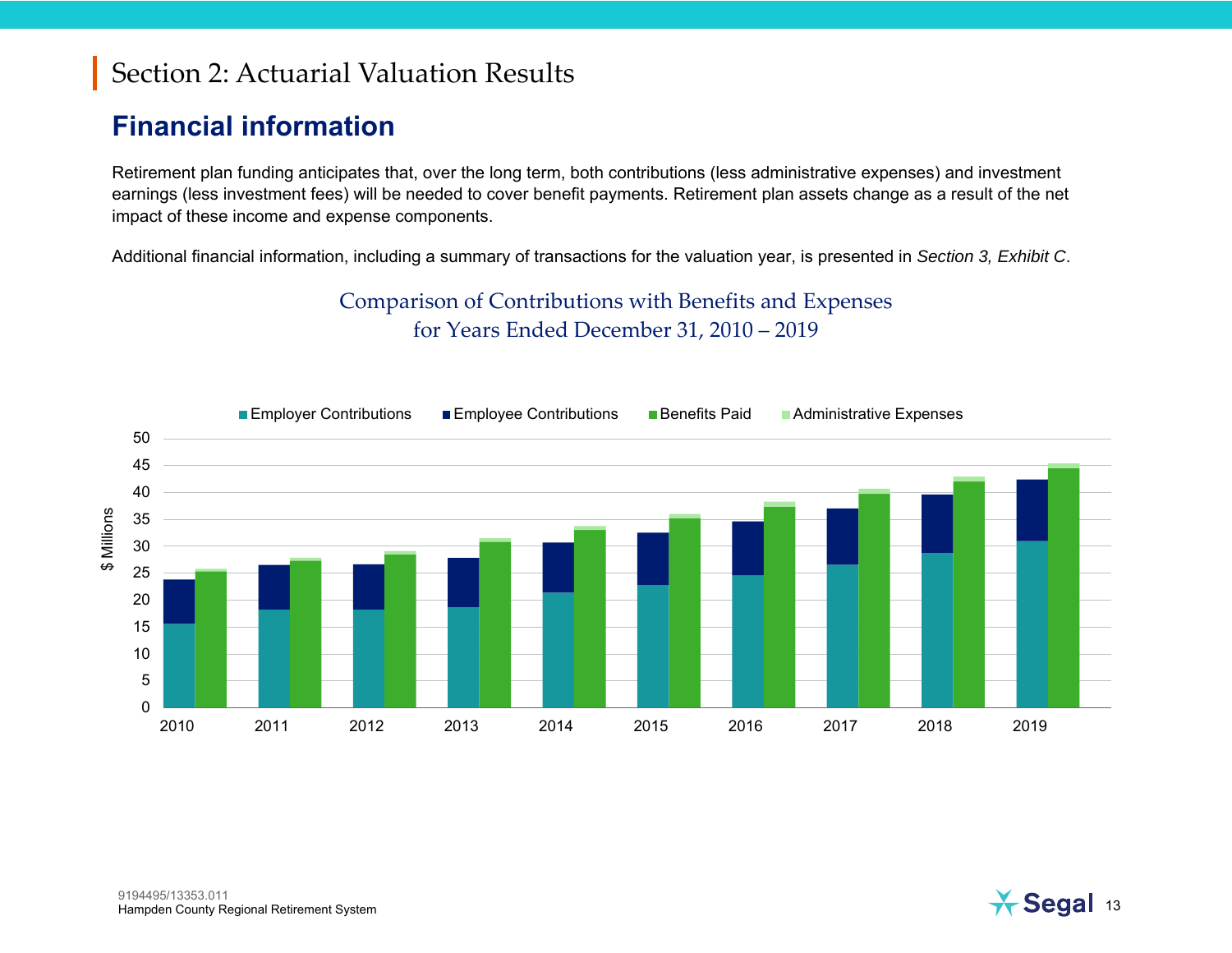It is desirable to have level and predictable plan costs from one year to the next. For this reason, the Board has approved an asset valuation method that gradually adjusts to market value. Under this valuation method, the full value of market fluctuations is not recognized in a single year and, as a result, the asset value and the plan costs are more stable. The amount of the adjustment to recognize market value is treated as income, which may be positive or negative. Realized and unrealized gains and losses are treated equally and, therefore, the sale of assets has no immediate effect on the actuarial value.

|              |                                                                      |                                 |                                   | <b>Year Ended</b>                   |                                     |  |
|--------------|----------------------------------------------------------------------|---------------------------------|-----------------------------------|-------------------------------------|-------------------------------------|--|
|              |                                                                      |                                 |                                   | <b>December 31, 2019</b>            | <b>December 31, 2018</b>            |  |
|              | Market value of assets, December 31, 2019                            |                                 |                                   | \$410,440,077                       | \$357,788,791                       |  |
|              | Calculation of unrecognized return                                   | Original<br>Amount <sup>1</sup> | <b>Percent</b><br><b>Deferred</b> | Unrecognized<br>Amount <sup>2</sup> | Unrecognized<br>Amount <sup>2</sup> |  |
|              | (a) Year ended December 31, 2019                                     | \$28,911,031                    | 80%                               | \$23,128,825                        | 0                                   |  |
|              | Year ended December 31, 2018<br>(b)                                  | $-36, 184, 092$                 | 60%                               | $-21,710,454$                       | $-28,947,274$                       |  |
|              | (c) Year ended December 31, 2017                                     | 27,945,994                      | 40%                               | 11,178,398                          | 16,767,597                          |  |
|              | Year ended December 31, 2016<br>(d)                                  | $-1,811,498$                    | 20%                               | $-362,300$                          | $-724,600$                          |  |
|              | (e) Year ended December 31, 2015                                     | $-20,733,456$                   | 0%                                | $\underline{0}$                     | $-4,146,691$                        |  |
|              | Total unrecognized return<br>(f)                                     |                                 |                                   | \$12,234,469                        | -\$17,050,968                       |  |
| $\mathbf{3}$ | Preliminary actuarial value: (1) - (2f)                              |                                 |                                   | 398,205,608                         | 374,839,759                         |  |
| 4            | Adjustment to be within 10% corridor                                 |                                 |                                   | $\mathbf{0}$                        | $\mathbf{0}$                        |  |
| 5.           | Final actuarial value of assets as of December 31, 2019: $(3) + (4)$ |                                 |                                   | 398,205,608                         | 374,839,759                         |  |
| 6            | Actuarial value as a percentage of market value: $(5) \div (1)$      |                                 |                                   | 97.02%                              | 104.77%                             |  |
|              | Amount deferred for future recognition: (1) - (5)                    |                                 |                                   | \$12,234,469                        | $-$17,050,968$                      |  |

#### Determination of Actuarial Value of Assets

<sup>1</sup> Total return minus expected return on a market value basis.<br><sup>2</sup> Recognition at 20% per year over five years.

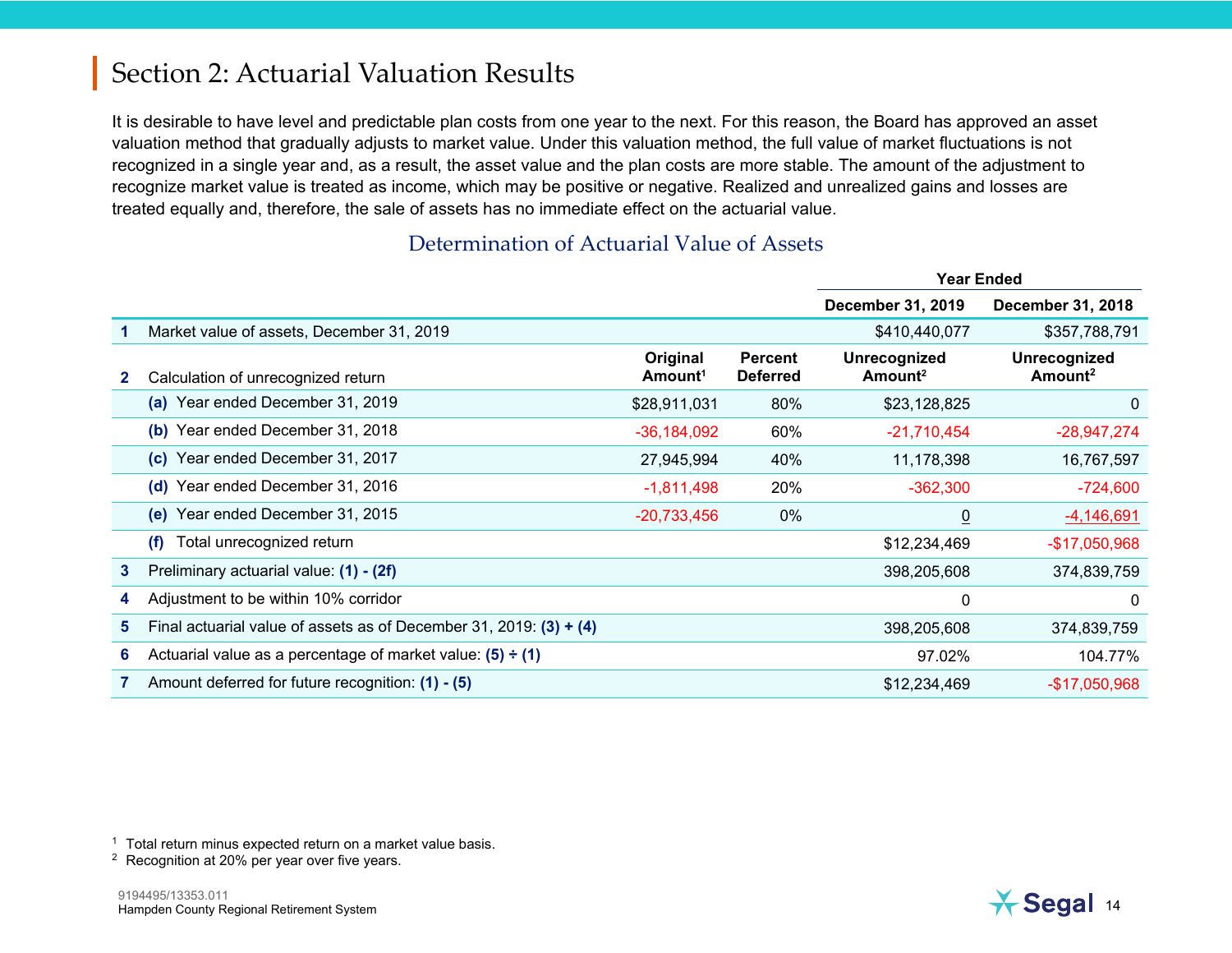Both the actuarial value and market value of assets are representations of the System's financial status. The actuarial asset value is significant because the Hampden Country Regional Retirement System's liabilities are compared to these assets to determine what portion, if any, remains unfunded. Amortization of the unfunded actuarial accrued liability is an important element in determining the contribution requirement.

#### Actuarial Value of Assets vs. Market Value of Assets as of December 31, 2010 – 2019

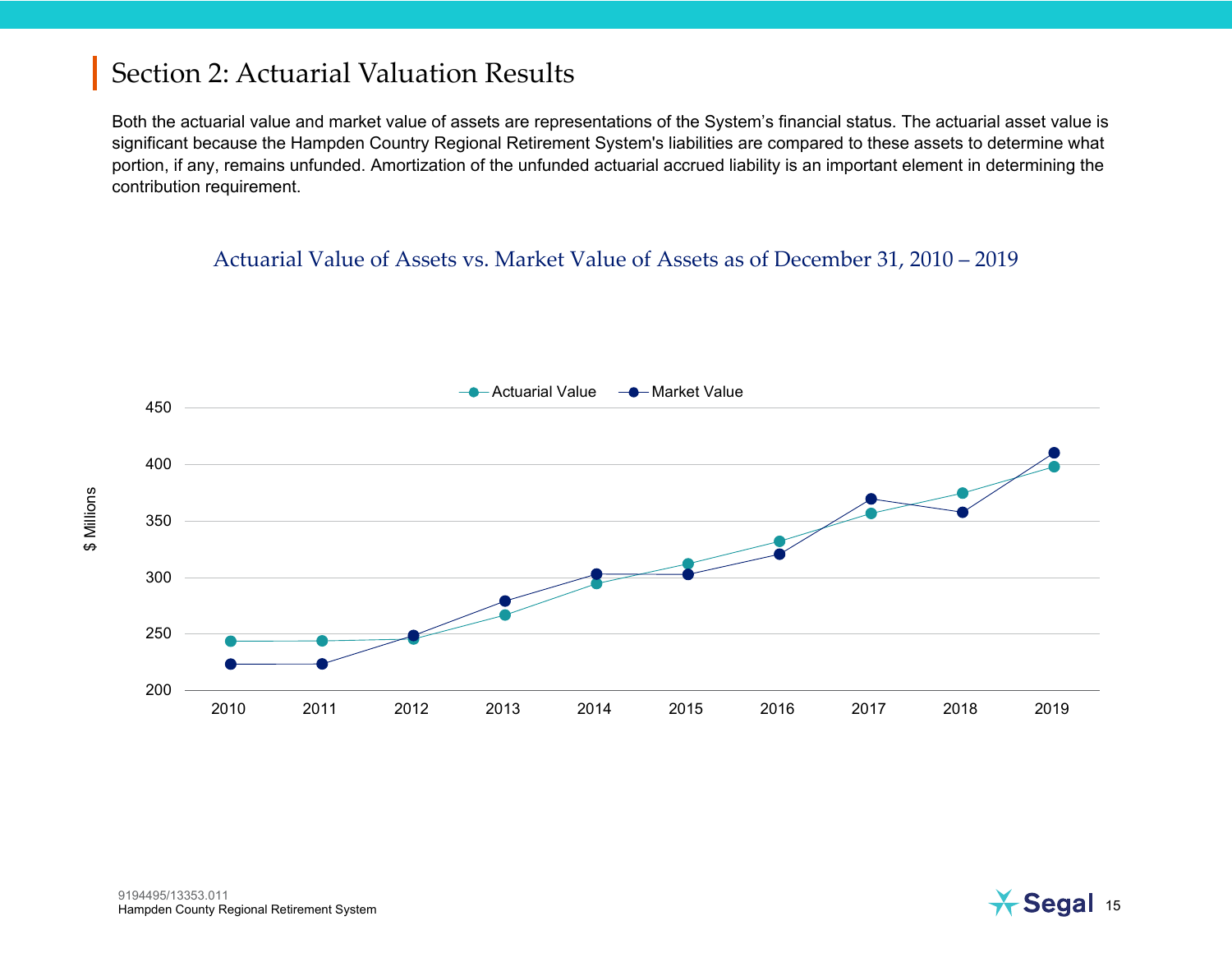#### **Actuarial experience**

To calculate any actuarially determined contribution, assumptions are made about future events that affect the amount and timing of benefits to be paid and assets to be accumulated. Each year actual experience is measured against the assumptions. If overall experience is more favorable than anticipated (an actuarial gain), any contribution requirement will decrease from the previous year. On the other hand, any contribution requirement will increase if overall actuarial experience is less favorable than expected (an actuarial loss).

Taking account of experience gains or losses in one year without making a change in assumptions reflects the belief that the single year's experience was a short-term development and that, over the long term, experience will return to the original assumptions. For contribution requirements to remain stable, assumptions should approximate experience.

If assumptions are changed, the contribution requirement is adjusted to take into account a change in experience anticipated for all future years.

The total loss is \$10,166,755, which includes \$7,018,232 from investment losses and \$3,148,523 in losses from all other sources. The net experience variation from individual sources other than investments was 0.4% of the actuarial accrued liability. A discussion of the major components of the actuarial experience is on the following pages.

#### Actuarial Experience for Two-Year Period Ended December 31, 2019

| Net loss from investments             | -\$7,018,232   |
|---------------------------------------|----------------|
| Net gain from administrative expenses | 289.757        |
| Net loss from other experience        | -3,438,280     |
| Net experience loss: $1 + 2 + 3$      | $-$10,166,755$ |

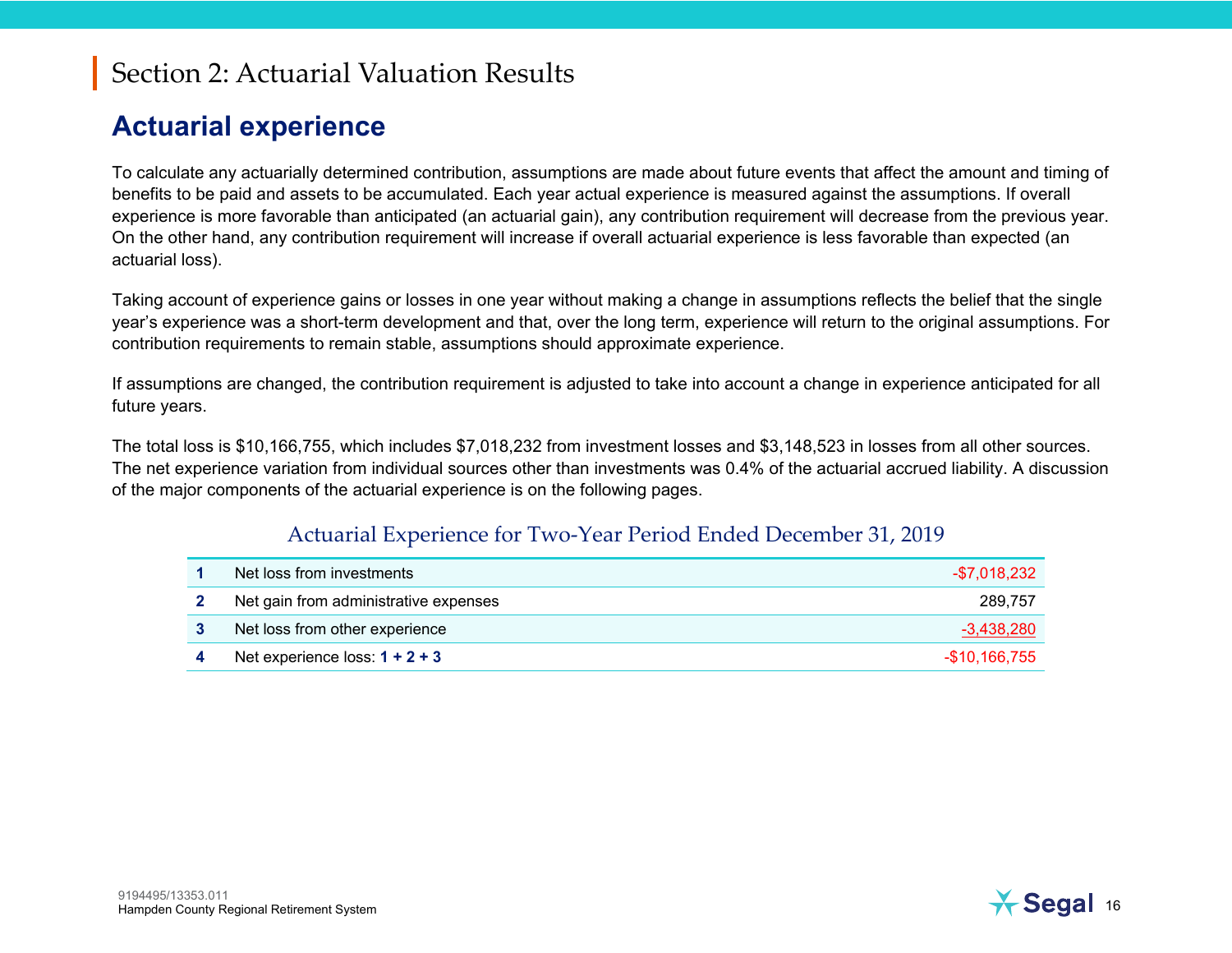#### **Investment experience**

A major component of projected asset growth is the assumed rate of return. The assumed return should represent the expected longterm rate of return, based on the System's investment policy. The rate of return on the market value of assets for the 2019 and 2018 plan years was 15.61% and -2.33%, respectively.

For valuation purposes, the assumed rate of return on the actuarial value of assets was 7.50% for 2019 and 2018. The actual rate of return on an actuarial basis for the 2019 plan year was 7.06% and for the 2018 plan year was 5.99%. Since the actual return for the two-year period was less than the assumed return, the System experienced an actuarial loss during the two-year period ending December 31, 2019 with regard to its investments.

|   |                                   | <b>Year Ended</b><br>December 31, 2019 |                        | <b>Year Ended</b><br><b>December 31, 2018</b> |                        |
|---|-----------------------------------|----------------------------------------|------------------------|-----------------------------------------------|------------------------|
|   |                                   | <b>Market Value</b>                    | <b>Actuarial Value</b> |                                               | <b>Actuarial Value</b> |
|   | Net investment income             | \$55,633,362                           | \$26,347,925           | $-$ \$8,582,415                               | \$21,276,108           |
|   | Average value of assets           | 356,297,753                            | 373,348,721            | 368,022,359                                   | 355,214,805            |
| 3 | Rate of return: $1 \div 2$        | 15.61%                                 | 7.06%                  | $-2.33\%$                                     | 5.99%                  |
| 4 | Assumed rate of return            | 7.50%                                  | 7.50%                  | 7.50%                                         | 7.50%                  |
| 5 | Expected investment income: 2 x 4 | \$26,722,331                           | \$28,001,154           | \$27,601,677                                  | \$26,641,110           |
| 6 | Actuarial gain/(loss): 1 - 5      | \$28,911,031                           | $-$1,653,229$          | $-$ \$36,184,092                              | $-$ \$5,365,002        |

#### Investment Experience

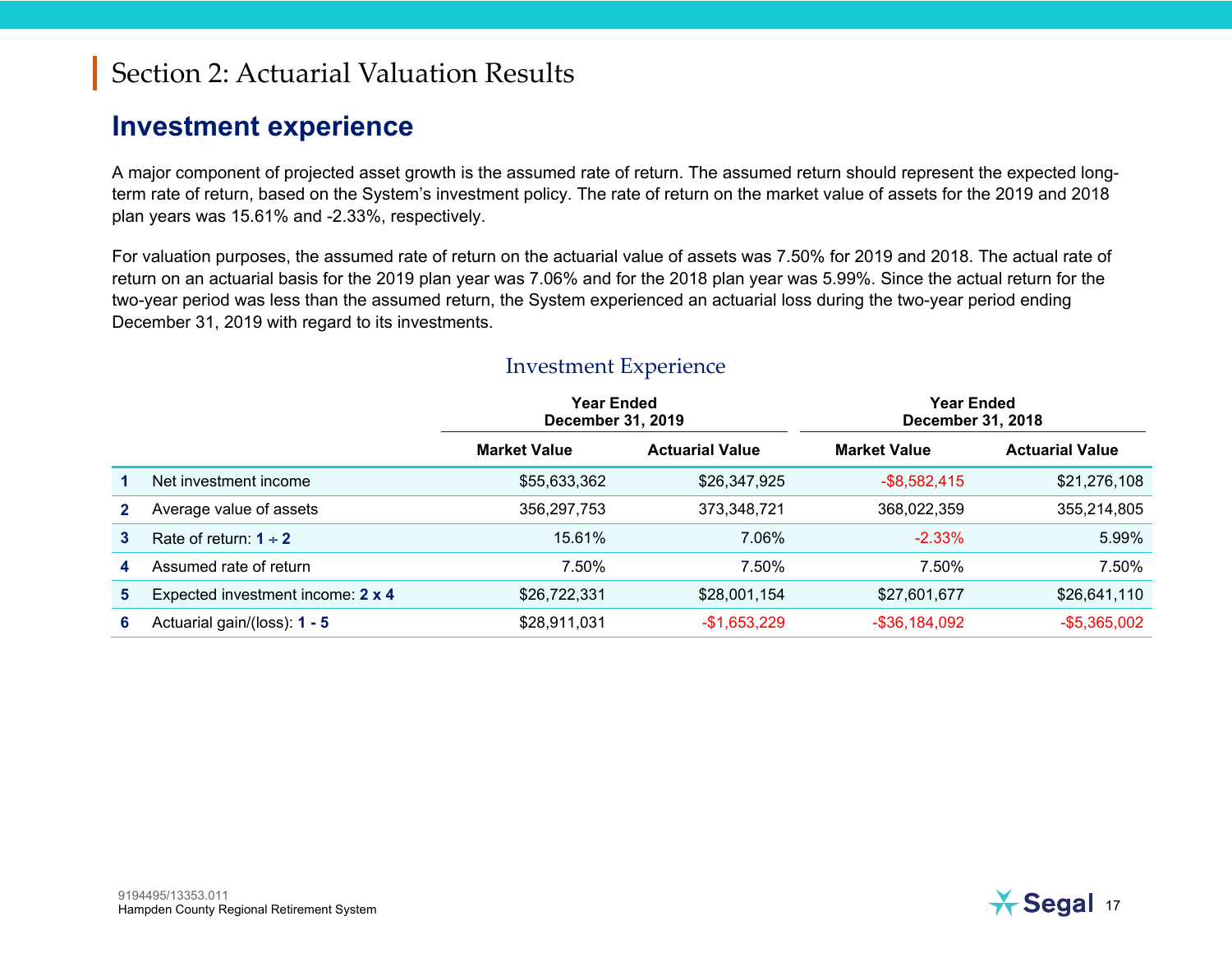Because actuarial planning is long term, it is useful to see how the assumed investment rate of return has followed actual experience over time. The chart below shows the rate of return on an actuarial basis compared to the actual market value investment return for the last 13 years, including averages over select time periods. Based on this experience and future expectations, we have lowered the assumed rate of return from 7.50% to 7.15%.

| <b>Year Ended</b>                        |                                     | <b>Actuarial Value Investment Return</b><br><b>Market Value Investment Return</b> |               |                |
|------------------------------------------|-------------------------------------|-----------------------------------------------------------------------------------|---------------|----------------|
| December 31                              | <b>Amount</b>                       | <b>Percent</b>                                                                    | <b>Amount</b> | <b>Percent</b> |
| 2007                                     | \$21,673,615                        | 9.88%                                                                             | \$18,762,540  | 8.49%          |
| 2008                                     | $-43,200,913$                       | $-18.09$                                                                          | $-59,276,841$ | $-24.98$       |
| 2009                                     | 27, 137, 711                        | 14.06                                                                             | 24,587,312    | 14.01          |
| 2010                                     | 25,217,369                          | 11.48                                                                             | 25,034,119    | 12.55          |
| 2011                                     | 1,630,346                           | 0.67                                                                              | 1,401,479     | 0.63           |
| 2012                                     | 4,152,610                           | 1.71                                                                              | 27,805,747    | 12.51          |
| 2013                                     | 24,889,613                          | 10.21                                                                             | 34,110,458    | 13.81          |
| 2014                                     | 30,827,174                          | 9.37                                                                              | 21,257,662    | 7.57           |
| 2015                                     | 20,906,396                          | 7.14                                                                              | 3,012,669     | 1.00           |
| 2016                                     | 23,523,245                          | 7.58                                                                              | 21,516,801    | 7.15           |
| 2017                                     | 28,491,875                          | 8.63                                                                              | 52,657,481    | 16.51          |
| 2018                                     | 21,276,108                          | 5.99                                                                              | $-8,582,415$  | $-2.33$        |
| 2019                                     | 26,347,925                          | 7.06                                                                              | 55,633,362    | 15.61          |
| Most recent five-year average return     |                                     | 7.25%                                                                             |               | 7.55%          |
|                                          | Most recent ten-year average return | 7.20%                                                                             |               | 8.30%          |
| Most recent thirteen-year average return |                                     | 6.03%                                                                             |               | 6.31%          |

#### Investment Return – Actuarial Value vs. Market Value: 2007 - 2019

Note:

Each year's yield is weighted by the average asset value in that year.

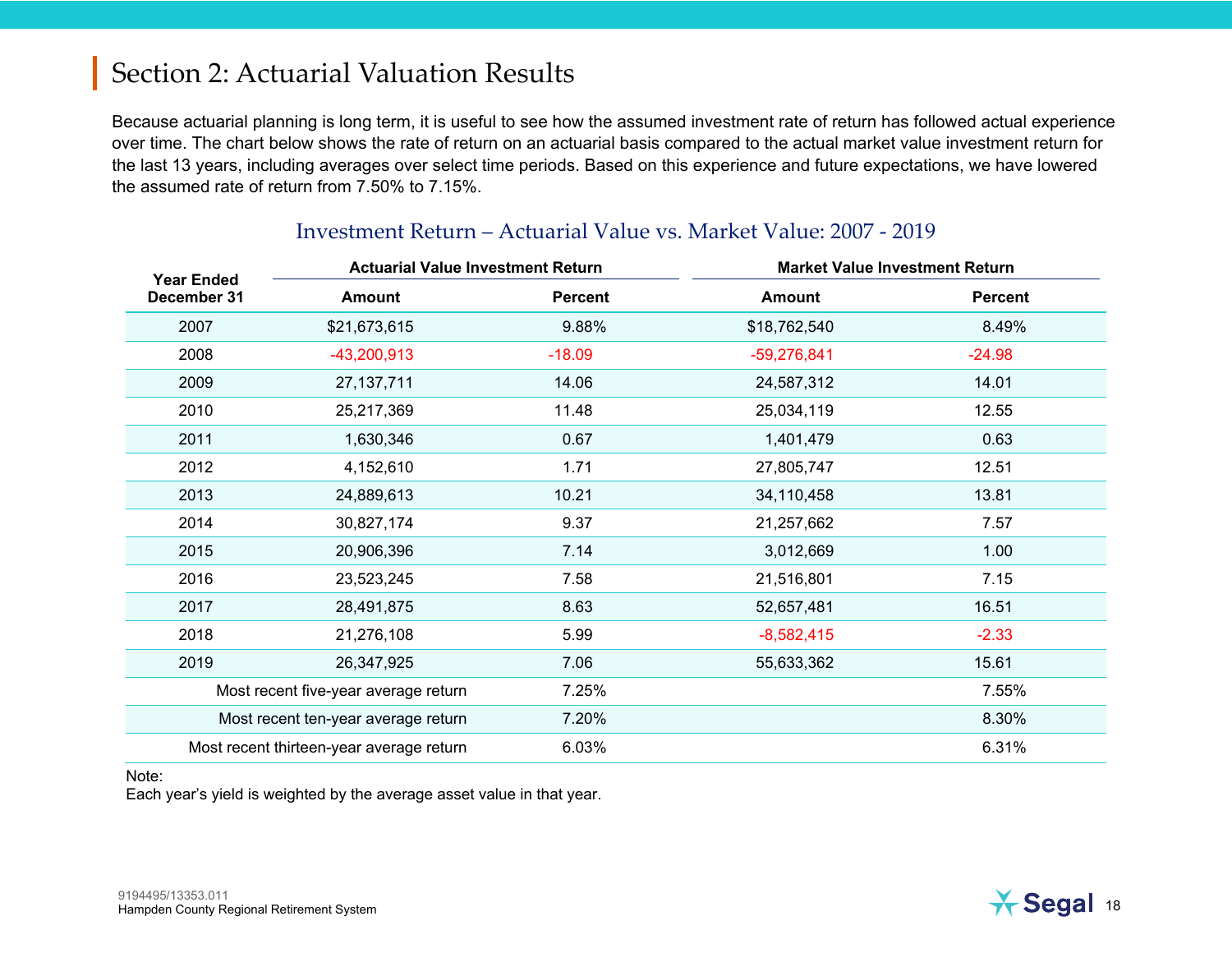As described earlier in this section, the actuarial asset valuation method gradually recognizes fluctuations in the market value rate of return. The goal of this is to stabilize the actuarial rate of return and to produce more level pension plan costs.

#### Market and Actuarial Rates of Return for Years Ended December 31, 2007 - 2019



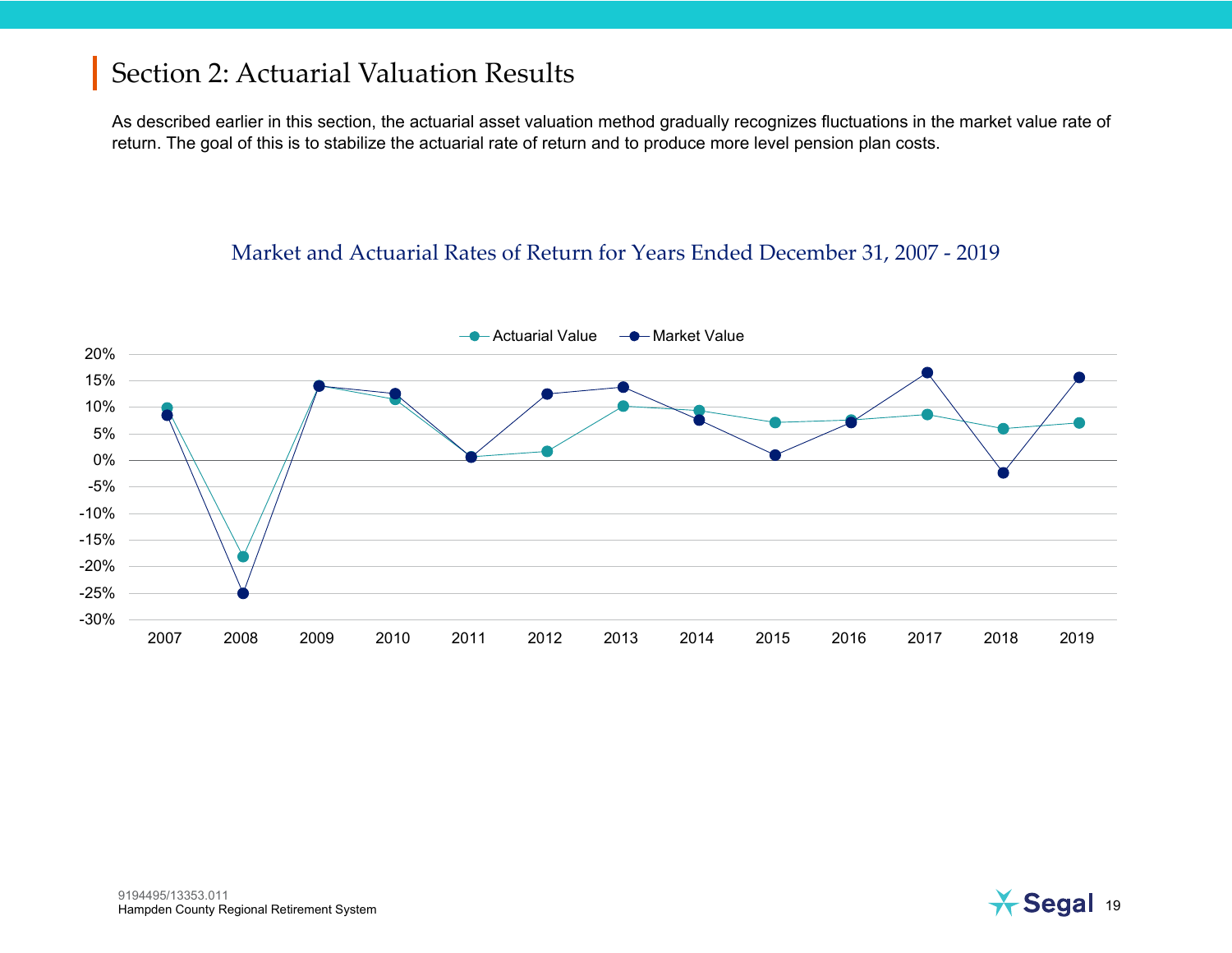#### **Non-investment experience**

#### **Administrative expenses**

Administrative expenses for the years ended December 31, 2018 and December 31, 2019 were \$890,755 and \$838,798, respectively, compared to the assumption of \$950,000 for calendar 2018 and \$980,875 for calendar 2019. This resulted in a gain of \$289,757 for the two-year period, including an adjustment for interest. Based on information on expenses provided by the Retirement System, we have reset the assumption to \$950,000 for calendar year 2020.

#### **Mortality experience**

Mortality experience (more or fewer than expected deaths) yields actuarial gains or losses.

The average number of deaths for nondisabled pensioners over the past two years was 53.5 per year compared to 54.1 projected deaths per year. The average number of deaths for disabled pensioners over the past two years was 4.0 per year compared to 2.9 projected deaths per year. The average number of deaths for beneficiaries over the past two years was 11.5 per year compared to 9.3 projected deaths per year.

#### **Other experience**

There are other differences between the expected and the actual experience that appear when the new valuation is compared with the projections from the previous valuation. These include:

- the extent of turnover among participants,
- •retirement experience (earlier or later than projected),
- •the number of disability retirements (more or fewer than projected), and
- •salary increases (greater or smaller than projected).

The net loss from this other experience for the two-year period ending December 31, 2019 amounted to \$3,438,280.

#### Liability Changes Due to Demographic Experience for Two-Year Period Ended December 31, 2019

| Gain due to salaries increasing less than expected                                  | \$2,559,285   |
|-------------------------------------------------------------------------------------|---------------|
| Gain due to mortality experience among retired participants and beneficiaries       | 582.213       |
| Miscellaneous experience loss, including an increase in the net $3(8)(c)$ liaiblity | -6,579,778    |
| Total                                                                               | $-$3,438,280$ |

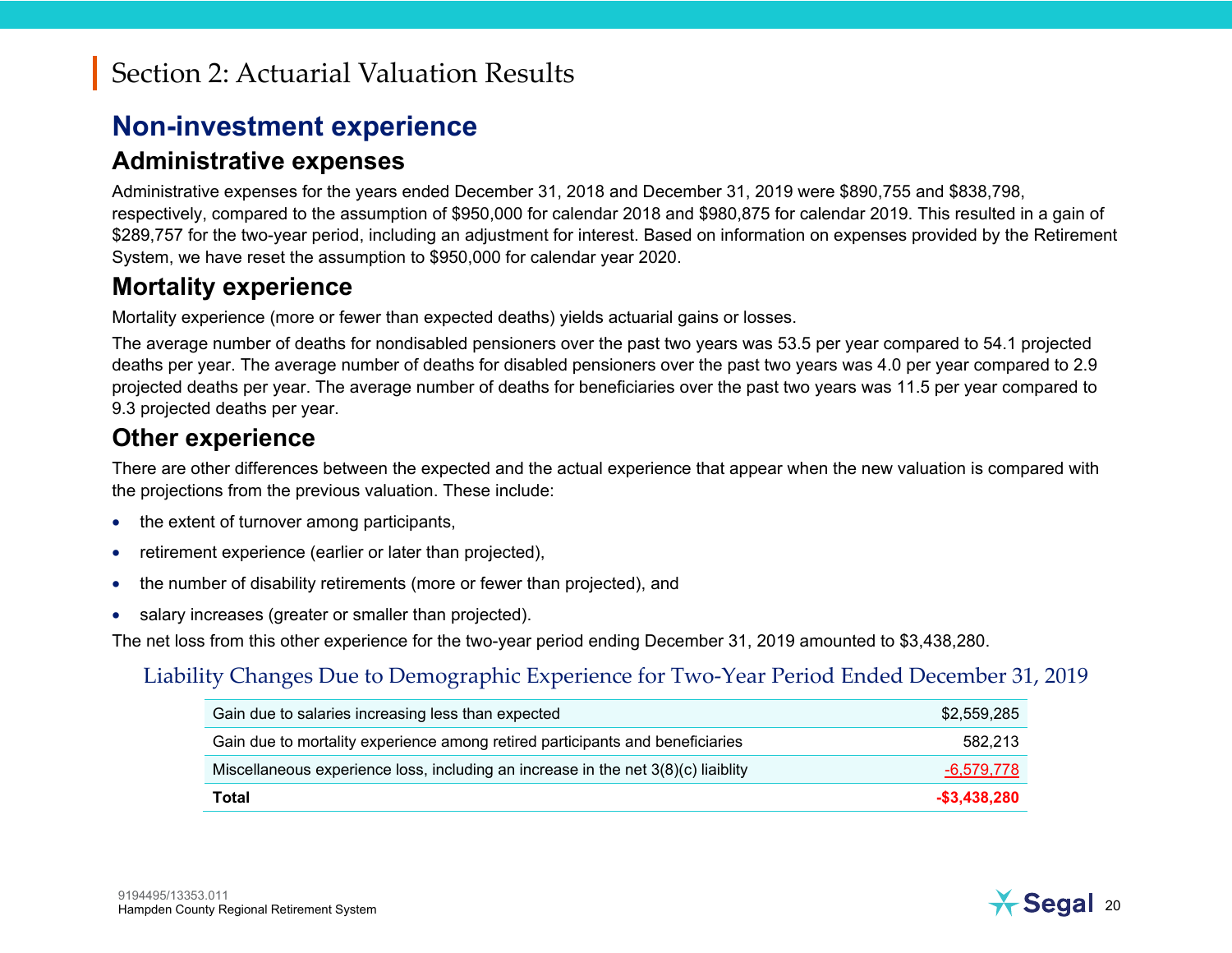#### **Actuarial assumptions**

The following actuarial assumptions were changed with this valuation:

- $\bullet$ The investment return assumption was lowered from 7.50% to 7.15%.
- • The administrative expense assumption was reset to \$950,000 for calendar year 2020 increasing 3.25% per year, based on information on expenses provided by the staff of the Retirement System.

These changes increased the actuarial accrued liability by approximately \$29.2 million and increased the normal cost by approximately \$1.4 million.

Details on actuarial assumptions and methods are in *Section 4, Exhibit I*.

#### **Plan provisions**

There were no changes in plan provisions since the prior valuation.

A summary of plan provisions is in *Section 4, Exhibit II.*

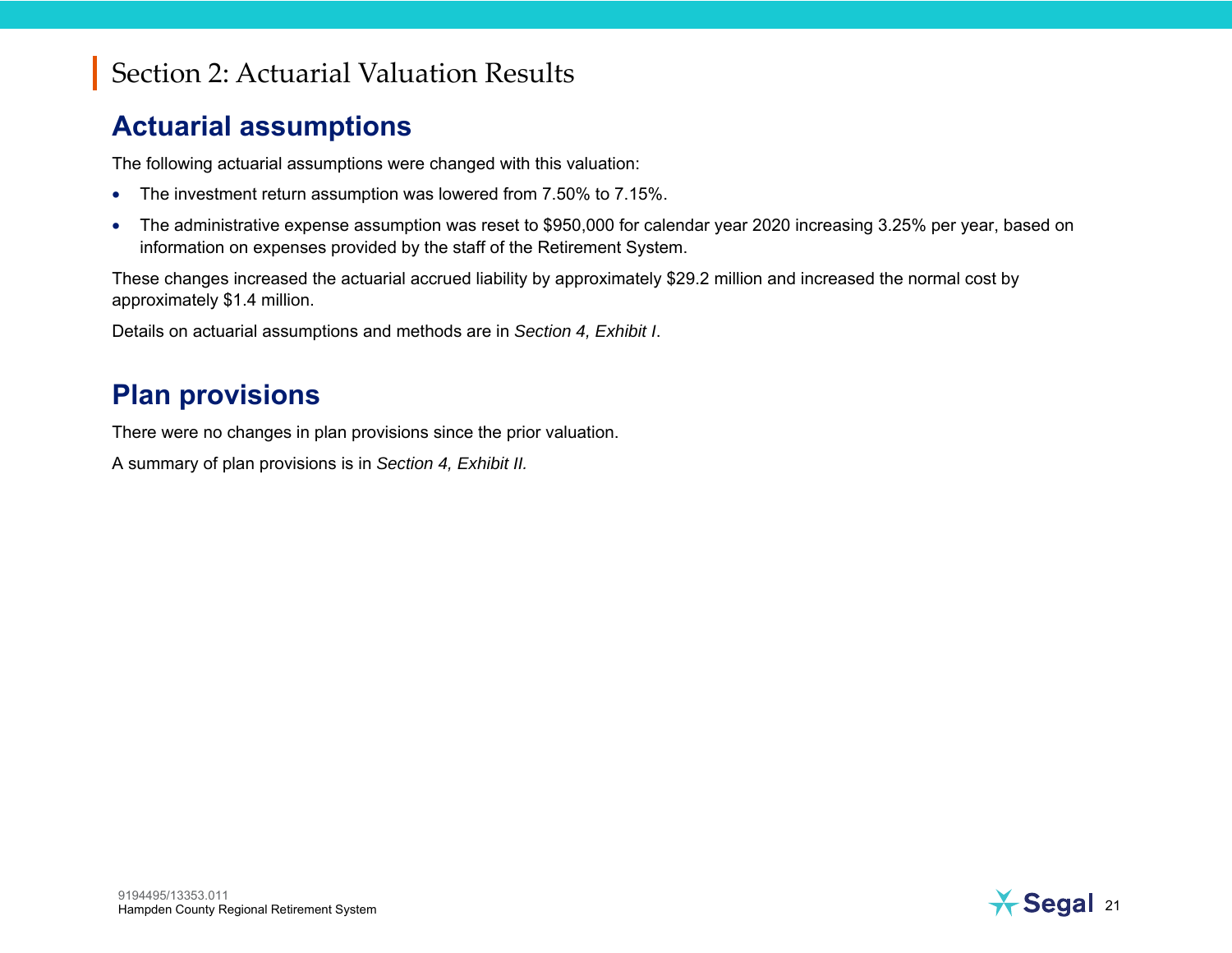#### Development of Unfunded Actuarial Accrued Liability

|   |                                                           | <b>Year Ended</b> |               |              |                   |
|---|-----------------------------------------------------------|-------------------|---------------|--------------|-------------------|
|   |                                                           | December 31, 2019 |               |              | December 31, 2018 |
| 1 | Unfunded actuarial accrued liability at beginning of year |                   | \$375,983,479 |              | \$370,583,388     |
| 2 | Normal cost at beginning of year                          |                   | 17,863,388    |              | 17,275,189        |
| 3 | <b>Total contributions</b>                                |                   | $-42,420,691$ |              | $-39,620,325$     |
| 4 | Interest                                                  |                   |               |              |                   |
|   | • For whole year on $1 + 2$                               | \$29,538,515      |               | \$29,089,393 |                   |
|   | • For half year on 3                                      | $-1,439,172$      |               | $-1,344,166$ |                   |
|   | <b>Total interest</b>                                     |                   | 28,099,343    |              | 27,745,227        |
| 5 | Expected unfunded actuarial accrued liability             |                   | \$379,525,519 |              | \$375,983,479     |
| 6 | Changes due to:                                           |                   |               |              |                   |
|   | • Net loss from investments                               | \$7,018,232       |               |              |                   |
|   | • Net loss from other experience                          | 3,148,523         |               |              |                   |
|   | • Increase from change in assumptions                     | 29,220,129        |               |              |                   |
|   | Total changes                                             |                   | 39,386,884    |              |                   |
|   | Unfunded actuarial accrued liability at end of year       |                   | \$418,912,403 |              |                   |

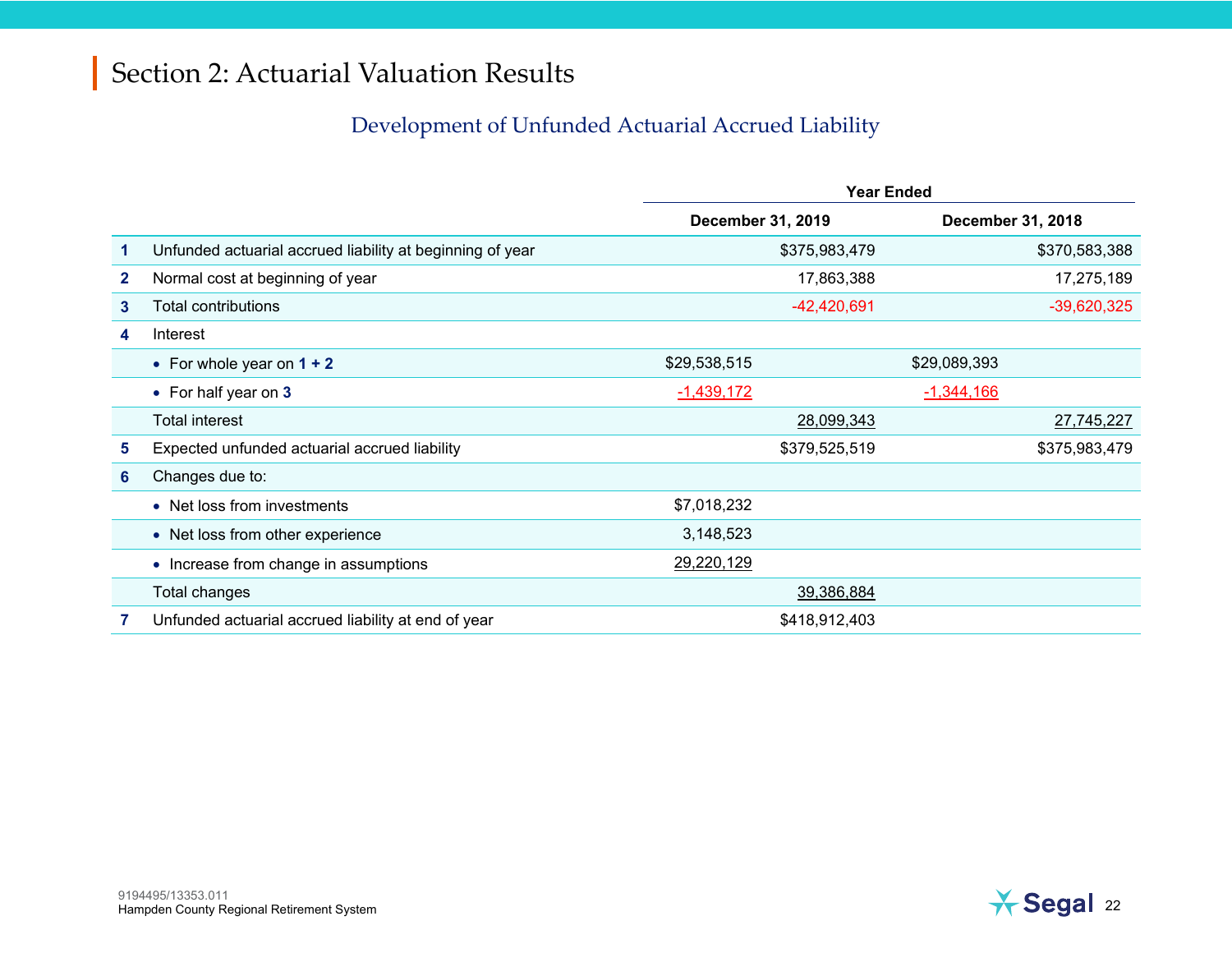#### **Actuarially determined contribution**

The Actuarially Determined Contribution is equal to the employer normal cost payment and a payment on the unfunded actuarial accrued liability. For fiscal 2021, the Actuarially Determined Contribution has been set equal to the previously budgeted amount of \$33,917,428 determined with the prior valuation. The detail of the Actuarially Determined Contribution is shown below.

The funding schedule included in this report is projected to fully fund the System by June 30, 2036 with appropriations that increase 8.00% per year through fiscal 2030 and 3.75% per year thereafter, if all assumptions are met and there are no changes in the plan of benefits or actuarial assumptions. The funding schedule approved with the prior valuation fully funded the System by June 30, 2036 with appropriations that increased 8.00% per year through fiscal 2025 and amortization payments that increased 4.00% per year thereafter.

|                   |                                                         |               | 2020                                  |               | 2018                                  |
|-------------------|---------------------------------------------------------|---------------|---------------------------------------|---------------|---------------------------------------|
|                   |                                                         | Amount        | $%$ of<br>Projected<br><b>Payroll</b> | Amount        | $%$ of<br>Projected<br><b>Payroll</b> |
| 1                 | Total normal cost                                       | \$19,150,797  | 15.29%                                | \$16,325,189  | 14.28%                                |
| $\mathbf{2}$      | Administrative expenses                                 | 950,000       | 0.76%                                 | 950,000       | 0.83%                                 |
| $\mathbf{3}$      | Expected employee contributions                         | $-12,054,292$ | $-9.63%$                              | $-10,856,264$ | $-9.50%$                              |
| 4                 | Employer normal cost: $(1) + (2) + (3)$                 | \$8,046,505   | 6.43%                                 | \$6,418,925   | 5.61%                                 |
| 5                 | Actuarial accrued liability                             | \$817,118,011 |                                       | \$727,449,346 |                                       |
| 6                 | Actuarial value of assets                               | 398,205,608   |                                       | 356,865,958   |                                       |
| $\overline{7}$    | Unfunded actuarial accrued liability: (5) - (6)         | \$418,912,403 |                                       | \$370,583,388 |                                       |
| 8                 | Employer normal cost projected to July 1, 2020 and 2018 | 8,318,602     | 6.54%                                 | 6,641,397     | 5.72%                                 |
| 9                 | Projected unfunded actuarial accrued liability          | 433,629,986   |                                       | 384,229,425   |                                       |
| 10                | Payment on unfunded actuarial accrued liability         | 25,598,826    | 20.12%                                | 22,437,331    | 19.31%                                |
| 11                | Actuarially Determined Contribution: (4) + (10)         | \$33,917,428  | 26.66%                                | \$29,078,728  | 25.03%                                |
| $12 \overline{ }$ | Projected payroll                                       | \$127,244,577 |                                       | \$116,178,450 |                                       |

#### Actuarially Determined Contribution for Year Beginning July 1

Notes:

Actuarially Determined Contributions are assumed to be paid on July 1 and December 31.

Actuarially Determined Contributions are set equal to the budgeted amounts determined with the prior valuation.

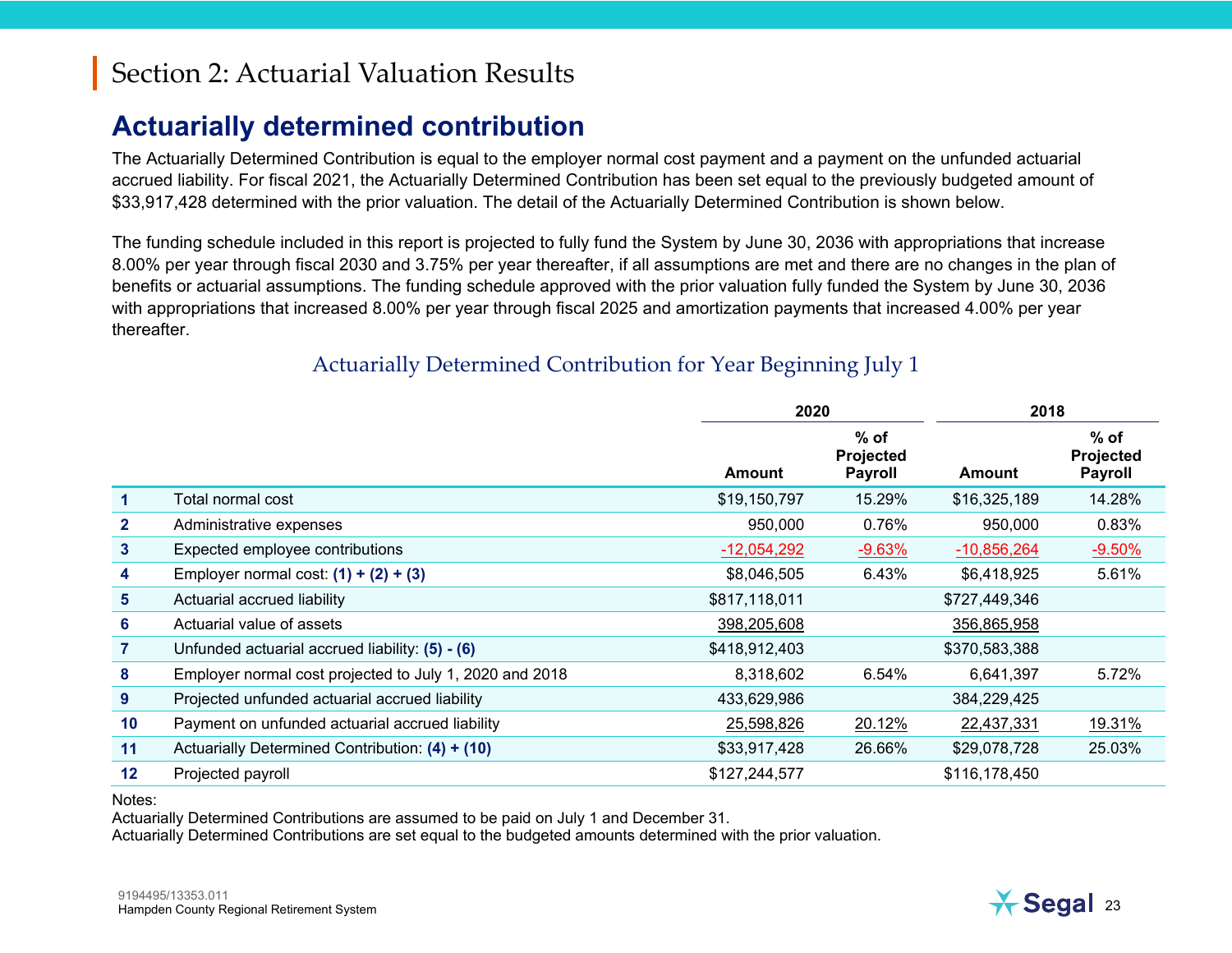#### **Funding schedule**

| (1)<br><b>Fiscal year ended</b><br>June 30 | (2)<br><b>Employer Normal</b><br>Cost | (3)<br><b>Amortization of</b><br>Remaining<br><b>Unfunded Liability</b> | (4)<br><b>Actuarially</b><br><b>Determined</b><br><b>Contribution (ADC):</b><br>$(2) + (3)$ | (5)<br><b>Total Unfunded</b><br><b>Actuarial Accrued</b><br><b>Liability at</b><br><b>Beginning of Fiscal</b><br>Year | (6)<br>Percent Increase in<br><b>ADC Over Prior</b><br>Year |
|--------------------------------------------|---------------------------------------|-------------------------------------------------------------------------|---------------------------------------------------------------------------------------------|-----------------------------------------------------------------------------------------------------------------------|-------------------------------------------------------------|
| 2021                                       | \$8,318,602                           | \$25,598,826                                                            | \$33,917,428                                                                                | \$433,629,986                                                                                                         |                                                             |
| 2022                                       | 8,619,620                             | 28,011,202                                                              | 36,630,822                                                                                  | 437,674,885                                                                                                           | 8.00%                                                       |
| 2023                                       | 8,931,464                             | 30,629,824                                                              | 39,561,288                                                                                  | 439,468,377                                                                                                           | 8.00%                                                       |
| 2024                                       | 9,254,523                             | 33,471,668                                                              | 42,726,191                                                                                  | 438,632,277                                                                                                           | 8.00%                                                       |
| 2025                                       | 9,589,198                             | 36,555,088                                                              | 46,144,286                                                                                  | 434,743,481                                                                                                           | 8.00%                                                       |
| 2026                                       | 9,935,904                             | 39,899,925                                                              | 49,835,829                                                                                  | 427,329,303                                                                                                           | 8.00%                                                       |
| 2027                                       | 10,295,071                            | 43,527,624                                                              | 53,822,695                                                                                  | 415,862,364                                                                                                           | 8.00%                                                       |
| 2028                                       | 10,667,146                            | 47,461,365                                                              | 58,128,511                                                                                  | 399,754,994                                                                                                           | 8.00%                                                       |
| 2029                                       | 11,052,590                            | 51,726,202                                                              | 62,778,792                                                                                  | 378,353,091                                                                                                           | 8.00%                                                       |
| 2030                                       | 11,451,880                            | 56,349,215                                                              | 67,801,095                                                                                  | 350,929,398                                                                                                           | 8.00%                                                       |
| 2031                                       | 11,865,512                            | 58,478,124                                                              | 70,343,636                                                                                  | 316,676,141                                                                                                           | 3.75%                                                       |
| 2032                                       | 12,293,998                            | 60,687,524                                                              | 72,981,522                                                                                  | 277,731,695                                                                                                           | 3.75%                                                       |
| 2033                                       | 12,737,869                            | 62,980,460                                                              | 75,718,329                                                                                  | 233,675,871                                                                                                           | 3.75%                                                       |
| 2034                                       | 13, 197, 675                          | 65,360,091                                                              | 78,557,766                                                                                  | 184,055,229                                                                                                           | 3.75%                                                       |
| 2035                                       | 13,673,984                            | 67,829,698                                                              | 81,503,682                                                                                  | 128,380,580                                                                                                           | 3.75%                                                       |
| 2036                                       | 14, 167, 388                          | 67,275,844                                                              | 81,443,232                                                                                  | 66,124,304                                                                                                            | $-0.07%$                                                    |
| 2037                                       | 14,678,495                            | 0                                                                       | 14,678,495                                                                                  | $\mathbf 0$                                                                                                           | $-81.98%$                                                   |

#### Notes:

Fiscal 2021 Actuarially Determined Contribution set equal to budgeted amount.

Actuarially Determined Contributions are assumed to be paid on July 1 and December 31.

Item (2) reflects 3.25% growth in payroll, plus an additional 0.15% adjustment to total normal cost to reflect the effects of mortality improvement due to generational mortality assumption.

Projected normal cost does not reflect the impact of pension reform for future hires.

Projected unfunded actuarial accrued liability does not reflect the recognition of deferred investment gains.

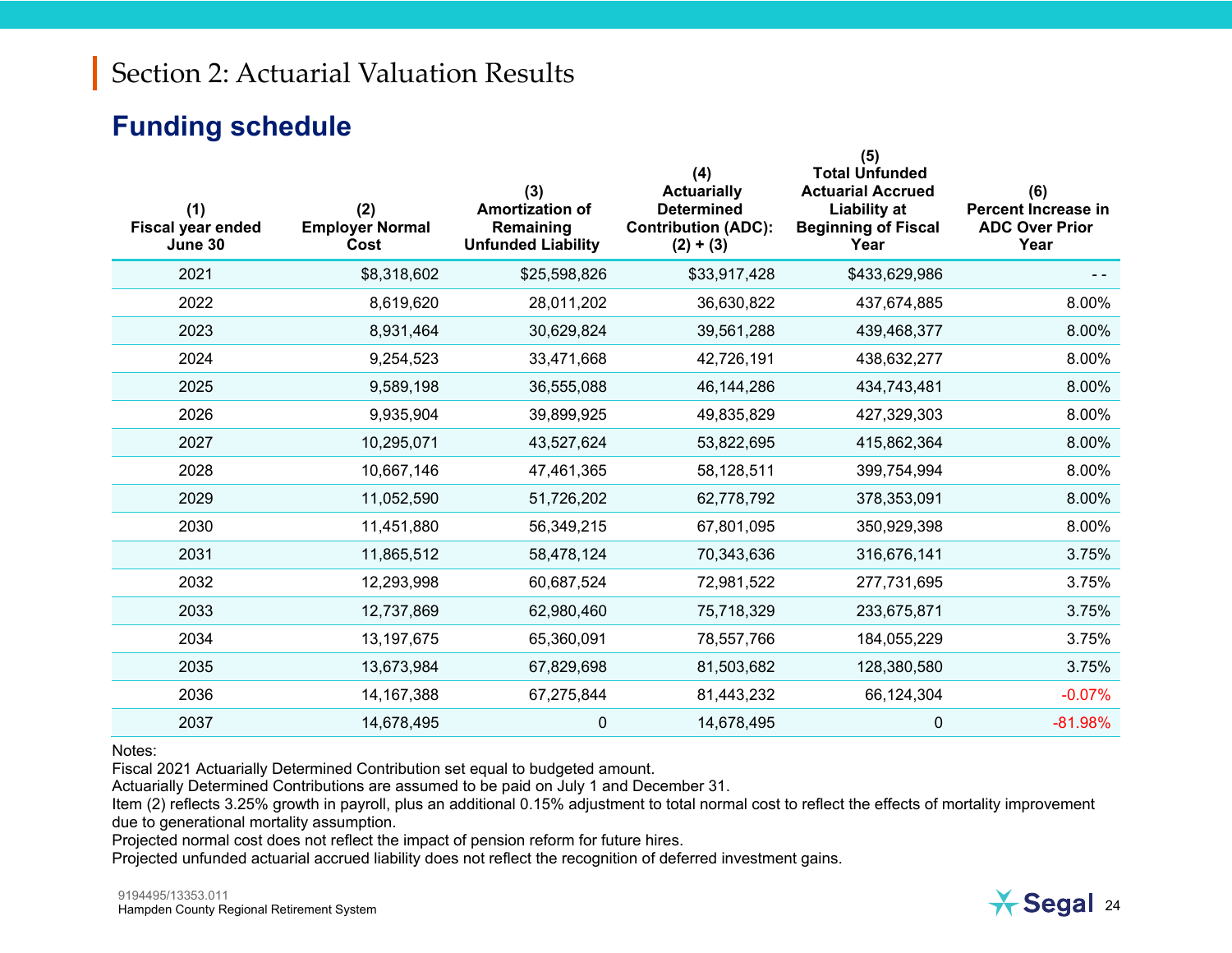#### **Risk**

Since the actuarial valuation results are dependent on a given set of assumptions and data as of a specific date, there is a risk that emerging results may differ significantly as actual experience differs from the assumptions.

This report does not contain a detailed analysis of the potential range of future measurements, but does include a brief discussion of some risks that may affect the System. This discussion is focused on funding-related risks, but similar concerns may apply to risks regarding the level of expense and liabilities reported for System accounting purposes as well.

We recommend a more detailed assessment to provide the Board with a better understanding of the risks inherent in the System. This assessment may include scenario testing, sensitivity testing, stress testing and stochastic modeling.

• Investment Risk (the risk that returns will be different than expected)

The market value rate of return over the last 13 years has ranged from a low of -24.98% to a high of 16.51%.

•Longevity Risk (the risk that mortality experience will be different than expected)

The actuarial valuation includes an expectation of future improvement in life expectancy. Emerging plan experience that does not match these expectations will result in either an increase or decrease in the actuarially determined contribution.

• Contribution Risk (the risk that actual contributions will be different from actuarially determined contribution)

Massachusetts General Law requires payment of the actuarially determined contribution. If future experience matches the current assumptions, we project the unfunded actuarial accrued liability will be paid off in 16 years.

•Demographic Risk (the risk that participant experience will be different than assumed)

Examples of this risk include:

- Actual retirements occurring earlier or later than assumed.
- More or less active participant turnover than assumed.
- Disability experience greater or less than expected.
- Salary increases greater or less than projected.



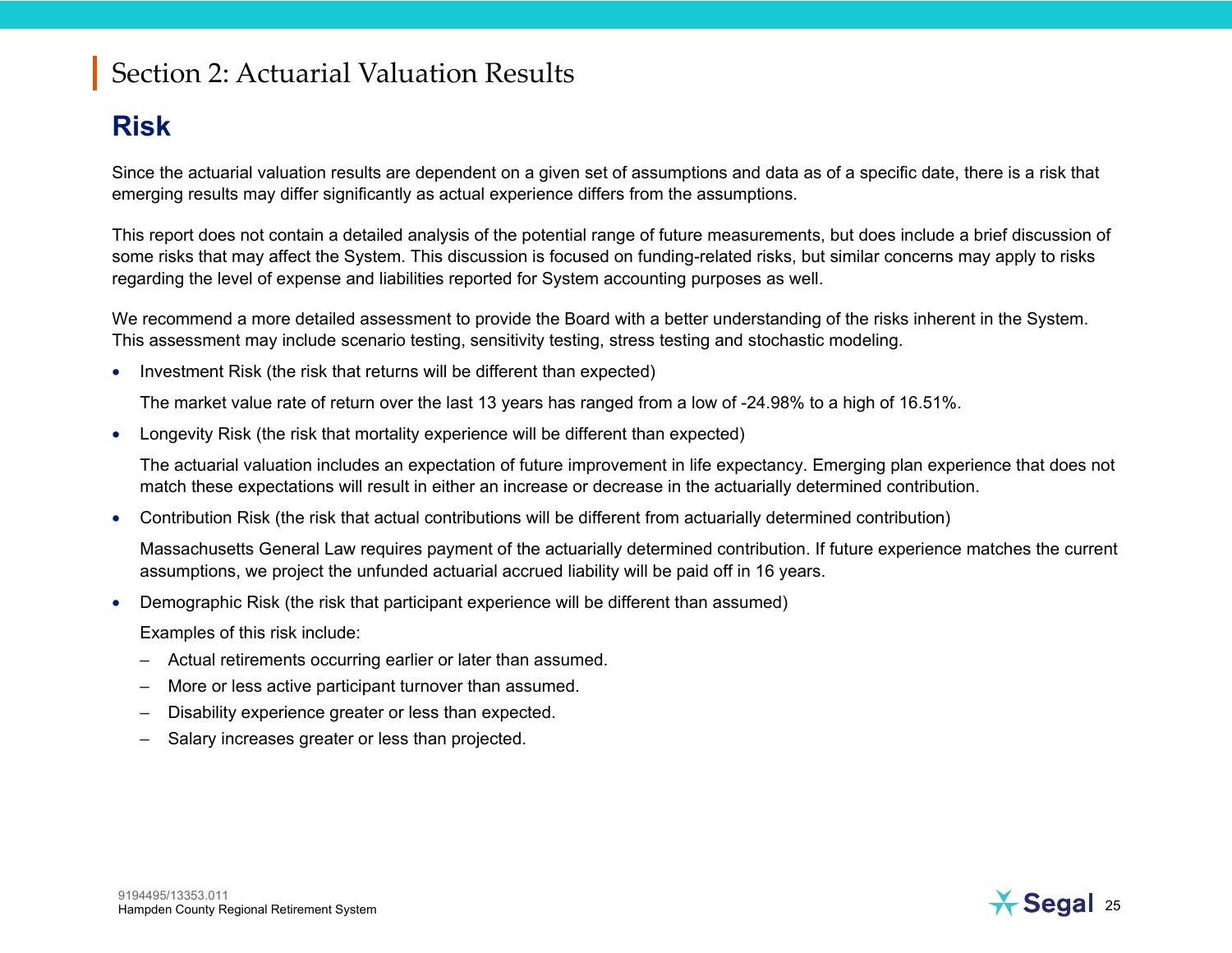• Actual Experience and Implications for the Future

Past experience can help demonstrate the sensitivity of key results to the System's actual experience. Over the past ten years:

The investment gain(loss) has ranged from a loss of \$36.2 million to a gain of \$28.9 million.

The non-investment gain(loss) has ranged from a loss of \$3.1 million to a gain of \$6.4 million.

The funded percentage on the actuarial value of assets has ranged from a low of 47.2% as of January 1, 2014 to a high of 49.1% as of January 1, 2018.

•Maturity Measures

> As pension plans mature, the cash need to fulfill benefit obligations will increase over time. Therefore, cash flow projections and analysis should be performed to assure that the System's asset allocation is aligned to meet emerging pension liabilities.

> In 2019, benefits paid plus administrative expenses exceeded contributions by \$3.0 million. As the System matures, more cash may be needed from the investment portfolio to meet benefit payments.

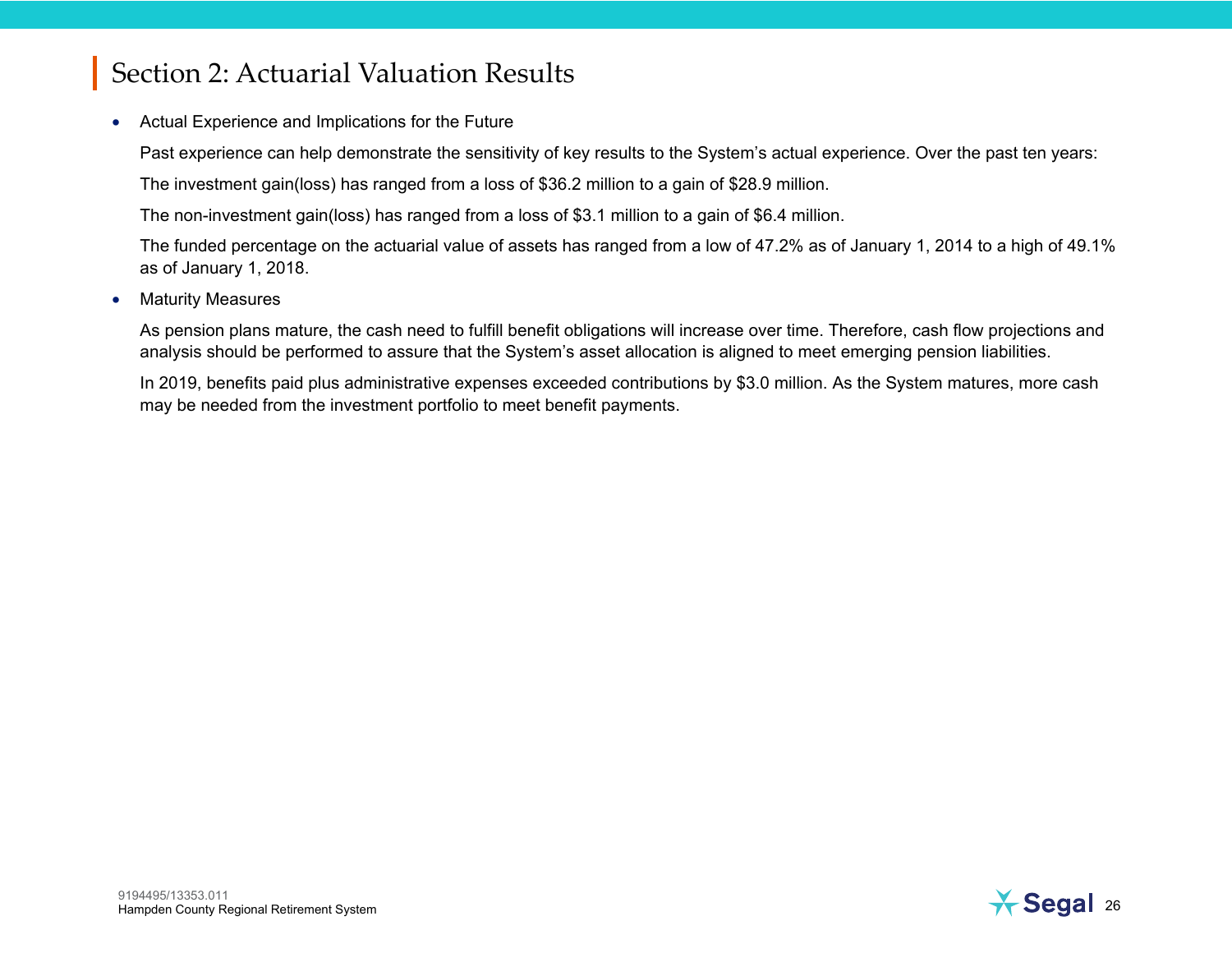#### **Exhibit A: Table of Plan Coverage**

|                                                                              | <b>Year Ended December 31</b> | <b>Change From</b> |                   |
|------------------------------------------------------------------------------|-------------------------------|--------------------|-------------------|
| Category                                                                     | 2019                          | 2017               | <b>Prior Year</b> |
| <b>Active participants:</b>                                                  |                               |                    |                   |
| • Number                                                                     | 2,784                         | 2,687              | 3.6%              |
| $\bullet$ Average age                                                        | 47.7                          | 48.4               | $-0.7$            |
| • Average years of service                                                   | 10.7                          | 11.5               | $-0.8$            |
| • Total payroll                                                              | \$120,106,229                 | \$109,713,930      | 9.5%              |
| • Average payroll                                                            | 43,142                        | 40,831             | 5.7%              |
| • Total account balances                                                     | 101,712,694                   | 97,395,582         | 4.4%              |
| • Number with unknown age and/or service information                         | 36                            | 32                 | 12.5%             |
| Inactive participants:                                                       |                               |                    |                   |
| Inactive participants with a vested right to a deferred or immediate benefit | 76                            | 77                 | $-1.3%$           |
| Inactive participants due a refund of employee contributions                 | 495                           | 422                | 17.3%             |
| <b>Retired participants:</b>                                                 |                               |                    |                   |
| • Number in pay status                                                       | 1,504                         | 1,408              | 6.8%              |
| • Average age                                                                | 73.2                          | 73.5               | $-0.3$            |
| • Average monthly benefit                                                    | \$1,946                       | \$1,816            | 7.2%              |
| <b>Disabled participants:</b>                                                |                               |                    |                   |
| • Number in pay status                                                       | 121                           | 118                | 2.5%              |
| • Average age                                                                | 64.1                          | 64.4               | $-0.3$            |
| • Average monthly benefit                                                    | \$3,090                       | \$2,896            | 6.7%              |
| <b>Beneficiaries:</b>                                                        |                               |                    |                   |
| • Number in pay status                                                       | 169                           | 185                | $-8.6%$           |
| • Average age                                                                | 75.0                          | 74.8               | 0.2               |
| • Average monthly benefit                                                    | \$1,168                       | \$1,093            | 6.9%              |

Note:

Payroll figures are for the prior calendar year and reflect annualized salaries for participants hired during the year.

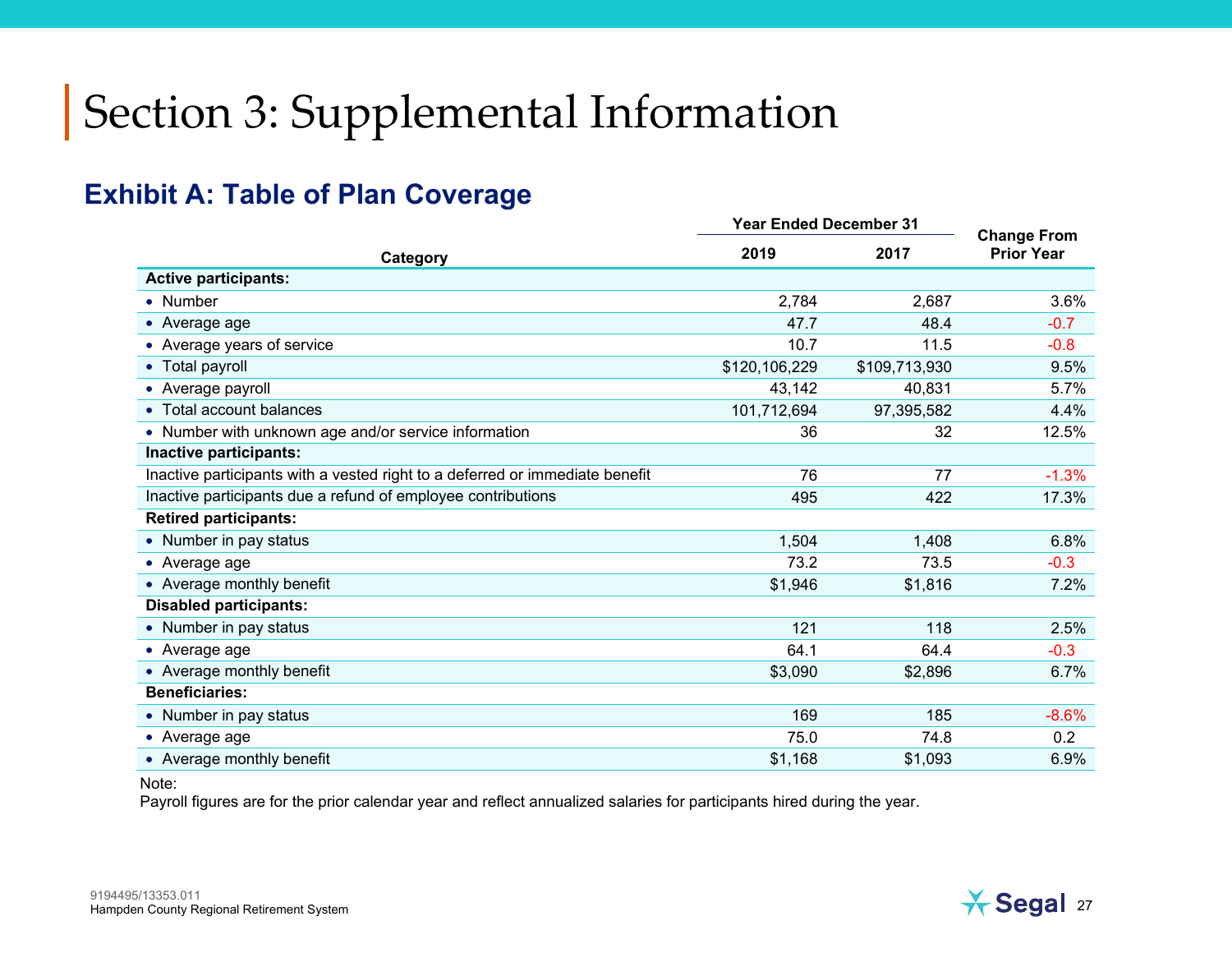#### **Exhibit B: Participants in Active Service as of December 31, 2019 by Age, Years of Service, and Average Payroll**

|           | <b>Years of Service</b> |                |               |               |               |                |                            |                                          |                |                            |
|-----------|-------------------------|----------------|---------------|---------------|---------------|----------------|----------------------------|------------------------------------------|----------------|----------------------------|
| Age       | <b>Total</b>            | $0 - 4$        | $5-9$         | $10 - 14$     | $15 - 19$     | 20 - 24        | $25 - 29$                  | $30 - 34$                                | $35 - 39$      | <b>40 &amp; over</b>       |
| Under 25  | 126                     | 125            | $\mathbf{1}$  | $\sim$ $\sim$ | $\sim$ $\sim$ | $\sim$ $\sim$  | $ -$                       | $ -$                                     | $\sim$ $\sim$  | $- -$                      |
|           | \$30,201                | \$30,097       | \$43,096      | $\frac{1}{2}$ | $\frac{1}{2}$ | $ -$           | $\sim$ $\sim$              | $ -$                                     | $\frac{1}{2}$  | - -                        |
| $25 - 29$ | 220                     | 183            | 36            | $\sim$ $\sim$ |               | $\overline{a}$ | $ -$                       | - -                                      | $ -$           |                            |
|           | \$36,911                | \$33,620       | \$52,486      | $\sim$ $\sim$ | \$78,559      | $\sim$ $\sim$  | $\sim$ $\sim$              | $ -$                                     | $\sim$ $\sim$  | $\sim$ $\sim$              |
| $30 - 34$ | 231                     | 138            | 72            | 18            | 3             | $\sim$ $-$     | $\sim$ $-$                 | - -                                      | $\sim$ $-$     | - -                        |
|           | \$47,719                | \$39,849       | \$58,735      | \$62,356      | \$57,523      | $\sim$ $\sim$  | $\sim$ $\sim$              | $ -$                                     | $ -$           |                            |
| $35 - 39$ | 247                     | 123            | 56            | 44            | 22            | 2              | $ -$                       | $- -$                                    | $\frac{1}{2}$  | - -                        |
|           | \$47,581                | \$36,932       | \$51,894      | \$59,484      | \$70,695      | \$65,587       | $\sim$ $\sim$              | $\sim$ $\sim$                            | $\sim$ $\sim$  | ۰.                         |
| $40 - 44$ | 247                     | 108            | 40            | 34            | 36            | 24             | $5^{\circ}$                | $ -$                                     | $\overline{a}$ |                            |
|           | \$47,419                | \$32,899       | \$46,189      | \$51,655      | \$64,440      | \$73,615       | \$93,793                   | ۰.                                       | $\frac{1}{2}$  |                            |
| $45 - 49$ | 311                     | 114            | 67            | 48            | 32            | 30             | 17                         | 3                                        | $- -$          | - -                        |
|           | \$47,015                | \$33,086       | \$37,182      | \$47,870      | \$63,935      | \$82,573       | \$77,791                   | \$71,743                                 | $\frac{1}{2}$  |                            |
| $50 - 54$ | 402                     | 116            | 66            | - 79          | 59            | 40             | $\sim$ 18                  | 20                                       | $\overline{2}$ | 2                          |
|           | \$44,160                | \$29,689       | \$35,022      | \$41,944      | \$51,193      | \$64,589       | \$73,046                   | \$71,082                                 | \$62,354       | \$109,080                  |
| $55 - 59$ | 415                     | 88             | 64            | 71            | 71            | 50             | 27                         | 27                                       | 16             | $\overline{\phantom{1}}$   |
|           | \$44,247                | \$34,317       | \$37,480      | \$37,336      | \$38,726      | \$51,236       | \$64,624                   | \$67,859                                 | \$83,349       | \$71,224                   |
| $60 - 64$ | 358                     | 47             | 41            | 65            | 66            | 64             | 38                         | 22                                       | 6.             | 9                          |
|           | \$40,595                | \$35,613       | \$38,006      | \$35,510      | \$39,568      | \$37,511       | \$46,752                   | \$49,293                                 | \$74,003       | \$75,067                   |
| $65 - 69$ | 141                     | 18             | 18            | 15            | 23            | 22             | 28                         | 11                                       | $\overline{4}$ | $\overline{\phantom{a}}$ 2 |
|           | \$40,700                | \$26,393       | \$39,226      | \$35,291      | \$40,640      | \$37,616       | \$45,530                   | \$43,399                                 | \$82,111       | \$92,631                   |
| 70 & over | 50                      | $\overline{5}$ | 2             | $\mathbf{3}$  | 6             | 10             | $\overline{\phantom{1}}$ 1 | 14                                       | $\overline{4}$ | 5                          |
|           | \$36,427                | \$38,283       | \$34,751      | \$21,392      | \$29,769      | \$35,560       | \$20,502                   | \$35,564                                 | \$42,877       | \$54,426                   |
| Unknown   | 36                      | 36             | $- -$         | $\sim$ $\sim$ | $\sim$ $\sim$ | $\sim$ $\sim$  | $\sim$ $\sim$              | $\frac{1}{2} \left( \frac{1}{2} \right)$ | $\sim$ $\sim$  |                            |
|           | \$23,972                | \$23,972       | $\sim$ $\sim$ | $\sim$ $\sim$ | $\sim$ $\sim$ | $\sim$ $\sim$  | $\sim$ $\sim$              | - -                                      |                |                            |
| Total     | 2,784                   | 1,101          | 463           | 377           | 319           | 242            | 134                        | 97                                       | 32             | 19                         |
|           | \$43,142                | \$33,559       | \$44,169      | \$44,190      | \$49,113      | \$54,150       | \$59,127                   | \$56,998                                 | \$75,071       | \$74,862                   |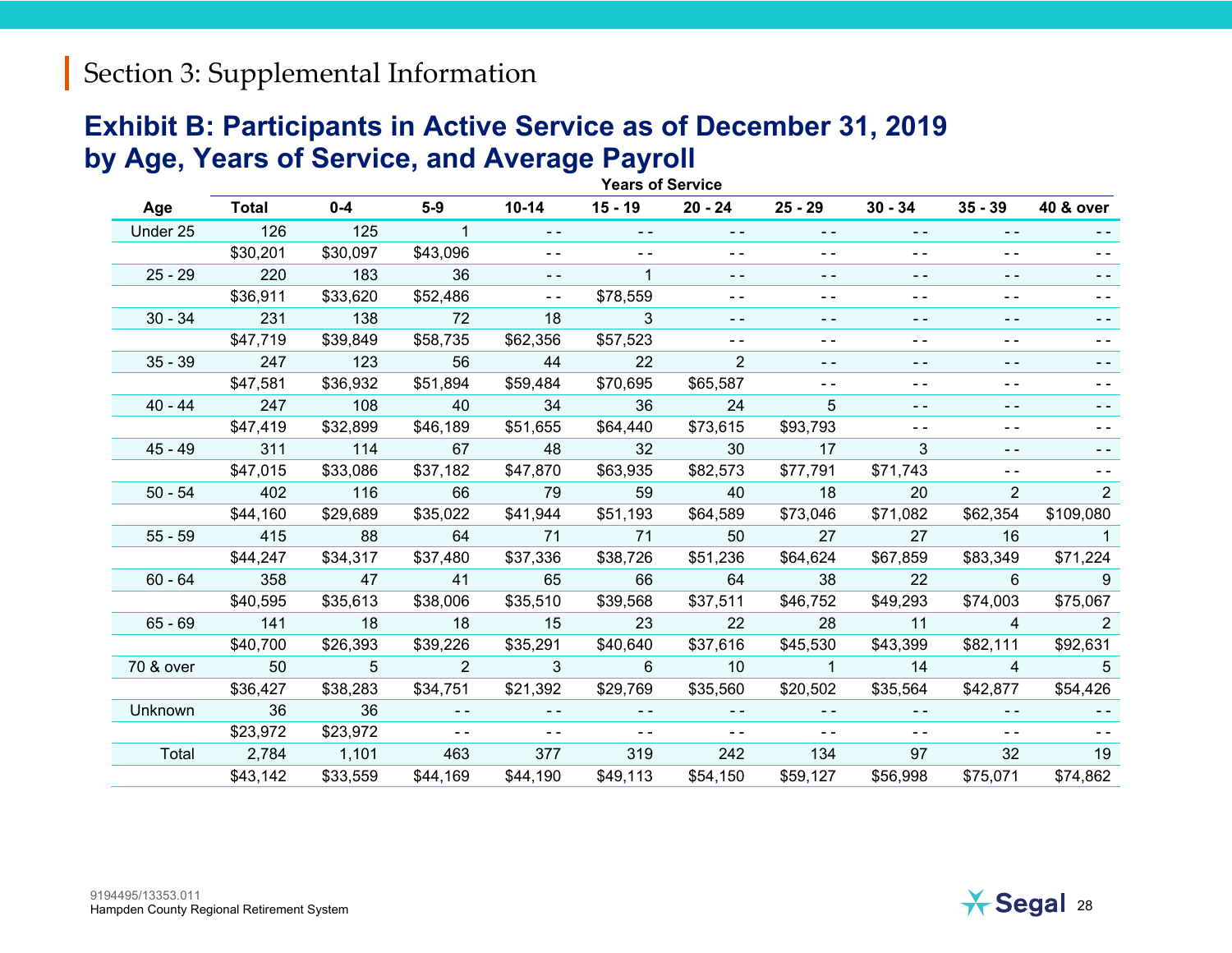#### **Exhibit C: Summary Statement of Income and Expenses on a Market Value Basis**

|                                                         | <b>Year Ended</b><br>December 31, 2019 |                  | <b>Year Ended</b><br>December 31, 2018 |                  |
|---------------------------------------------------------|----------------------------------------|------------------|----------------------------------------|------------------|
| Net assets at market value at the beginning of the year |                                        | \$357,788,791    |                                        | \$369,673,512    |
| <b>Contribution income:</b>                             |                                        |                  |                                        |                  |
| • Employer contributions                                | \$30,980,856                           |                  | \$28,726,819                           |                  |
| • Employee contributions                                | 11,434,069                             |                  | 10,893,506                             |                  |
| • Federal Grant Reimbursement and Other contributions   | 5,766                                  |                  | 0                                      |                  |
| • Less administrative expenses                          | $-838,798$                             |                  | $-890,775$                             |                  |
| Net contribution income                                 |                                        | 41,581,893       |                                        | 38,729,550       |
| Net investment income                                   |                                        | 55,633,362       |                                        | $-8,582,414$     |
| Total income available for benefits                     |                                        | \$97,215,255     |                                        | \$30,147,136     |
| Less benefit payments:                                  |                                        |                  |                                        |                  |
| • Pensions, annuities, refunds and net transfers        | -\$41,792,539                          |                  | -\$40,052,365                          |                  |
| • Net $3(8)(c)$ reimbursements                          | $-2,771,430$                           |                  | $-1,979,492$                           |                  |
| Net benefit payments                                    |                                        | $-$ \$44,563,969 |                                        | $-$ \$42,031,857 |
| Change in reserve for future benefits                   |                                        | \$52,651,286     |                                        | $-$11,884,721$   |
| Net assets at market value at the end of the year       |                                        | \$410,440,077    |                                        | \$357,788,791    |

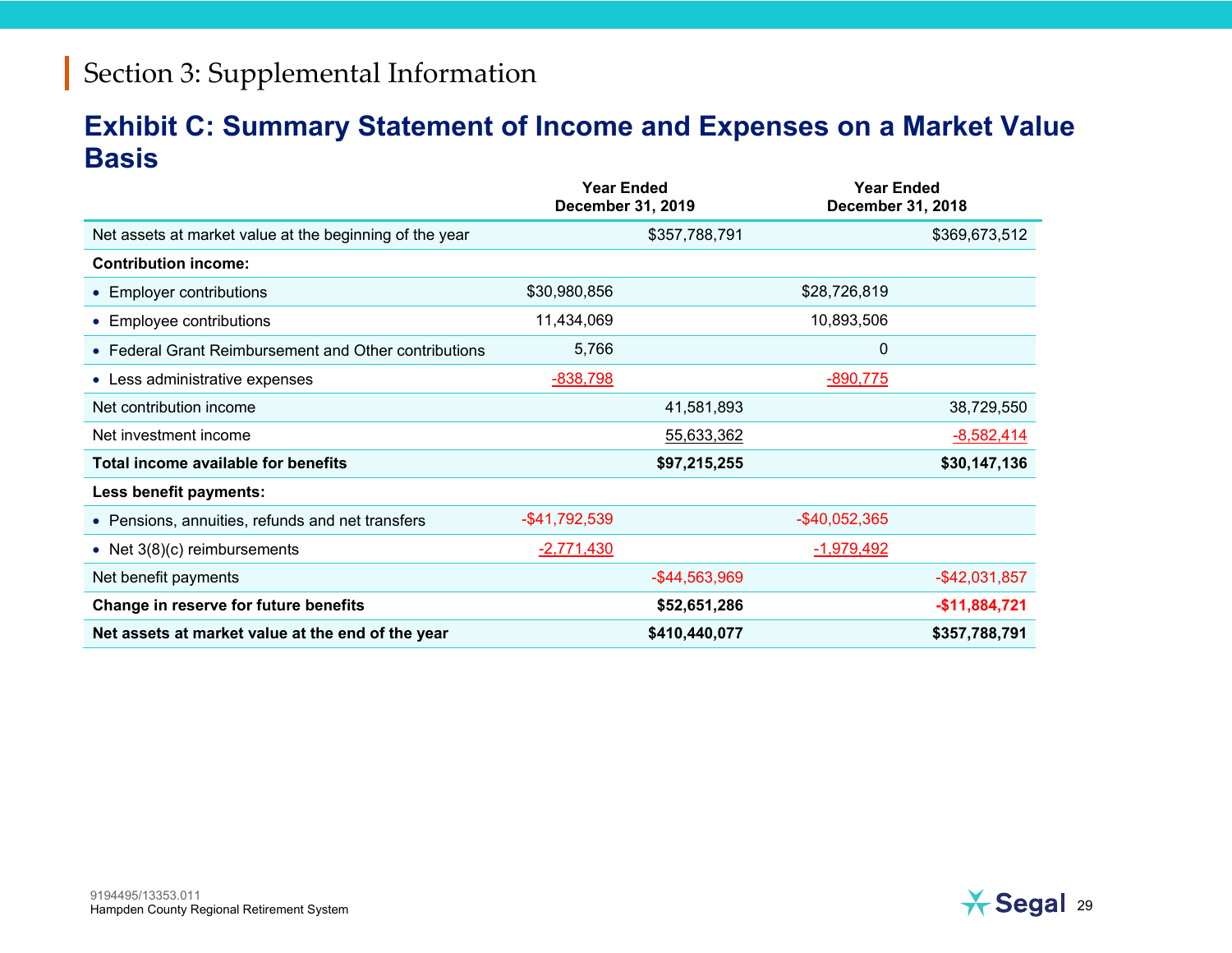#### **Exhibit D: Definition of Pension Terms**

The following list defines certain technical terms for the convenience of the reader:

| <b>Actuarial Accrued Liability</b><br>for Actives:                                | The equivalent of the accumulated normal costs allocated to the years before the valuation date.                                                                                                                                                                                                                                                                                                                                                                                                                                                                                                                                                                                                                                                                                                                                                              |
|-----------------------------------------------------------------------------------|---------------------------------------------------------------------------------------------------------------------------------------------------------------------------------------------------------------------------------------------------------------------------------------------------------------------------------------------------------------------------------------------------------------------------------------------------------------------------------------------------------------------------------------------------------------------------------------------------------------------------------------------------------------------------------------------------------------------------------------------------------------------------------------------------------------------------------------------------------------|
| <b>Actuarial Accrued Liability</b><br>for Pensioners and<br><b>Beneficiaries:</b> | Actuarial Present Value of lifetime benefits to existing pensioners and beneficiaries. This sum takes account of<br>life expectancies appropriate to the ages of the annuitants and the interest that the sum is expected to earn<br>before it is entirely paid out in benefits.                                                                                                                                                                                                                                                                                                                                                                                                                                                                                                                                                                              |
| <b>Actuarial Cost Method:</b>                                                     | A procedure allocating the Actuarial Present Value of Future Benefits to various time periods; a method used to<br>determine the Normal Cost and the Actuarial Accrued Liability that are used to determine the actuarially<br>determined contribution.                                                                                                                                                                                                                                                                                                                                                                                                                                                                                                                                                                                                       |
| <b>Actuarial Gain or Loss:</b>                                                    | A measure of the difference between actual experience and that expected based upon a set of Actuarial<br>Assumptions, during the period between two Actuarial Valuation dates. To the extent that actual experience<br>differs from that assumed, Actuarial Accrued Liabilities emerge which may be the same as forecasted, or may<br>be larger or smaller than projected. Actuarial gains are due to favorable experience, e.g., assets earn more<br>than projected, salary increases are less than assumed, members retire later than assumed, etc. Favorable<br>experience means actual results produce actuarial liabilities not as large as projected by the actuarial<br>assumptions. On the other hand, actuarial losses are the result of unfavorable experience, i.e., actual results<br>yield actuarial liabilities that are larger than projected. |
| <b>Actuarially Equivalent:</b>                                                    | Of equal Actuarial Present Value, determined as of a given date and based on a given set of Actuarial<br>Assumptions.                                                                                                                                                                                                                                                                                                                                                                                                                                                                                                                                                                                                                                                                                                                                         |
| <b>Actuarial Present Value</b><br>$(APV)$ :                                       | The value of an amount or series of amounts payable or receivable at various times, determined as of a given<br>date by the application of a particular set of Actuarial Assumptions. Each such amount or series of amounts is:<br>Adjusted for the probable financial effect of certain intervening events (such as changes in compensation<br>levels, marital status, etc.)<br>Multiplied by the probability of the occurrence of an event (such as survival, death, disability, withdrawal, etc.)<br>on which the payment is conditioned, and<br>Discounted according to an assumed rate (or rates) of return to reflect the time value of money.                                                                                                                                                                                                          |
| <b>Actuarial Present Value of</b><br><b>Future Benefits:</b>                      | The Actuarial Present Value of benefit amounts expected to be paid at various future times under a particular<br>set of Actuarial Assumptions, taking into account such items as the effect of advancement in age, anticipated<br>future compensation, and future service credits. The Actuarial Present Value of Future Benefits includes the<br>liabilities for active members, retired members, beneficiaries receiving benefits, and inactive members entitled<br>to either a refund of member contributions or a future retirement benefit. Expressed another way, it is the value<br>that would have to be invested on the valuation date so that the amount invested plus investment earnings<br>would provide sufficient assets to pay all projected benefits and expenses when due.                                                                  |

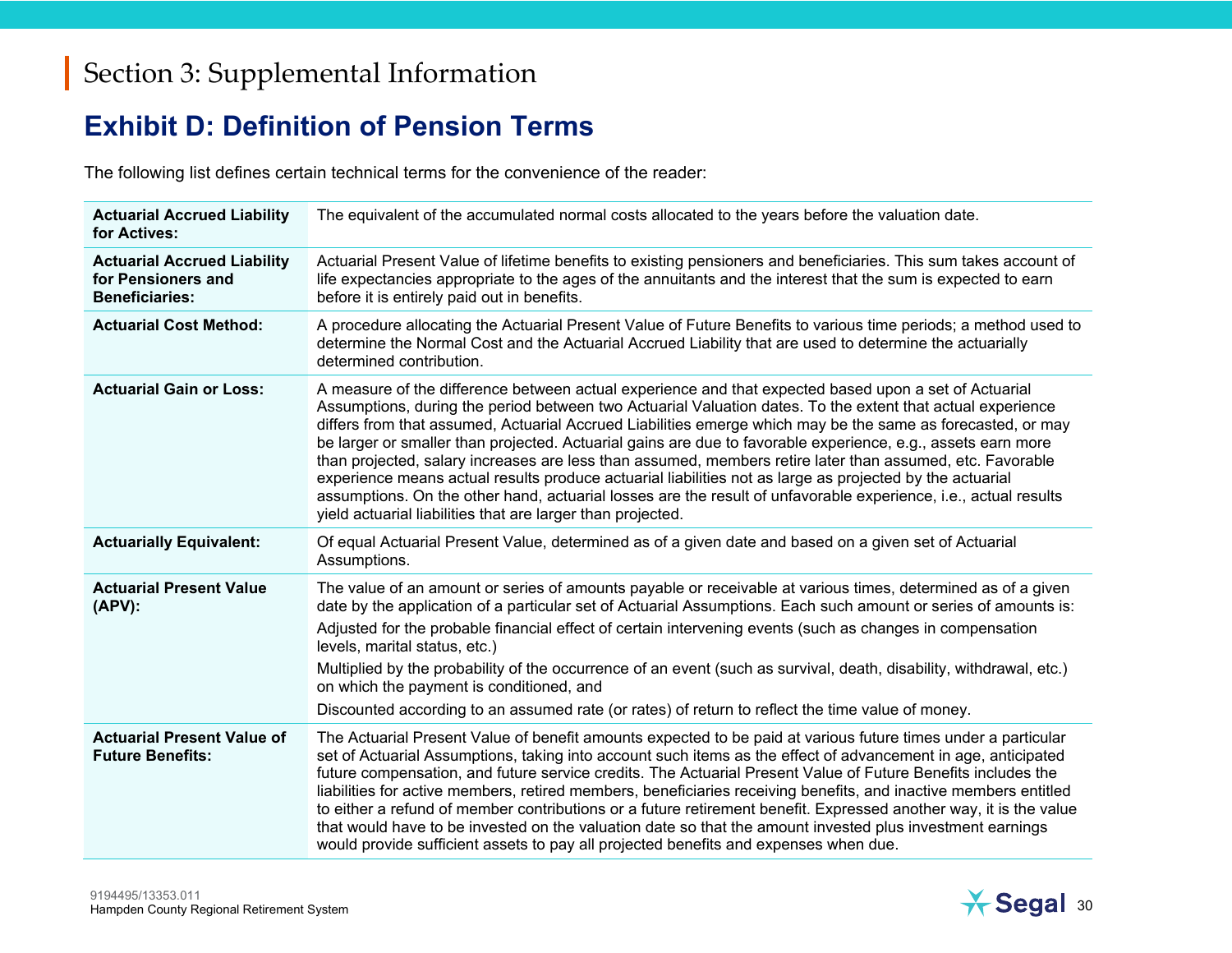| <b>Actuarial Valuation:</b>                                 | The determination, as of a valuation date, of the Normal Cost, Actuarial Accrued Liability, Actuarial Value of<br>Assets, and related Actuarial Present Values for a plan, as well as Actuarially Determined Contributions.                                                                                                                                                                                                                                                                                                                                                                                                                                                                                                                                                    |
|-------------------------------------------------------------|--------------------------------------------------------------------------------------------------------------------------------------------------------------------------------------------------------------------------------------------------------------------------------------------------------------------------------------------------------------------------------------------------------------------------------------------------------------------------------------------------------------------------------------------------------------------------------------------------------------------------------------------------------------------------------------------------------------------------------------------------------------------------------|
| <b>Actuarial Value of Assets</b><br>$(AVA)$ :               | The value of the Plan's assets as of a given date, used by the actuary for valuation purposes. This may be the<br>market or fair value of plan assets, but commonly plans use a smoothed value in order to reduce the year-to-<br>year volatility of calculated results, such as the funded ratio and the Actuarially Determined Contribution.                                                                                                                                                                                                                                                                                                                                                                                                                                 |
| <b>Actuarially Determined:</b>                              | Values that have been determined utilizing the principles of actuarial science. An actuarially determined value<br>is derived by application of the appropriate actuarial assumptions to specified values determined by provisions<br>of the Plan.                                                                                                                                                                                                                                                                                                                                                                                                                                                                                                                             |
| <b>Actuarially Determined</b><br><b>Contribution (ADC):</b> | The employer's periodic required contributions, expressed as a dollar amount or a percentage of covered plan<br>compensation, determined under the Plan's funding policy. The ADC consists of the Employer Normal Cost<br>and the Amortization Payment.                                                                                                                                                                                                                                                                                                                                                                                                                                                                                                                        |
| <b>Amortization Method:</b>                                 | A method for determining the Amortization Payment. The most common methods used are level dollar and<br>level percentage of payroll. Under the Level Dollar method, the Amortization Payment is one of a stream of<br>payments, all equal, whose Actuarial Present Value is equal to the Unfunded Actuarial Accrued Liability. Under<br>the Level Percentage of Pay method, the Amortization Payment is one of a stream of increasing payments,<br>whose Actuarial Present Value is equal to the Unfunded Actuarial Accrued Liability. Under the Level<br>Percentage of Pay method, the stream of payments increases at the assumed rate at which total covered<br>payroll of all active members will increase.                                                                |
| <b>Amortization Payment:</b>                                | The portion of the pension plan contribution, or ADC, that is intended to pay off the Unfunded Actuarial Accrued<br>Liability.                                                                                                                                                                                                                                                                                                                                                                                                                                                                                                                                                                                                                                                 |
| <b>Assumptions or Actuarial</b><br><b>Assumptions:</b>      | The estimates upon which the cost of the Plan is calculated, including:<br>Investment return - the rate of investment yield that the Plan will earn over the long-term future;<br>Mortality rates - the rate or probability of death at a given age for employees and pensioners;<br>Retirement rates - the rate or probability of retirement at a given age or service;<br>Disability rates - the rate or probability of disability retirement at a given age;<br>Withdrawal rates - the rate or probability at which employees of various ages are expected to leave<br>employment for reasons other than death, disability, or retirement;<br>Salary increase rates - the rates of salary increase due to inflation, real wage growth and merit and promotion<br>increases. |
| <b>Closed Amortization</b><br>Period:                       | A specific number of years that is counted down by one each year, and therefore declines to zero with the<br>passage of time. For example, if the amortization period is initially set at 20 years, it is 19 years at the end of<br>one year, 18 years at the end of two years, etc. See Open Amortization Period.                                                                                                                                                                                                                                                                                                                                                                                                                                                             |
| <b>Decrements:</b>                                          | Those causes/events due to which a member's status (active-inactive-retiree-beneficiary) changes, that is:<br>death, retirement, disability, or withdrawal.                                                                                                                                                                                                                                                                                                                                                                                                                                                                                                                                                                                                                    |

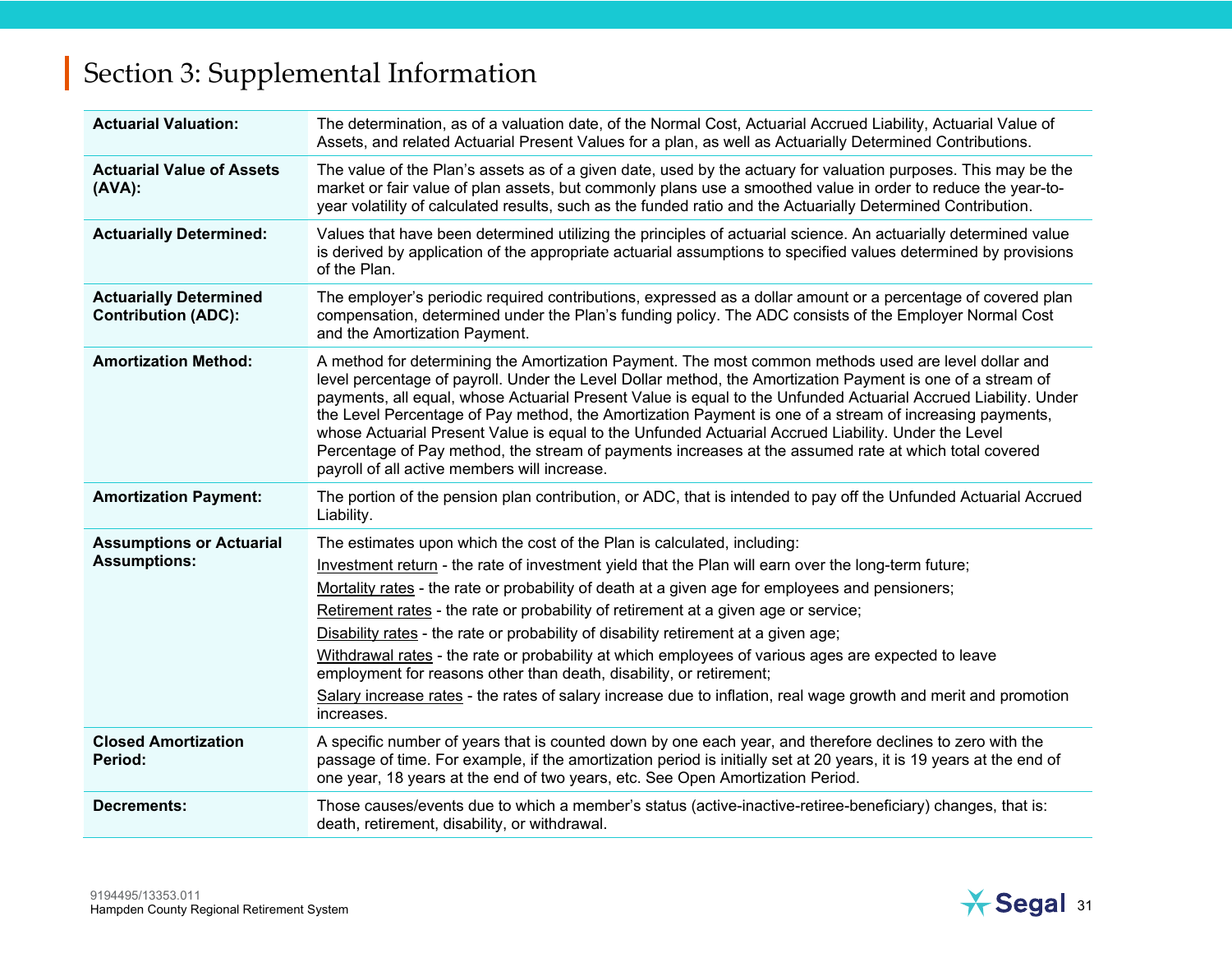| <b>Defined Benefit Plan:</b>                  | A retirement plan in which benefits are defined by a formula based on the member's compensation, age and/or<br>years of service.                                                                                                                                                                                                                                                                                                                                                        |
|-----------------------------------------------|-----------------------------------------------------------------------------------------------------------------------------------------------------------------------------------------------------------------------------------------------------------------------------------------------------------------------------------------------------------------------------------------------------------------------------------------------------------------------------------------|
| <b>Defined Contribution Plan:</b>             | A retirement plan, such as a 401(k) plan, a 403(b) plan, or a 457 plan, in which the contributions to the plan are<br>assigned to an account for each member, the plan's earnings are allocated to each account, and each<br>member's benefits are a direct function of the account balance.                                                                                                                                                                                            |
| <b>Employer Normal Cost:</b>                  | The portion of the Normal Cost to be paid by the employer. This is equal to the Normal Cost less expected<br>member contributions.                                                                                                                                                                                                                                                                                                                                                      |
| <b>Experience Study:</b>                      | A periodic review and analysis of the actual experience of the Plan that may lead to a revision of one or more<br>actuarial assumptions. Actual rates of decrement and salary increases are compared to the actuarially<br>assumed values and modified based on recommendations from the Actuary.                                                                                                                                                                                       |
| <b>Funded Ratio:</b>                          | The ratio of the Actuarial Value of Assets (AVA) to the Actuarial Accrued Liability (AAL). Plans sometimes also<br>calculate a market funded ratio, using the Market Value of Assets (MVA), rather than the AVA.                                                                                                                                                                                                                                                                        |
| GASB 67 and GASB 68:                          | Governmental Accounting Standards Board (GASB) Statements No. 67 and No. 68. These are the<br>governmental accounting standards that set the accounting rules for public retirement systems and the<br>employers that sponsor or contribute to them. Statement No. 68 sets the accounting rules for the employers<br>that sponsor or contribute to public retirement systems, while Statement No. 67 sets the rules for the systems<br>themselves.                                      |
| <b>Investment Return:</b>                     | The rate of earnings of the Plan from its investments, including interest, dividends and capital gain and loss<br>adjustments, computed as a percentage of the average value of the fund. For actuarial purposes, the<br>investment return often reflects a smoothing of the capital gains and losses to avoid significant swings in the<br>value of assets from one year to the next.                                                                                                  |
| <b>Net Pension Liability (NPL):</b>           | The Net Pension Liability is equal to the Total Pension Liability minus the Plan Fiduciary Net Position.                                                                                                                                                                                                                                                                                                                                                                                |
| <b>Normal Cost:</b>                           | The portion of the Actuarial Present Value of Future Benefits and expenses allocated to a valuation year by the<br>Actuarial Cost Method. Any payment with respect to an Unfunded Actuarial Accrued Liability is not part of the<br>Normal Cost (see Amortization Payment). For pension plan benefits that are provided in part by employee<br>contributions, Normal Cost refers to the total of member contributions and employer Normal Cost unless<br>otherwise specifically stated. |
| <b>Open Amortization Period:</b>              | An open amortization period is one which is used to determine the Amortization Payment but which does not<br>change over time. If the initial period is set as 30 years, the same 30-year period is used in each future year in<br>determining the Amortization Period.                                                                                                                                                                                                                 |
| <b>Plan Fiduciary Net</b><br><b>Position:</b> | Market value of assets.                                                                                                                                                                                                                                                                                                                                                                                                                                                                 |
| <b>Total Pension Liability</b><br>$(TPL)$ :   | The actuarial accrued liability under the entry age normal cost method and based on the blended discount rate<br>as described in GASB 67 and 68.                                                                                                                                                                                                                                                                                                                                        |

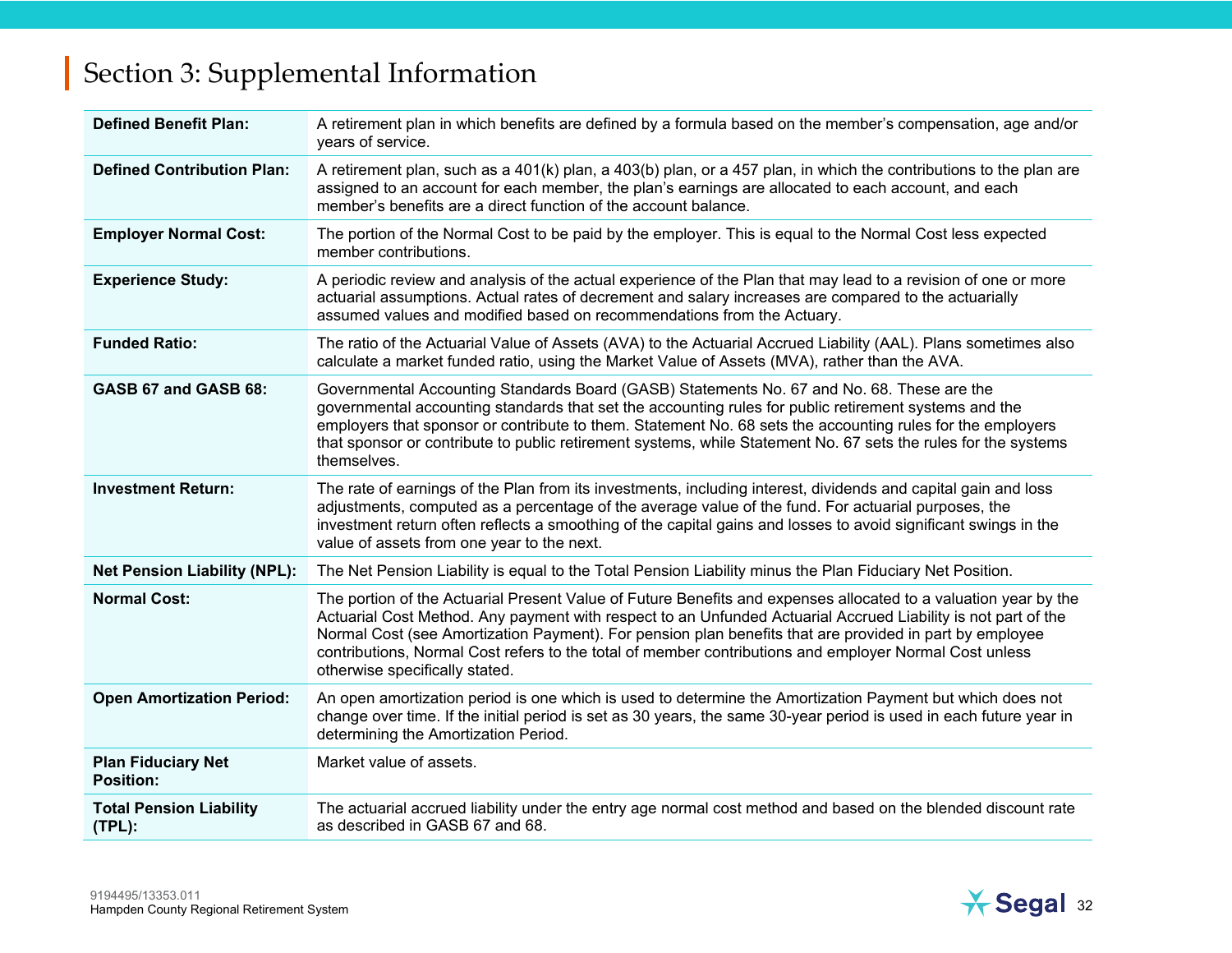| <b>Unfunded Actuarial</b><br><b>Accrued Liability:</b> | The excess of the Actuarial Accrued Liability over the Actuarial Value of Assets. This value may be negative, in<br>which case it may be expressed as a negative Unfunded Actuarial Accrued Liability, also called the Funding<br>Surplus or an Overfunded Actuarial Accrued Liability. |
|--------------------------------------------------------|-----------------------------------------------------------------------------------------------------------------------------------------------------------------------------------------------------------------------------------------------------------------------------------------|
| <b>Valuation Date or Actuarial</b>                     | The date as of which the value of assets is determined and as of which the Actuarial Present Value of Future                                                                                                                                                                            |
| <b>Valuation Date:</b>                                 | Benefits is determined. The expected benefits to be paid in the future are discounted to this date.                                                                                                                                                                                     |

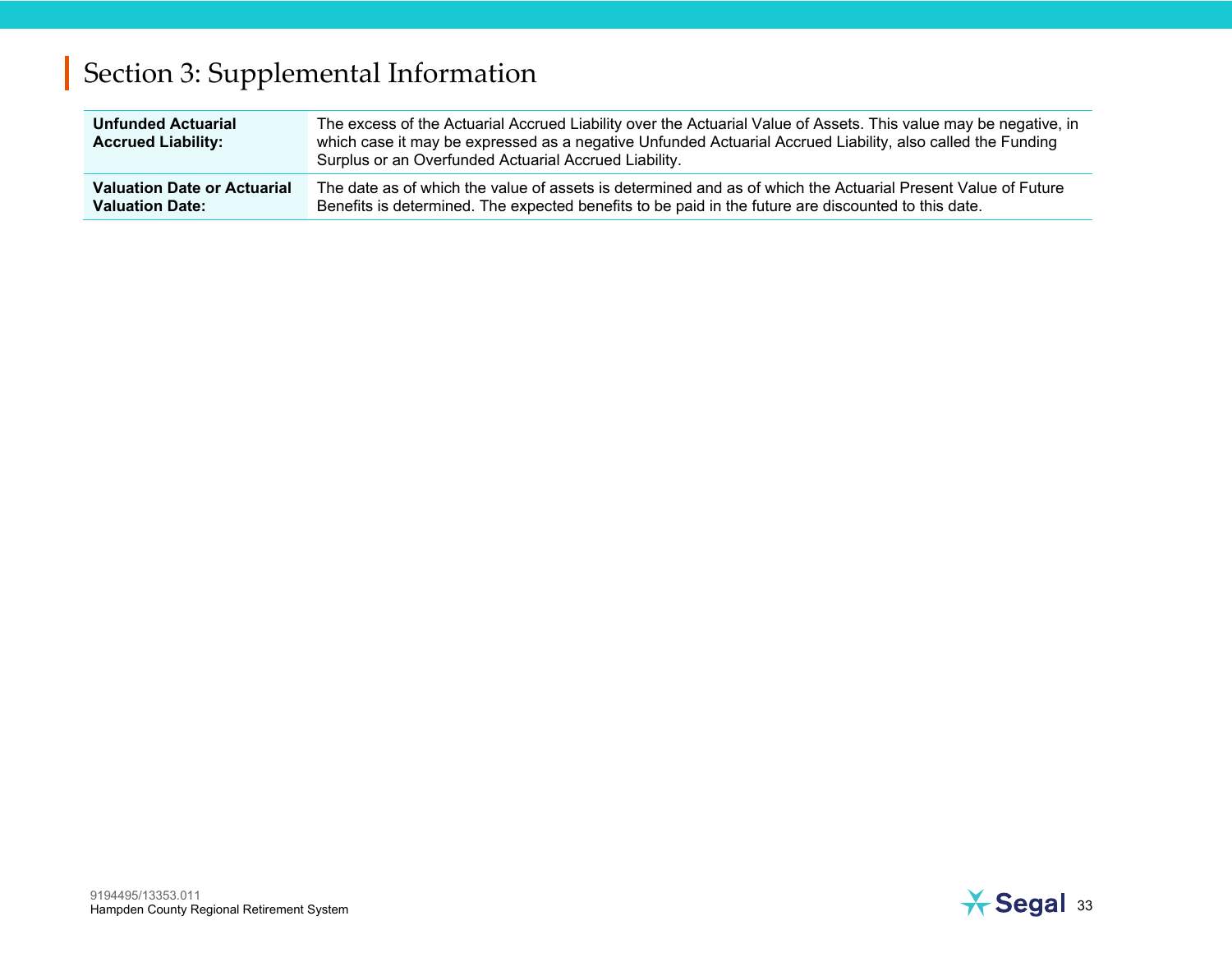#### **Exhibit I: Actuarial Assumptions, Methods and Models**

**Net Investment Return:** 7.15% (previously, 7.50%).

The net investment return assumption is a long-term estimate derived from historical data, current and recent market expectations, and professional judgment. As part of the analysis, a building block approach was used that reflects inflation expectations and anticipated risk premiums for each of the portfolio's asset classes, as well as the System's target asset allocation.

| <b>Salary Increases:</b> | <b>Years of Service</b>                                                                                                                                  | Group 1 | Group 2 | Group 4 |
|--------------------------|----------------------------------------------------------------------------------------------------------------------------------------------------------|---------|---------|---------|
|                          | $\mathbf 0$                                                                                                                                              | 6.00%   | 6.00%   | 7.00%   |
|                          | 1                                                                                                                                                        | 5.50%   | 5.50%   | 6.50%   |
|                          | $\overline{2}$                                                                                                                                           | 5.50%   | 5.50%   | 6.00%   |
|                          | 3                                                                                                                                                        | 5.25%   | 5.25%   | 5.75%   |
|                          | 4                                                                                                                                                        | 5.25%   | 5.25%   | 5.25%   |
|                          | 5                                                                                                                                                        | 4.75%   | 4.75%   | 5.25%   |
|                          | 6                                                                                                                                                        | 4.75%   | 4.75%   | 4.75%   |
|                          | 7                                                                                                                                                        | 4.50%   | 4.50%   | 4.75%   |
|                          | 8                                                                                                                                                        | 4.50%   | 4.50%   | 4.50%   |
|                          | 9                                                                                                                                                        | 4.25%   | 4.25%   | 4.50%   |
|                          | 10                                                                                                                                                       | 4.25%   | 4.25%   | 4.50%   |
|                          | 11                                                                                                                                                       | 4.00%   | 4.25%   | 4.50%   |
|                          | $12+$                                                                                                                                                    | 4.00%   | 4.25%   | 4.50%   |
|                          | Includes an allowance for inflation of 3.25% per year.                                                                                                   |         |         |         |
|                          | The salary scale assumption is a long-term estimate derived from historical data, current and recent market<br>expectations, and professional judgement. |         |         |         |

**Interest on Employee Contributions:** 

3.5%

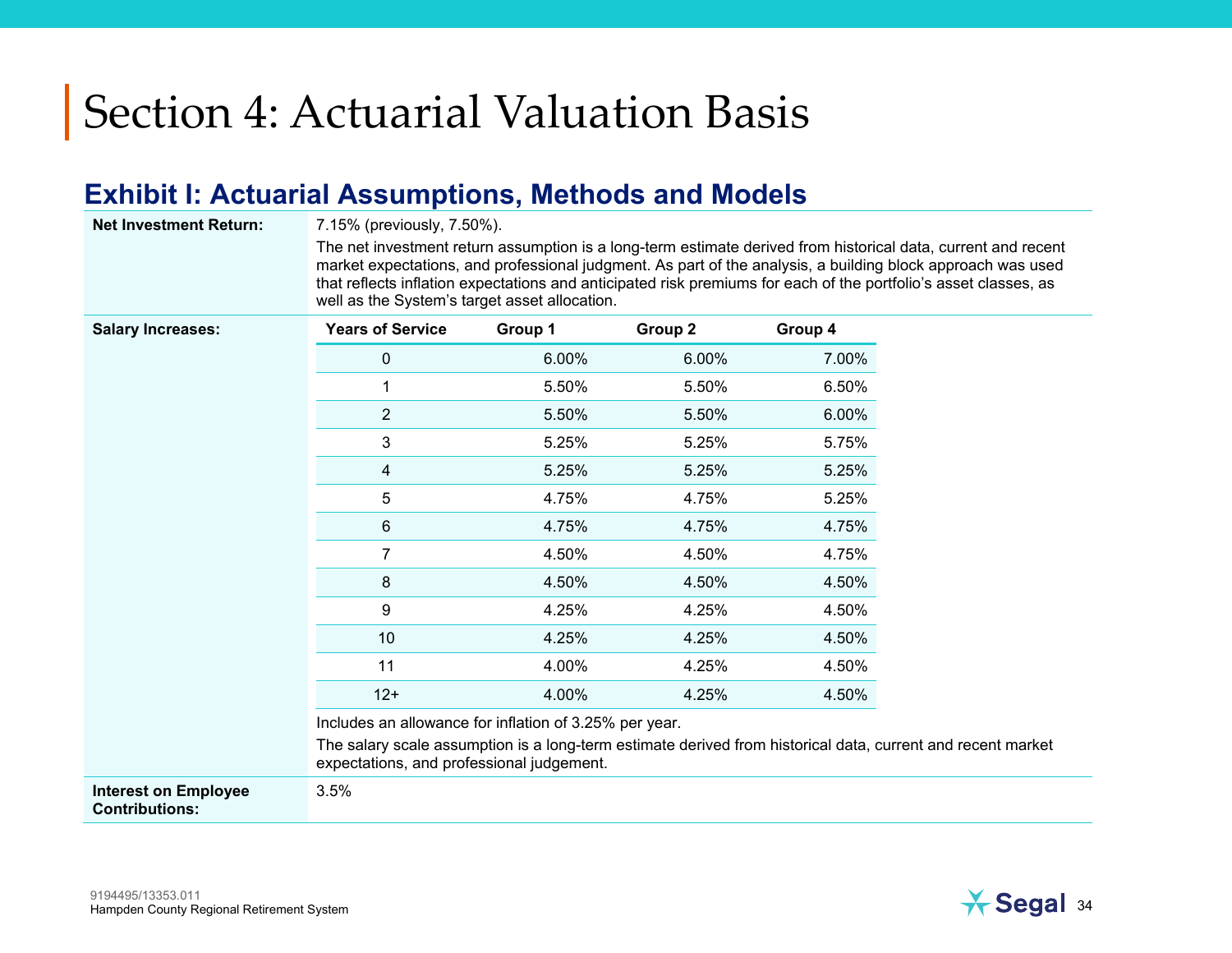| <b>Administrative Expenses:</b> | \$950,000 for calendar year 2020, increasing 3.25% per year (previously, \$950,000 for calendar 2018,<br>increasing 3.25% per year)<br>The administrative expense assumption is based on information on expenses provided by the Retirement<br>System.                                                                                                                                                                                                                                                                                                                                                                                                                                                                                                                                                                                                                                                                                                                                                                                                                                                      |
|---------------------------------|-------------------------------------------------------------------------------------------------------------------------------------------------------------------------------------------------------------------------------------------------------------------------------------------------------------------------------------------------------------------------------------------------------------------------------------------------------------------------------------------------------------------------------------------------------------------------------------------------------------------------------------------------------------------------------------------------------------------------------------------------------------------------------------------------------------------------------------------------------------------------------------------------------------------------------------------------------------------------------------------------------------------------------------------------------------------------------------------------------------|
| <b>Mortality Rates:</b>         | Pre-Retirement: RP-2014 Blue Collar Employee Mortality Table set forward one year for females and projected<br>generationally with Scale MP-2017<br>Healthy Retiree: RP-2014 Blue Collar Healthy Annuitant Mortality Table set forward one year for females and<br>projected generationally with Scale MP-2017<br>Disabled Retiree: RP-2014 Blue Collar Healthy Annuitant Mortality Table set forward one year and projected<br>generationally with Scale MP-2017<br>The underlying tables with generational projection to the ages of participants as of the measurement date<br>reasonably reflect the mortality experience of the plan as of the measurement date based on historical and<br>current demographic data. As part of the analysis, a comparison was made between the actual number of<br>retiree deaths and the projected number based on the prior years' assumption over the most recent ten years.<br>The mortality tables were then adjusted to future years using the generational projection to reflect future<br>mortality improvement between the measurement date and those years. |

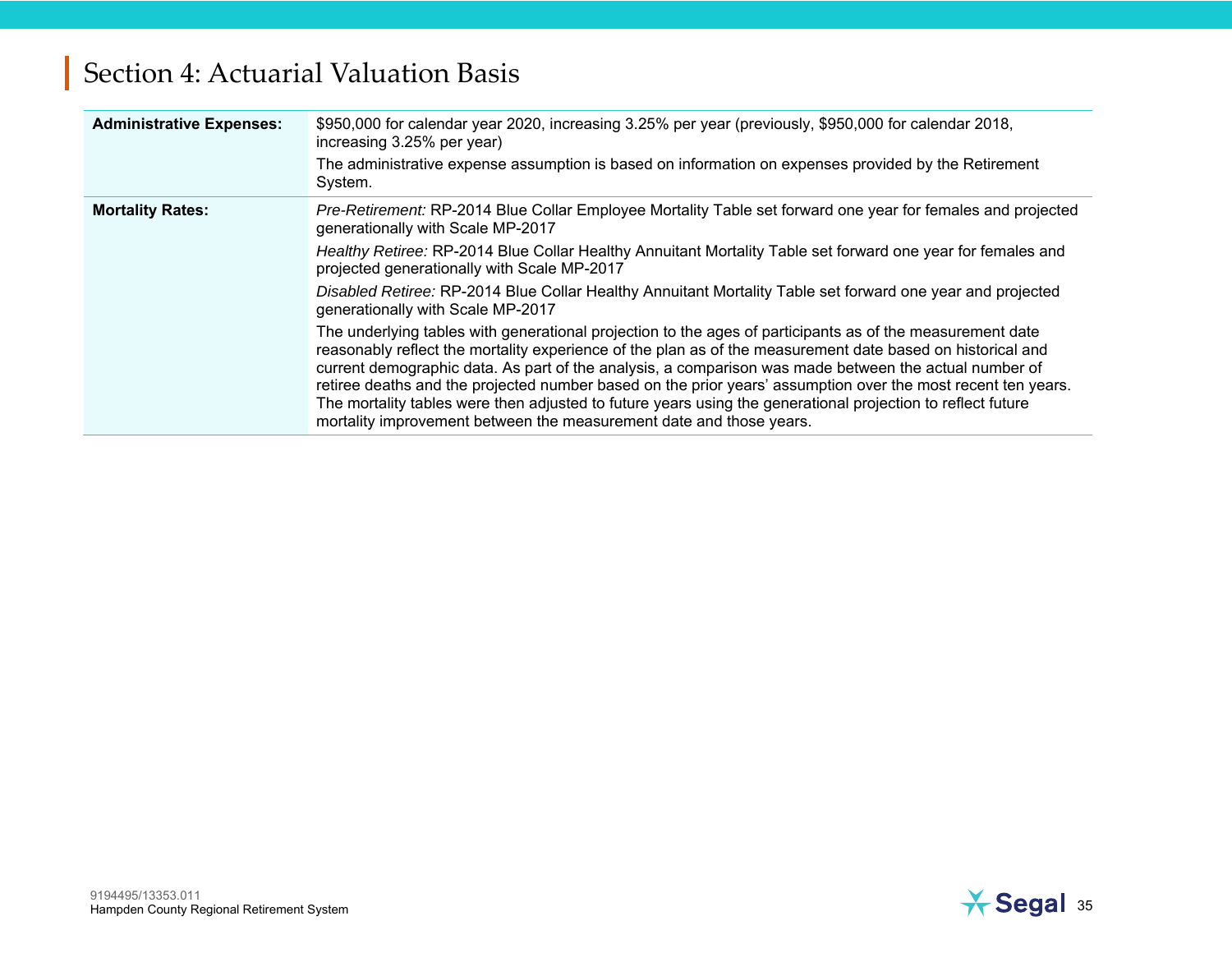| <b>Termination Rates before</b> |     |                  | Groups 1 and 2 - Rate (%) |                   |
|---------------------------------|-----|------------------|---------------------------|-------------------|
| <b>Retirement:</b>              |     | <b>Mortality</b> |                           |                   |
|                                 | Age | <b>Male</b>      | Female                    | <b>Disability</b> |
|                                 | 20  | 0.05             | 0.02                      | 0.01              |
|                                 | 25  | 0.06             | 0.02                      | 0.02              |
|                                 | 30  | 0.06             | 0.03                      | 0.03              |
|                                 | 35  | 0.07             | 0.03                      | 0.06              |
|                                 | 40  | 0.08             | 0.05                      | 0.10              |
|                                 | 45  | 0.13             | 0.08                      | 0.15              |
|                                 | 50  | 0.22             | 0.14                      | 0.19              |
|                                 | 55  | 0.36             | 0.20                      | 0.24              |
|                                 | 60  | 0.61             | 0.30                      | 0.28              |

Notes:

Mortality rates do not reflect generational projection.

55% of the disability rates shown represent accidental disability.

20% of the accidental disabilities will die from the same cause as the disability.

55% of the death rates shown represent accidental death.

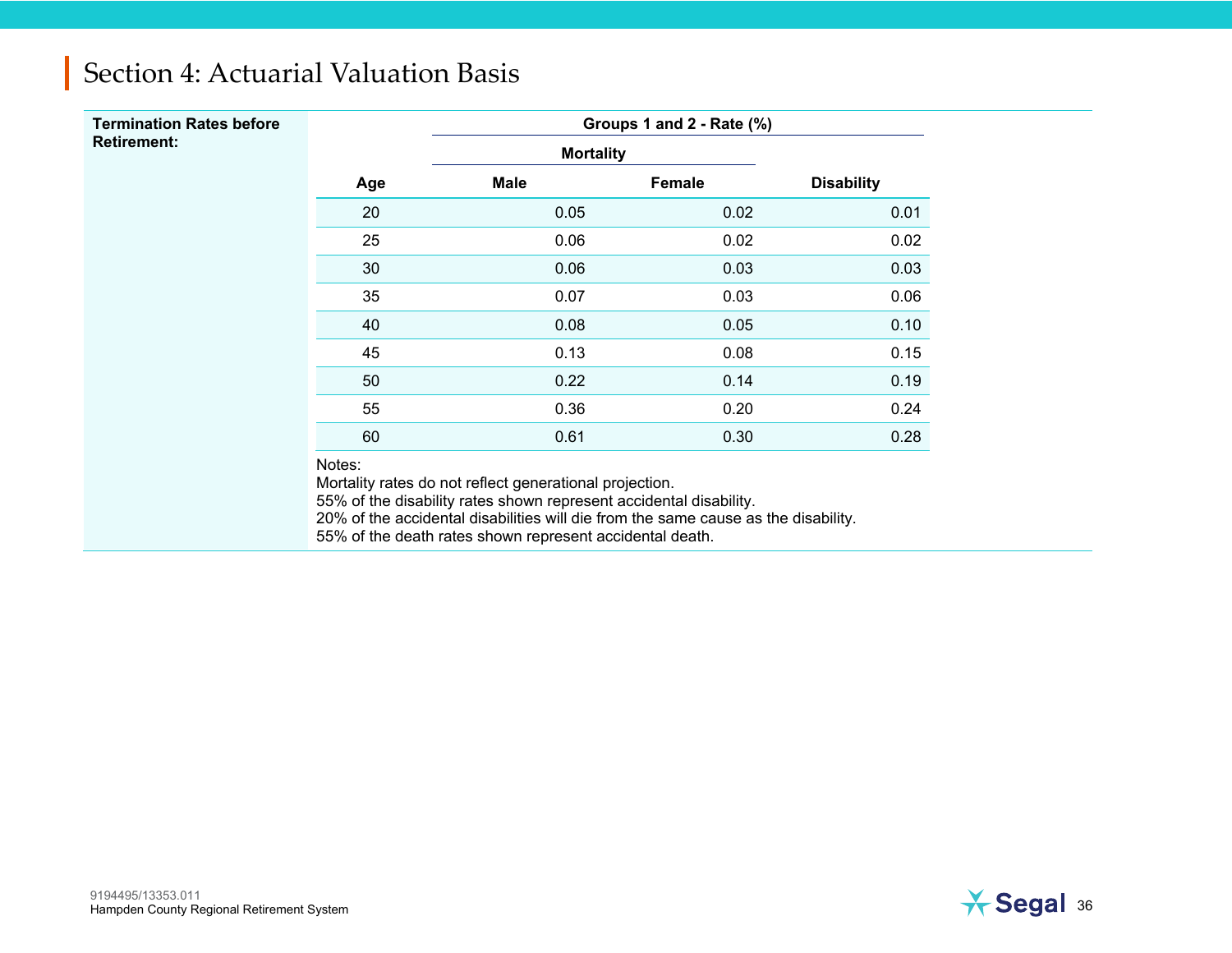|     | Group 4 - Rate (%) |               |                   |  |  |
|-----|--------------------|---------------|-------------------|--|--|
|     | <b>Mortality</b>   |               |                   |  |  |
| Age | <b>Male</b>        | <b>Female</b> | <b>Disability</b> |  |  |
| 20  | 0.05               | 0.02          | 0.10              |  |  |
| 25  | 0.06               | 0.02          | 0.20              |  |  |
| 30  | 0.06               | 0.03          | 0.30              |  |  |
| 35  | 0.07               | 0.03          | 0.30              |  |  |
| 40  | 0.08               | 0.05          | 0.30              |  |  |
| 45  | 0.13               | 0.08          | 1.00              |  |  |
| 50  | 0.22               | 0.14          | 1.25              |  |  |
| 55  | 0.36               | 0.20          | 1.20              |  |  |
| 60  | 0.61               | 0.30          | 0.85              |  |  |

Notes:

Mortality rates do not reflect generational projection.

90% of the disability rates shown represent accidental disability.

60% of the accidental disabilities will die from the same cause as the disability.

90% of the death rates shown represent accidental death.

The disability rates were based on historical and current demographic data, adjusted to reflect economic conditions of the area and estimated future experience and professional judgment. As part of the analysis, a comparison was made between the actual number of disability retirements and the projected number based on the prior years' assumption over the most recent ten years.

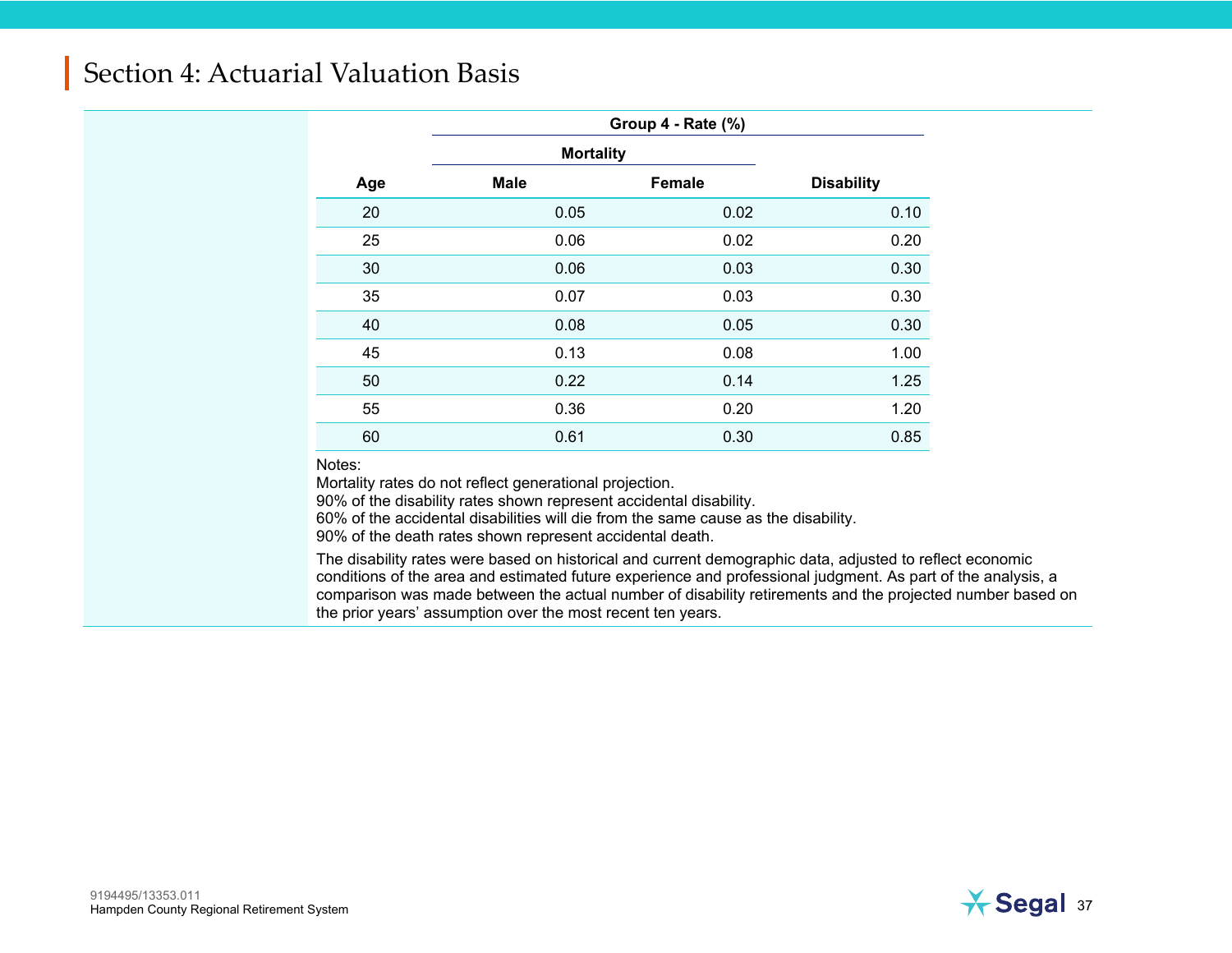| <b>Withdrawal Rates:</b> | Rate per year (%)       |                |                         |         |  |  |
|--------------------------|-------------------------|----------------|-------------------------|---------|--|--|
|                          | <b>Years of Service</b> | Groups 1 and 2 | <b>Years of Service</b> | Group 4 |  |  |
|                          | $\pmb{0}$               | 15.0           | $0 - 10$                | 1.5     |  |  |
|                          | $\mathbf{1}$            | 12.0           | $11+$                   | $0.0\,$ |  |  |
|                          | $\sqrt{2}$              | 10.0           |                         |         |  |  |
|                          | $\mathfrak{S}$          | 9.0            |                         |         |  |  |
|                          | $\overline{4}$          | $8.0\,$        |                         |         |  |  |
|                          | $\mathbf 5$             | $7.6\,$        |                         |         |  |  |
|                          | $\,6\,$                 | $7.5$          |                         |         |  |  |
|                          | $\overline{7}$          | 6.7            |                         |         |  |  |
|                          | $\,8\,$                 | 6.3            |                         |         |  |  |
|                          | $\boldsymbol{9}$        | 5.9            |                         |         |  |  |
|                          | $10$                    | 5.4            |                         |         |  |  |
|                          | 11                      | $5.0\,$        |                         |         |  |  |
|                          | 12                      | 4.6            |                         |         |  |  |
|                          | 13                      | 4.1            |                         |         |  |  |
|                          | 14                      | 3.7            |                         |         |  |  |
|                          | 15                      | 3.3            |                         |         |  |  |
|                          | $16 - 20$               | 2.0            |                         |         |  |  |
|                          | $21 - 29$               | $1.0$          |                         |         |  |  |
|                          | $30+$                   | $0.0\,$        |                         |         |  |  |

The termination rates were based on historical and current demographic data, adjusted to reflect economic conditions of the area and estimated future experience and professional judgment. As part of the analysis, a comparison was made between the actual number of terminations and the projected number based on the prior years' assumption over the most recent ten years.

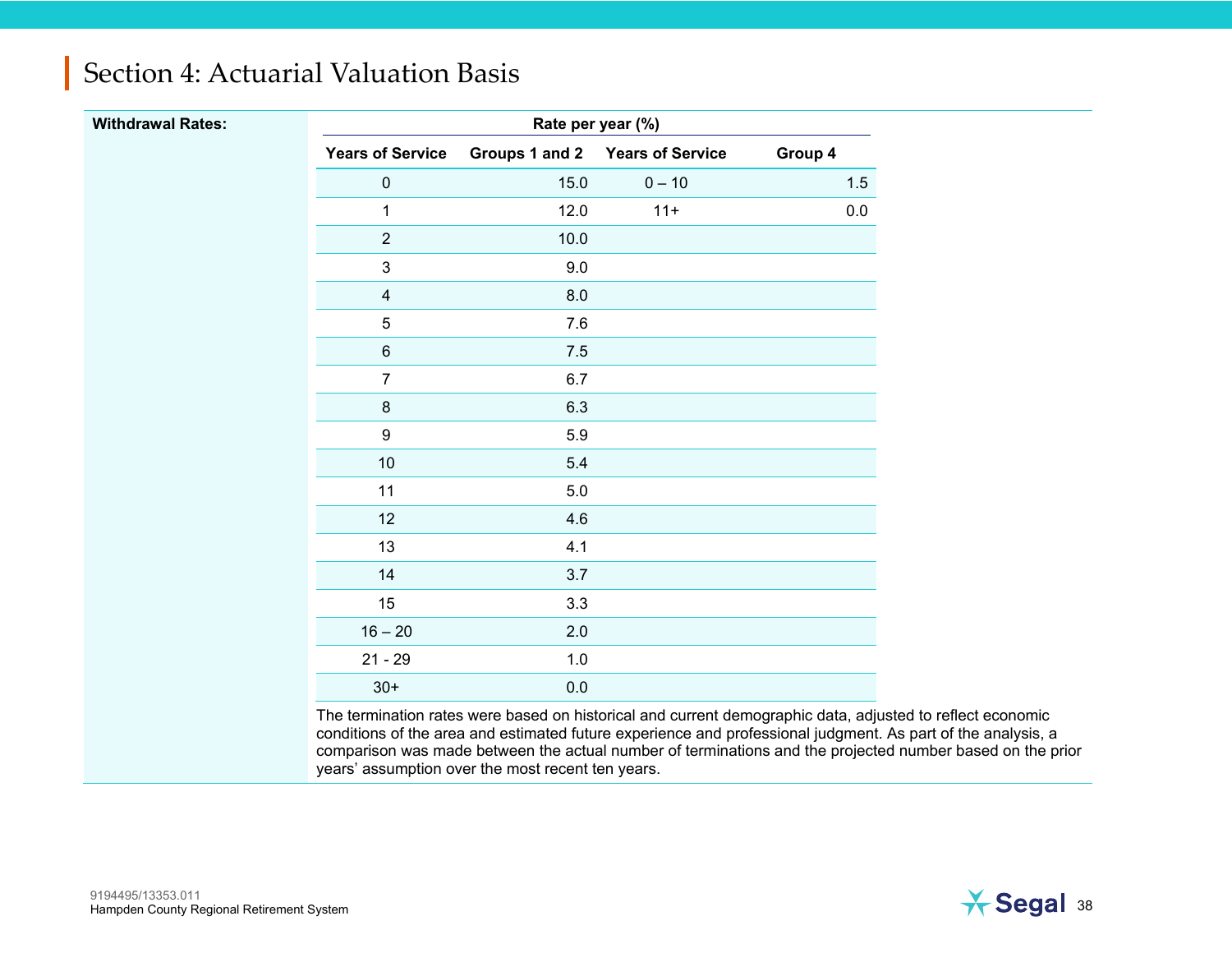| <b>Retirement Rates:</b> |  |
|--------------------------|--|
|--------------------------|--|

**Rate per year (%)** 

|           | Groups 1 and 2 |        |         |
|-----------|----------------|--------|---------|
| Age       | <b>Male</b>    | Female | Group 4 |
| $50 - 51$ | 1.0            | 1.5    | 2.0     |
| 52        | 1.0            | 2.0    | 2.0     |
| 53        | 1.0            | 2.5    | 5.0     |
| 54        | 2.0            | 2.5    | 7.5     |
| 55        | 2.0            | 5.5    | 15.0    |
| $56 - 57$ | 2.5            | 6.5    | 10.0    |
| 58        | 5.0            | 6.5    | 10.0    |
| 59        | 6.5            | 6.5    | 15.0    |
| 60        | 12.0           | 5.0    | 20.0    |
| 61        | 20.0           | 13.0   | 20.0    |
| 62        | 30.0           | 15.0   | 25.0    |
| 63        | 25.0           | 12.5   | 25.0    |
| 64        | 22.0           | 18.0   | 30.0    |
| 65        | 40.0           | 15.0   | 100.0   |
| $66 - 67$ | 25.0           | 20.0   |         |
| 68        | 30.0           | 25.0   |         |
| 69        | 30.0           | 20.0   |         |
| 70        | 100.0          | 100.0  |         |

The retirement rates were based on historical and current demographic data, adjusted to reflect economic conditions of the area and estimated future experience and professional judgment. As part of the analysis, a comparison was made between the actual number of retirements by age and the projected number based on the prior year's assumptions over the past ten years.

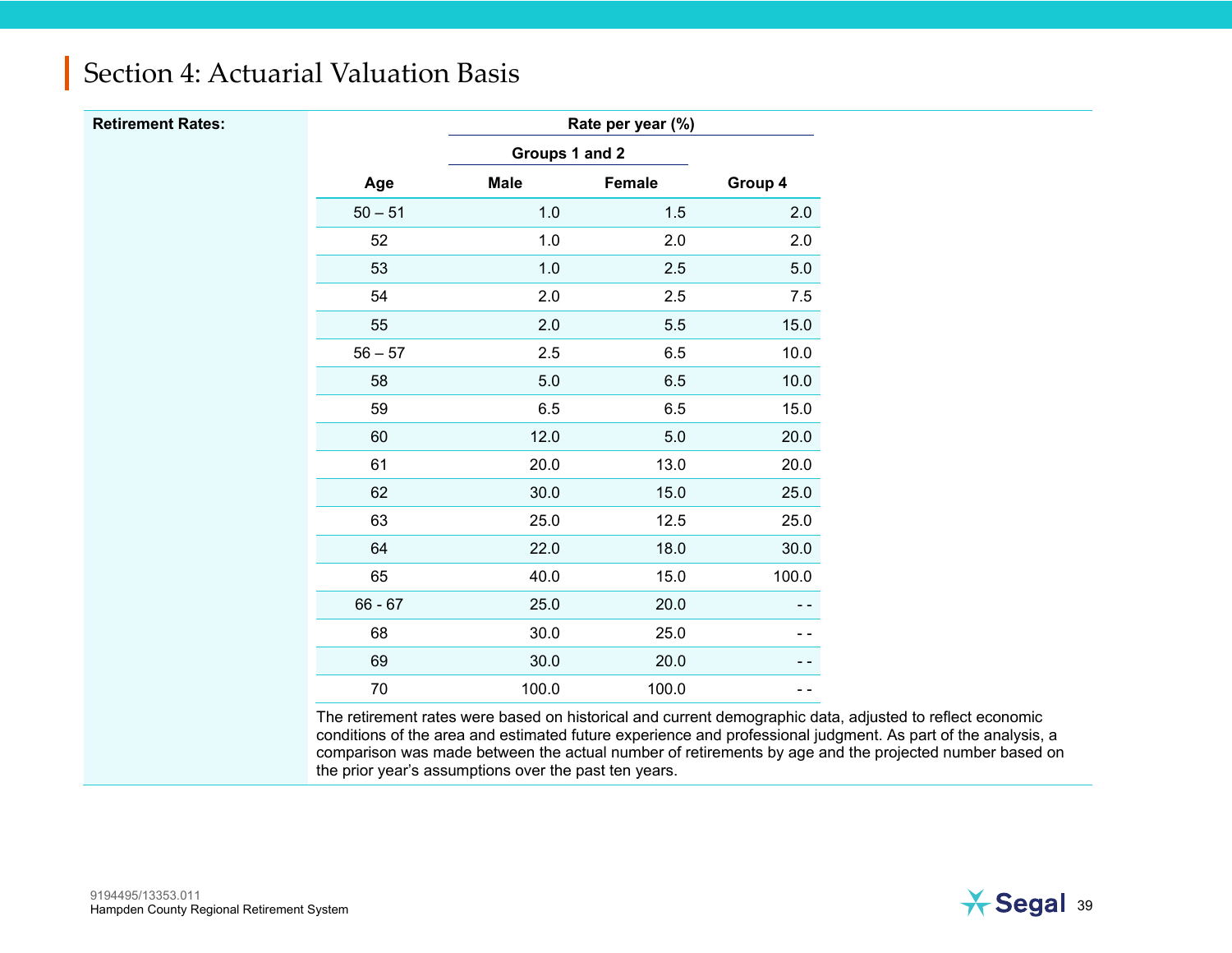| <b>Retirement Rates for</b><br><b>Inactive Vested</b><br><b>Participants:</b> | Age 60 for Group 1 and Group 2 members and age 55 for Group 4 members hired prior to April 2, 2012. For<br>members hired April 2, 2012 or later, age 60 for Group 1 members, age 55 for Group 2 members and age 50<br>for Group 4 members.                                                                                                                                                                                                                                                                                                                                                                                                                                                                                                                                                                                |
|-------------------------------------------------------------------------------|---------------------------------------------------------------------------------------------------------------------------------------------------------------------------------------------------------------------------------------------------------------------------------------------------------------------------------------------------------------------------------------------------------------------------------------------------------------------------------------------------------------------------------------------------------------------------------------------------------------------------------------------------------------------------------------------------------------------------------------------------------------------------------------------------------------------------|
|                                                                               | The retirement age for inactive vested participants was based on historical and current demographic data,<br>adjusted to reflect economic conditions of the area and estimated future experience and professional judgment.                                                                                                                                                                                                                                                                                                                                                                                                                                                                                                                                                                                               |
| <b>Unknown Data for</b><br><b>Participants:</b>                               | Same as those exhibited by participants with similar known characteristics. If not specified, participants are<br>assumed to be male.                                                                                                                                                                                                                                                                                                                                                                                                                                                                                                                                                                                                                                                                                     |
| <b>Inactive Participants:</b>                                                 | Call firefighters and reserve police officers are not expected to earn 10 years of creditable service and are<br>included with the inactive participants eligible for a refund of their contributions.                                                                                                                                                                                                                                                                                                                                                                                                                                                                                                                                                                                                                    |
| <b>Family Composition:</b>                                                    | 80% of participants are assumed to be married. None are assumed to have dependent children. Females are<br>assumed to be three years younger than their spouses.                                                                                                                                                                                                                                                                                                                                                                                                                                                                                                                                                                                                                                                          |
| <b>Benefit Election:</b>                                                      | All participants are assumed to elect Option A. The benefit election reflects the fact that all benefit options are<br>actuarially equivalent.                                                                                                                                                                                                                                                                                                                                                                                                                                                                                                                                                                                                                                                                            |
| 2019 Salary:                                                                  | 2019 salaries are equal to salaries provided in the data.                                                                                                                                                                                                                                                                                                                                                                                                                                                                                                                                                                                                                                                                                                                                                                 |
| <b>Total Service:</b>                                                         | Total creditable service reported in the data.                                                                                                                                                                                                                                                                                                                                                                                                                                                                                                                                                                                                                                                                                                                                                                            |
| Net 3(8)(c) Liability:                                                        | Estimated liability of \$23.8 million (previously, \$18.0 million) based on the average annual net 3(8)(c) payments<br>over the prior three years and the average demographics of retired participants and beneficiaries.                                                                                                                                                                                                                                                                                                                                                                                                                                                                                                                                                                                                 |
| <b>Actuarial Value of Assets:</b>                                             | Market value of assets as reported in the System's Annual Statement less unrecognized return in each of the<br>last five years. Unrecognized return is equal to the difference between the actual market value return and the<br>expected market value return and is recognized at 20% per year over a five-year period, further adjusted, if<br>necessary, to be within 10% of the market value.                                                                                                                                                                                                                                                                                                                                                                                                                         |
| <b>Actuarial Cost Method:</b>                                                 | Entry Age Normal Actuarial Cost Method. Entry Age is the age of the participant less total creditable service.<br>Normal Cost and Actuarial Accrued Liability are calculated on an individual basis and are allocated by salary.<br>Normal Cost is determined by using the plan of benefits applicable to each participant.                                                                                                                                                                                                                                                                                                                                                                                                                                                                                               |
| <b>Actuarial Models:</b>                                                      | Segal valuation results are based on proprietary actuarial modeling software. The actuarial valuation models<br>generate a comprehensive set of liability and cost calculations that are presented to meet regulatory, legislative<br>and client requirements. Deterministic cost projections are based on a proprietary forecasting model. Our<br>Actuarial Technology and Systems unit, comprised of both actuaries and programmers, is responsible for the<br>initial development and maintenance of these models. The models have a modular structure that allows for a<br>high degree of accuracy, flexibility and user control. The client team programs the assumptions and the plan<br>provisions, validates the models, and reviews test lives and results, under the supervision of the responsible<br>actuary. |

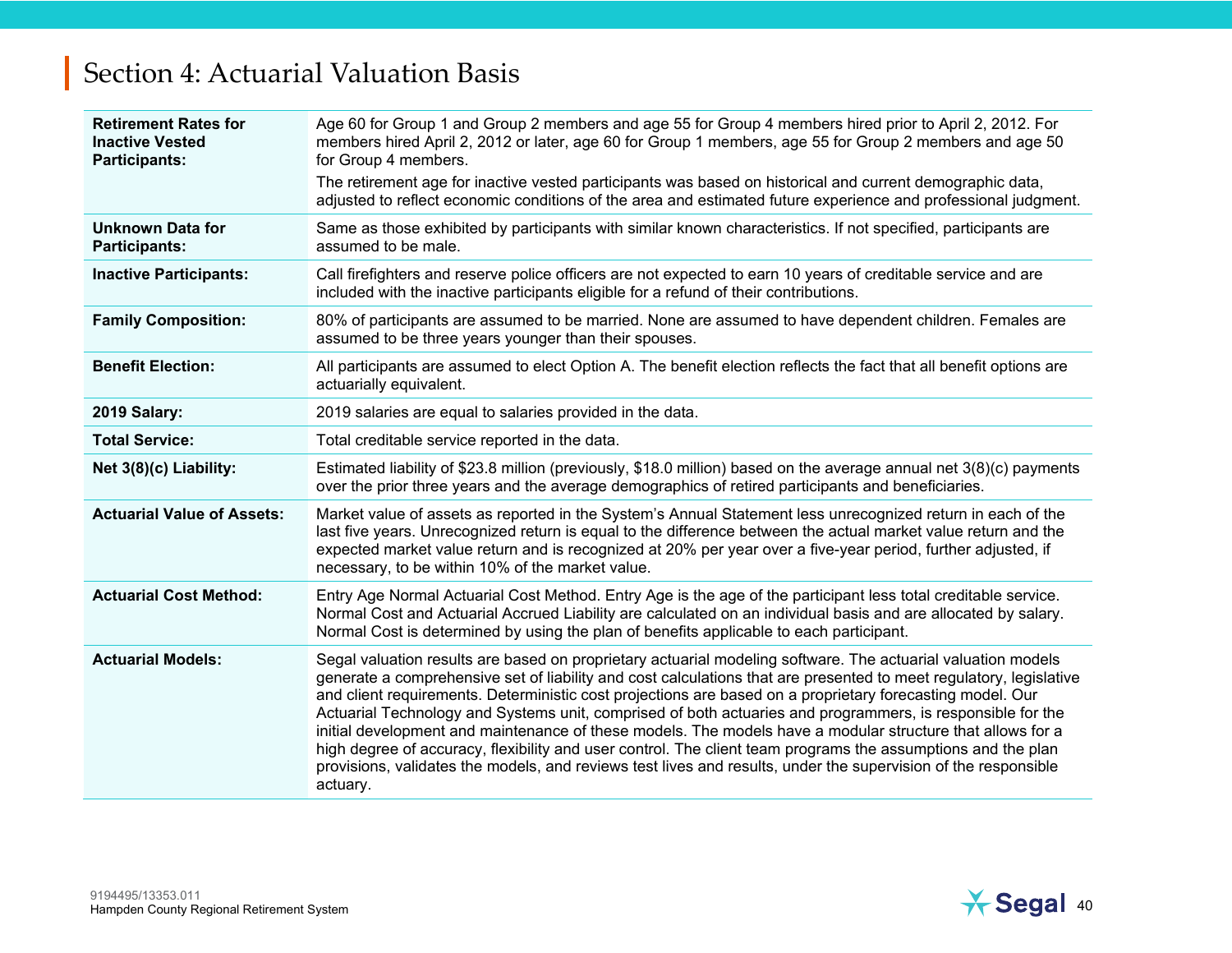| Justification for Change in<br><b>Actuarial Assumptions:</b> | Based on past experience and future expectations, the following actuarial assumption were changed as of<br>January 1, 2020: |
|--------------------------------------------------------------|-----------------------------------------------------------------------------------------------------------------------------|
|                                                              | • The investment assumption was lowered from 7.50% to 7.15%.                                                                |
|                                                              | • The administrative expense assumption was reset to \$950,000 for calendar year 2020, increasing 3.25% per                 |

year, based on information on expenses provided by the staff of the Retirement System.

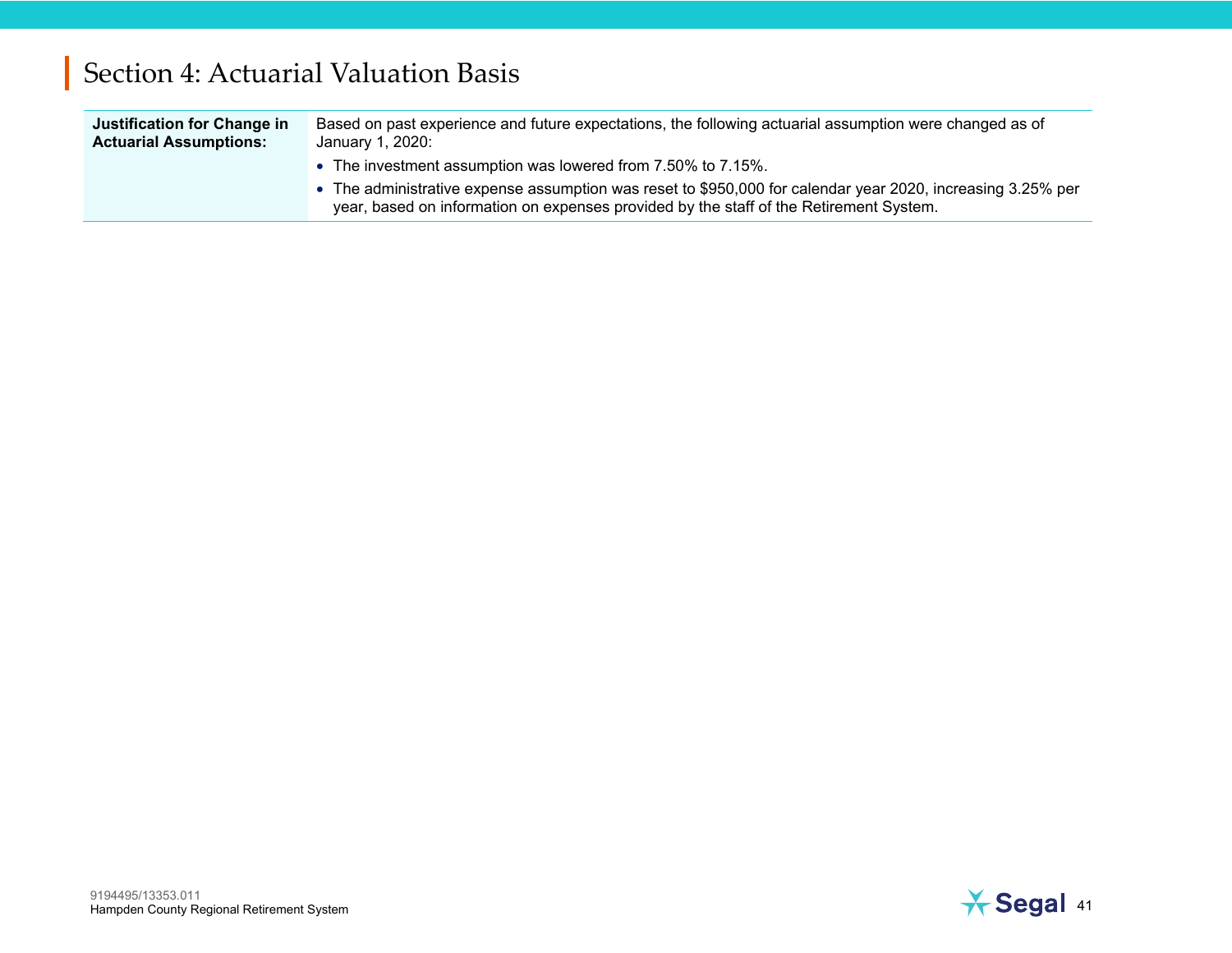#### **Exhibit II: Summary of Plan Provisions**

This exhibit summarizes the major provisions of Chapter 32 of the Laws of Massachusetts.

| <b>Plan Year:</b>           | January 1 through December 31                                                                                                                                                                                                                                                                                                                                                                                                                                                                                                                                                                                                                                                                                                                                                                                                                                    |                                                                                                            |            |            |  |
|-----------------------------|------------------------------------------------------------------------------------------------------------------------------------------------------------------------------------------------------------------------------------------------------------------------------------------------------------------------------------------------------------------------------------------------------------------------------------------------------------------------------------------------------------------------------------------------------------------------------------------------------------------------------------------------------------------------------------------------------------------------------------------------------------------------------------------------------------------------------------------------------------------|------------------------------------------------------------------------------------------------------------|------------|------------|--|
| <b>Plan Status:</b>         | Ongoing                                                                                                                                                                                                                                                                                                                                                                                                                                                                                                                                                                                                                                                                                                                                                                                                                                                          |                                                                                                            |            |            |  |
| <b>Retirement Benefits:</b> | Employees covered by the Contributory Retirement Law are classified into one of four groups depending on job<br>classification. Group 1 comprises most positions in state and local government. It is the general category of<br>public employees. Group 4 comprises mainly police and firefighters. Group 2 is for other specified hazardous<br>occupations. (Officers and inspectors of the State Police are classified as Group 3.)<br>For employees hired prior to April 2, 2012, the annual amount of the retirement allowance is based on the<br>member's final three-year average salary multiplied by the number of years and full months of creditable<br>service at the time of retirement and multiplied by a percentage according to the following table based on the<br>age of the member at retirement:<br>Age Last Birthday at Date of Retirement |                                                                                                            |            |            |  |
|                             | <b>Percent</b>                                                                                                                                                                                                                                                                                                                                                                                                                                                                                                                                                                                                                                                                                                                                                                                                                                                   | Group 1                                                                                                    | Group 2    | Group 4    |  |
|                             | 2.5                                                                                                                                                                                                                                                                                                                                                                                                                                                                                                                                                                                                                                                                                                                                                                                                                                                              | 65 or over                                                                                                 | 60 or over | 55 or over |  |
|                             | 2.4                                                                                                                                                                                                                                                                                                                                                                                                                                                                                                                                                                                                                                                                                                                                                                                                                                                              | 64                                                                                                         | 59         | 54         |  |
|                             | 2.3                                                                                                                                                                                                                                                                                                                                                                                                                                                                                                                                                                                                                                                                                                                                                                                                                                                              | 63                                                                                                         | 58         | 53         |  |
|                             | 2.2                                                                                                                                                                                                                                                                                                                                                                                                                                                                                                                                                                                                                                                                                                                                                                                                                                                              | 62                                                                                                         | 57         | 52         |  |
|                             | 2.1                                                                                                                                                                                                                                                                                                                                                                                                                                                                                                                                                                                                                                                                                                                                                                                                                                                              | 61                                                                                                         | 56         | 51         |  |
|                             | 2.0                                                                                                                                                                                                                                                                                                                                                                                                                                                                                                                                                                                                                                                                                                                                                                                                                                                              | 60                                                                                                         | 55         | 50         |  |
|                             | 1.9                                                                                                                                                                                                                                                                                                                                                                                                                                                                                                                                                                                                                                                                                                                                                                                                                                                              | 59                                                                                                         |            | 49         |  |
|                             | 1.8                                                                                                                                                                                                                                                                                                                                                                                                                                                                                                                                                                                                                                                                                                                                                                                                                                                              | 58                                                                                                         | --         | 48         |  |
|                             | 1.7                                                                                                                                                                                                                                                                                                                                                                                                                                                                                                                                                                                                                                                                                                                                                                                                                                                              | 57                                                                                                         |            | 47         |  |
|                             | 1.6                                                                                                                                                                                                                                                                                                                                                                                                                                                                                                                                                                                                                                                                                                                                                                                                                                                              | 56                                                                                                         |            | 46         |  |
|                             | 1.5                                                                                                                                                                                                                                                                                                                                                                                                                                                                                                                                                                                                                                                                                                                                                                                                                                                              | 55                                                                                                         |            | 45         |  |
|                             |                                                                                                                                                                                                                                                                                                                                                                                                                                                                                                                                                                                                                                                                                                                                                                                                                                                                  | A member's final three-year average salary is defined as the greater of the highest consecutive three-year |            |            |  |

average annual rate of regular compensation and the average annual rate of regular compensation received during the last three years of creditable service prior to retirement.

For employees hired on April 2, 2012 or later, the annual amount of the retirement allowance is based on the member's final five-year average salary multiplied by the number of years and full months of creditable service

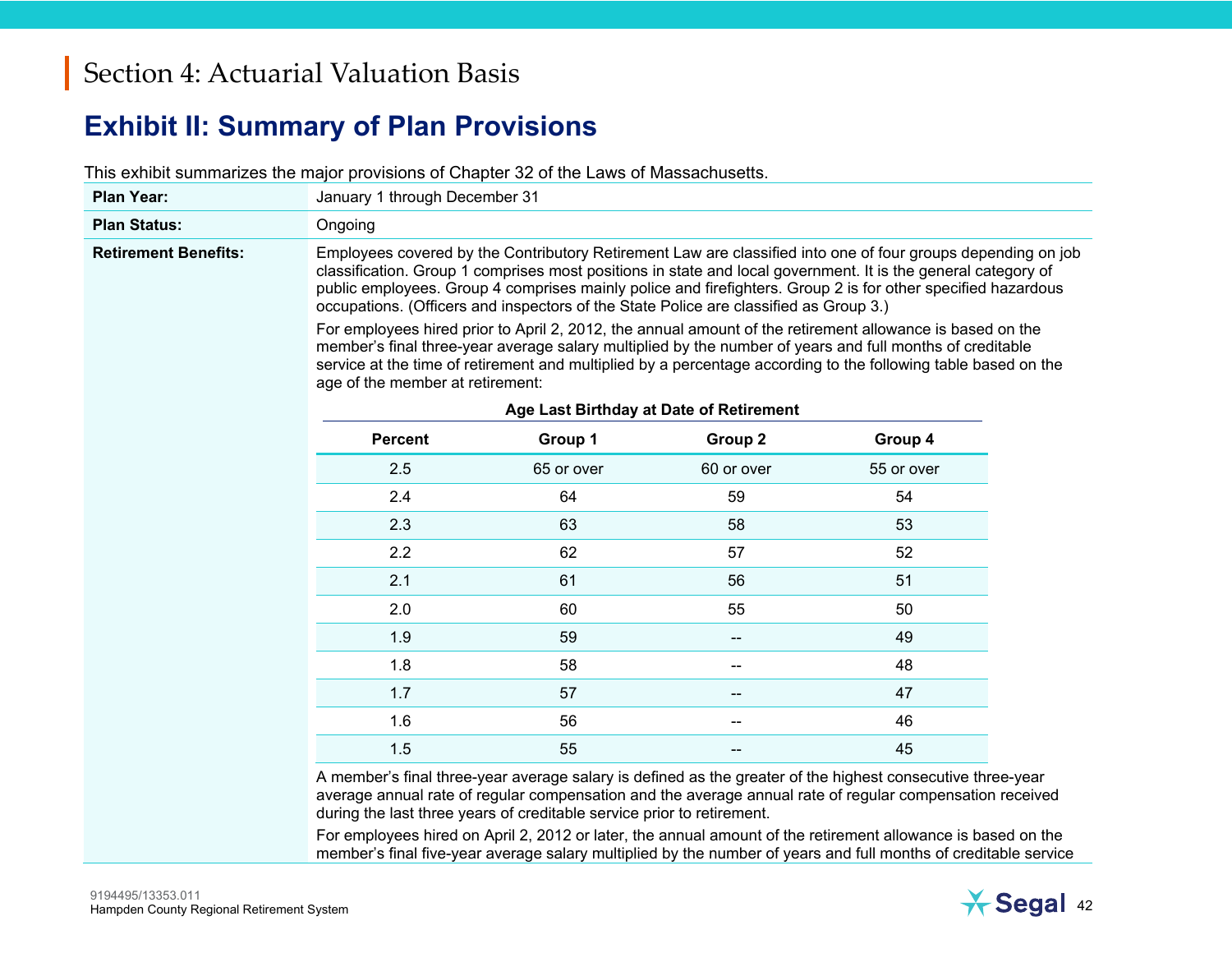at the time of retirement and multiplied by a percentage according to the following tables based on the age and years of creditable service of the member at retirement:

|                |            | Age Last Dirthuay at Date of Nethement |            |
|----------------|------------|----------------------------------------|------------|
| <b>Percent</b> | Group 1    | Group 2                                | Group 4    |
| 2.50           | 67 or over | 62 or over                             | 57 or over |
| 2.35           | 66         | 61                                     | 56         |
| 2.20           | 65         | 60                                     | 55         |
| 2.05           | 64         | 59                                     | 54         |
| 1.90           | 63         | 58                                     | 53         |
| 1.75           | 62         | 57                                     | 52         |
| 1.60           | 61         | 56                                     | 51         |
| 1.45           | 60         | 55                                     | 50         |

#### **For members with less than 30 years of creditable service: Age Last Birthday at Date of Retirement**

#### **For members with 30 years of creditable service or greater: Age Last Birthday at Date of Retirement**

| <b>Percent</b> | Group 1    | Group 2    | Group 4    |
|----------------|------------|------------|------------|
| 2.500          | 67 or over | 62 or over | 57 or over |
| 2.375          | 66         | 61         | 56         |
| 2.250          | 65         | 60         | 55         |
| 2.125          | 64         | 59         | 54         |
| 2.000          | 63         | 58         | 53         |
| 1.875          | 62         | 57         | 52         |
| 1.750          | 61         | 56         | 51         |
| 1.625          | 60         | 55         | 50         |

A member's final five-year average salary is defined as the greater of the highest consecutive five-year average annual rate of regular compensation and the average annual rate of regular compensation received during the last five years of creditable service prior to retirement.

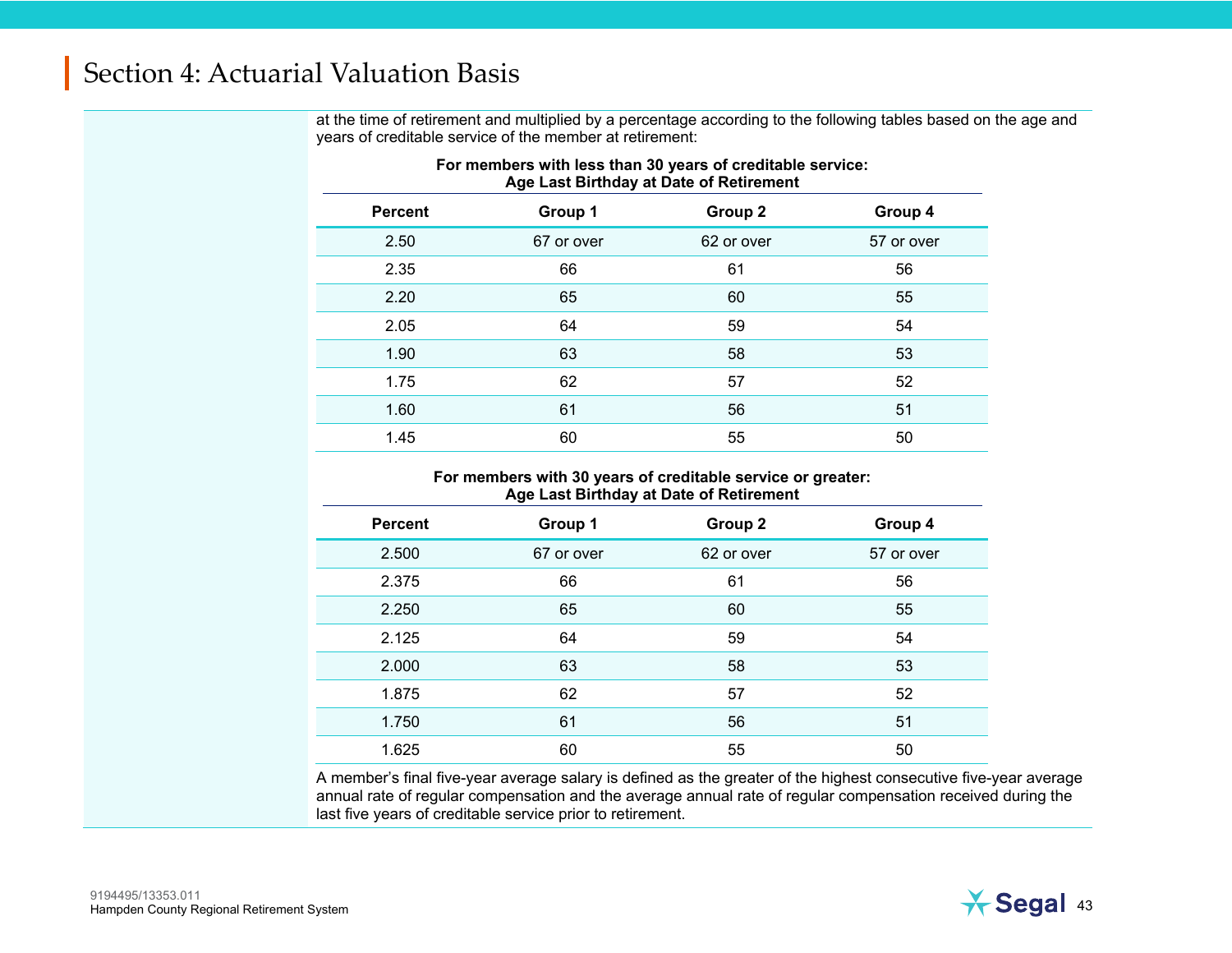|                                                                                                                                                                                                                                          | For employees who became members after January 1, 2011, regular compensation is limited to 64% of the<br>federal limit found in 26 U.S.C. 401(a)(17). In addition, regular compensation for members who retire after<br>April 2, 2012 will be limited to prohibit "spiking" of a member's salary to increase the retirement benefit.                            |                          |  |  |
|------------------------------------------------------------------------------------------------------------------------------------------------------------------------------------------------------------------------------------------|-----------------------------------------------------------------------------------------------------------------------------------------------------------------------------------------------------------------------------------------------------------------------------------------------------------------------------------------------------------------|--------------------------|--|--|
|                                                                                                                                                                                                                                          | For all employees, the maximum annual amount of the retirement allowance is 80 percent of the member's final<br>average salary. Any member who is a veteran also receives an additional yearly retirement allowance of \$15<br>per year of creditable service, not exceeding \$300. The veteran allowance is paid in addition to the 80 percent<br>maximum.     |                          |  |  |
| <b>Employee Contributions:</b>                                                                                                                                                                                                           | Date of Hire                                                                                                                                                                                                                                                                                                                                                    | <b>Contribution Rate</b> |  |  |
|                                                                                                                                                                                                                                          | Prior to January 1, 1975                                                                                                                                                                                                                                                                                                                                        | 5%                       |  |  |
|                                                                                                                                                                                                                                          | January 1, 1975 - December 31, 1983                                                                                                                                                                                                                                                                                                                             | 7%                       |  |  |
|                                                                                                                                                                                                                                          | January 1, 1984 - June 30, 1996                                                                                                                                                                                                                                                                                                                                 | 8%                       |  |  |
|                                                                                                                                                                                                                                          | July 1, 1996 onward                                                                                                                                                                                                                                                                                                                                             | 9%                       |  |  |
|                                                                                                                                                                                                                                          | In addition, employees hired after December 31, 1978 contribute an additional 2 percent of salary in excess of<br>\$30,000.                                                                                                                                                                                                                                     |                          |  |  |
|                                                                                                                                                                                                                                          | Employees hired after 1983 who voluntarily withdraw their contributions with less than 10 ten years of credited<br>service receive 3% interest on their contributions.                                                                                                                                                                                          |                          |  |  |
|                                                                                                                                                                                                                                          | Employees in Group 1 hired on or after April 2, 2012 with 30 years of creditable service or greater will pay a<br>base contribution rate of 6%.                                                                                                                                                                                                                 |                          |  |  |
| <b>Retirement Benefits</b><br>Members of Group 1, 2 or 4 hired prior to April 2, 2012 may retire upon the attainment of age 55. For retirement<br>at ages below 55, twenty years of creditable service is required.<br>(Superannuation): |                                                                                                                                                                                                                                                                                                                                                                 |                          |  |  |
|                                                                                                                                                                                                                                          | Members hired prior to April 2, 2012 who terminate before age 55 with ten or more years of creditable service<br>are eligible for a retirement allowance upon the attainment of age 55 (provided they have not withdrawn their<br>accumulated deductions from the Annuity Savings Fund of the System).                                                          |                          |  |  |
|                                                                                                                                                                                                                                          | Members of Group 1 hired April 2, 2012 or later may retire upon the attainment of age 60. Members of Group 2<br>or 4 hired April 2, 2012 or later may retire upon the attainment of age 55. Members of Group 4 may retire upon<br>attainment of age 50 with ten years of creditable service.                                                                    |                          |  |  |
|                                                                                                                                                                                                                                          | Members hired April 2, 2012 or later who terminate before age 55 (60 for members of Group 1) with ten or<br>more years of creditable service are eligible for a retirement allowance upon the attainment of age 55 (60 for<br>members of Group 1) provided they have not withdrawn their accumulated deductions from the Annuity<br>Savings Fund of the System. |                          |  |  |

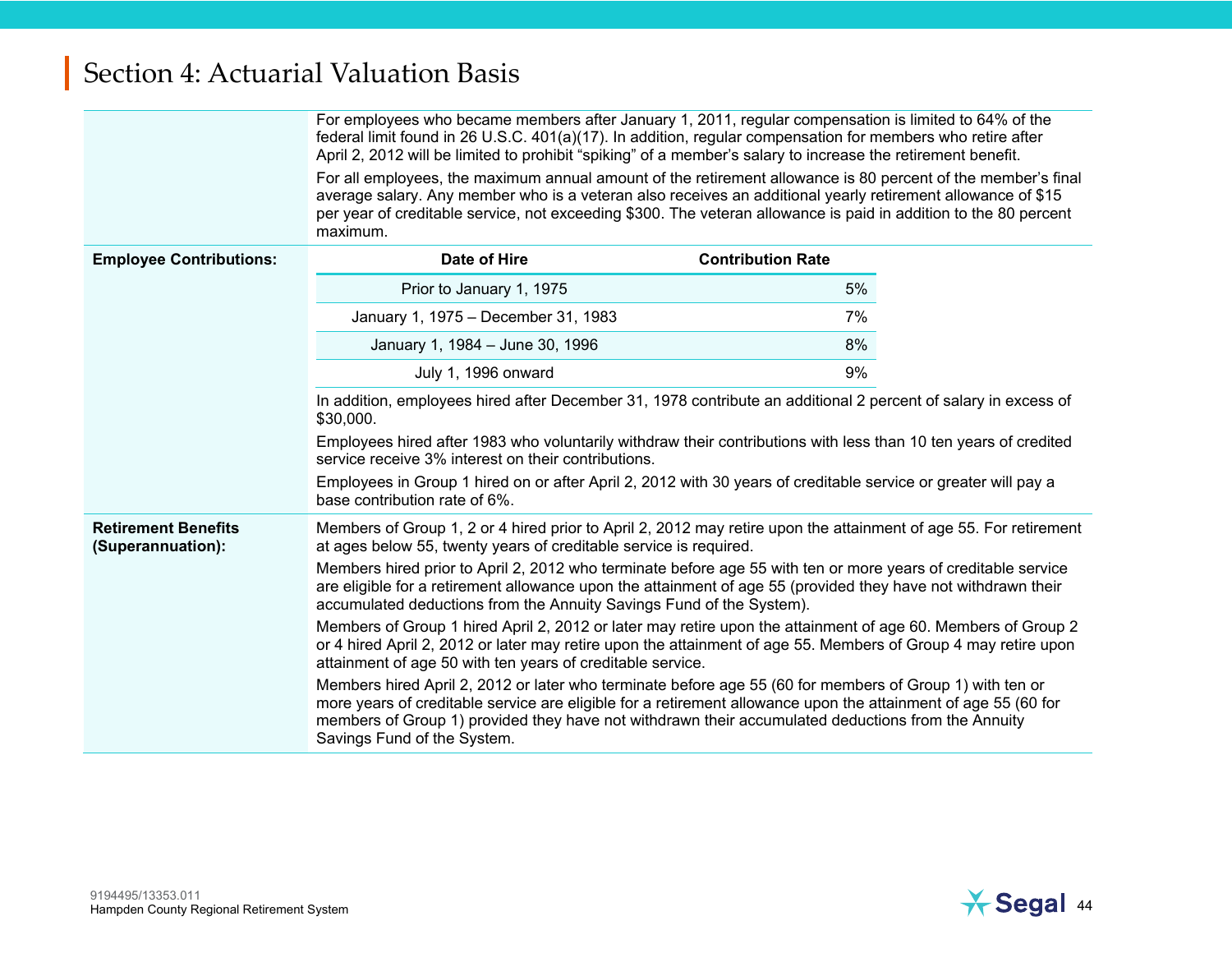| <b>Ordinary Disability Benefit:</b>                    | A member who is unable to perform his or her job due to a non-occupational disability will receive a retirement<br>allowance if he or she has ten or more years of creditable service and has not reached age 55. The annual<br>amount of such allowance shall be determined as if the member retired for superannuation at age 55 (age 60)<br>for Group 1 members hired on or after April 2, 2012), based on the amount of creditable service at the date of<br>disability. For veterans, there is a minimum benefit of 50 percent of the member's most recent year's pay plus<br>an annuity based on his or her own contributions.                                                                                                                              |
|--------------------------------------------------------|-------------------------------------------------------------------------------------------------------------------------------------------------------------------------------------------------------------------------------------------------------------------------------------------------------------------------------------------------------------------------------------------------------------------------------------------------------------------------------------------------------------------------------------------------------------------------------------------------------------------------------------------------------------------------------------------------------------------------------------------------------------------|
| <b>Accidental Disability</b><br><b>Benefit:</b>        | For a job-connected disability, the benefit is 72 percent of the member's most recent annual pay plus an<br>annuity based on his or her own contributions, plus additional amounts for surviving children. Benefits are<br>capped at 75 percent of annual rate of regular compensation for employees who become members after<br>January 1, 1988.                                                                                                                                                                                                                                                                                                                                                                                                                 |
| <b>Death Benefits:</b>                                 | In general, the beneficiary of an employee who dies in active service will receive a refund of the employee's<br>own contributions. Alternatively, if the employee were eligible to retire on the date of death, a spouse's benefit<br>will be paid equal to the amount the employee would have received under Option C. The surviving spouse of a<br>member who dies with two or more years of credited service has the option of a refund of the employee's<br>contributions or a monthly benefit regardless of eligibility to retire, if they were married for at least one year.<br>There is also a minimum widow's pension of \$250 per month, and there are additional amounts for surviving<br>children.                                                   |
|                                                        | If an employee's death is job-connected, the spouse will receive 72 percent of the member's most recent<br>annual pay, in addition to a refund of the member's accumulated deductions, plus additional amounts for<br>surviving children. However, in accordance with Section 100 of Chapter 32, the surviving spouse of a police<br>officer, firefighter or corrections officer is killed in the line of duty will be eligible to receive an annual benefit<br>equal to the maximum salary held by the member at the time of death.                                                                                                                                                                                                                              |
|                                                        | Upon the death of a job-connected disability retiree who retired prior to November 7, 1996 and could not elect<br>an Option C benefit, a surviving spouse will receive an allowance of \$9,000 per year if the member dies for a<br>reason unrelated to cause of disability.                                                                                                                                                                                                                                                                                                                                                                                                                                                                                      |
| "Heart And Lung Law" And<br><b>Cancer Presumption:</b> | Any case of hypertension or heart disease resulting in total or partial disability or death to a uniformed fireman,<br>permanent member of a police department, or certain employees of a county correctional facility is presumed to<br>have been suffered in the line of duty, unless the contrary is shown by competent evidence. Any case of<br>disease of the lungs or respiratory tract resulting in total disability or death to a uniformed fireman is presumed<br>to have been suffered in the line of duty, unless the contrary is shown by competent evidence. There is an<br>additional presumption for uniformed firemen that certain types of cancer are job-related if onset occurs while<br>actively employed or within five years of retirement. |
| <b>Options:</b>                                        | Members may elect to receive a full retirement allowance payable for life under Option A. Under Option B a<br>member may elect to receive a lower monthly allowance in exchange for a guarantee that at the time of death<br>any contributions not expended for annuity payments will be refunded to the beneficiary. Option C allows the<br>member to take a lesser retirement allowance in exchange for providing a survivor with two-thirds of the lesser<br>amount. Option C pensioners will have benefits converted from a reduced to a full retirement if the beneficiary<br>predeceases the retiree.                                                                                                                                                       |